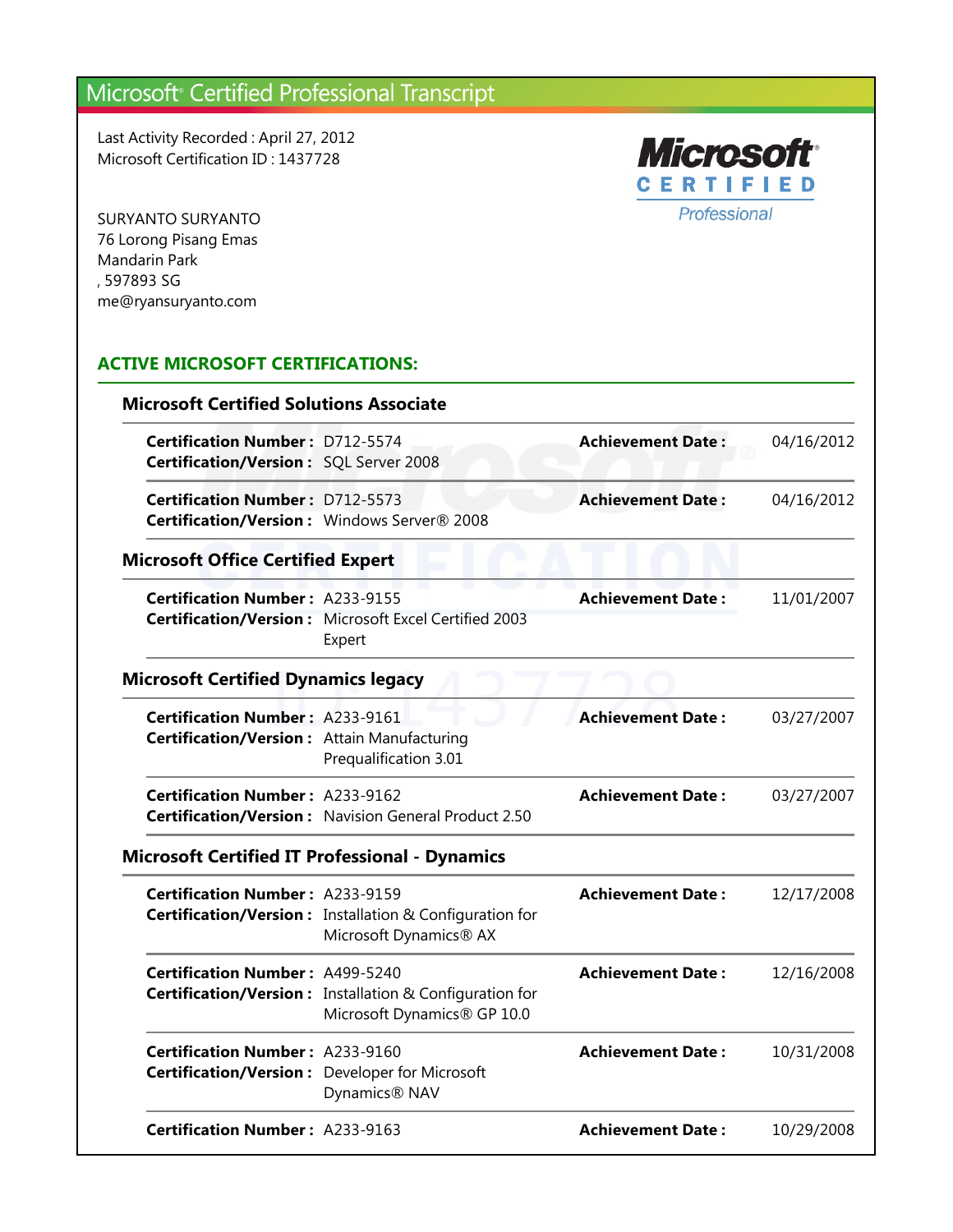|                                                                                                 | Certification/Version: Installation & Configuration for<br>Microsoft Dynamics® NAV               |                          |            |
|-------------------------------------------------------------------------------------------------|--------------------------------------------------------------------------------------------------|--------------------------|------------|
| <b>Certification Number: A499-5272</b>                                                          | Certification/Version: CRM 4.0 Installation and<br>Deployment for Microsoft<br>Dynamics® CRM 4.0 | <b>Achievement Date:</b> | 08/14/2008 |
| <b>Certification Number: A499-5270</b>                                                          | <b>Certification/Version:</b> Applications for Microsoft<br>Dynamics® CRM 4.0                    | <b>Achievement Date:</b> | 08/14/2008 |
| <b>Certification Number: A499-5271</b>                                                          | <b>Certification/Version:</b> Applications Developer for<br>Microsoft Dynamics® CRM 4.0          | <b>Achievement Date:</b> | 08/13/2008 |
| <b>Certification Number: A233-9157</b><br><b>Certification/Version:</b> Developer for Microsoft | Dynamics® CRM                                                                                    | <b>Achievement Date:</b> | 04/18/2008 |
| <b>Certification Number: A233-9158</b>                                                          | Certification/Version: Installation & Configuration for<br>Microsoft Dynamics® CRM               | <b>Achievement Date:</b> | 03/27/2007 |
| <b>Certification Number: A233-9156</b>                                                          | <b>Certification/Version:</b> Applications for Microsoft<br>Dynamics® CRM                        | <b>Achievement Date:</b> | 03/27/2007 |
|                                                                                                 | <b>Microsoft Certified Technology Specialist -Dynamics</b>                                       |                          |            |
| <b>Certification Number: A499-5253</b>                                                          | Certification/Version: Microsoft Dynamics® AX 4.0<br>Installation & Configuration                | <b>Achievement Date:</b> | 12/17/2008 |
| <b>Certification Number: A499-5252</b>                                                          | Certification/Version: Microsoft Dynamics® GP 10.0<br>Installation & Configuration               | <b>Achievement Date:</b> | 12/16/2008 |
| <b>Certification Number: A499-5255</b>                                                          | Certification/Version: Microsoft Dynamics® NAV 5.0<br>C/SIDE Solution Development                | <b>Achievement Date:</b> | 10/31/2008 |
| <b>Certification Number: A499-5254</b>                                                          | Certification/Version: Microsoft Dynamics® NAV 5.0<br>C/SIDE Introduction                        | <b>Achievement Date:</b> | 10/30/2008 |
| <b>Certification Number: A499-5256</b>                                                          | Certification/Version: Microsoft Dynamics® NAV 5.0<br>Installation & Configuration               | <b>Achievement Date:</b> | 10/29/2008 |
| <b>Certification Number: A499-5258</b>                                                          | Certification/Version: Microsoft Dynamics® NAV 5.0                                               | <b>Achievement Date:</b> | 10/28/2008 |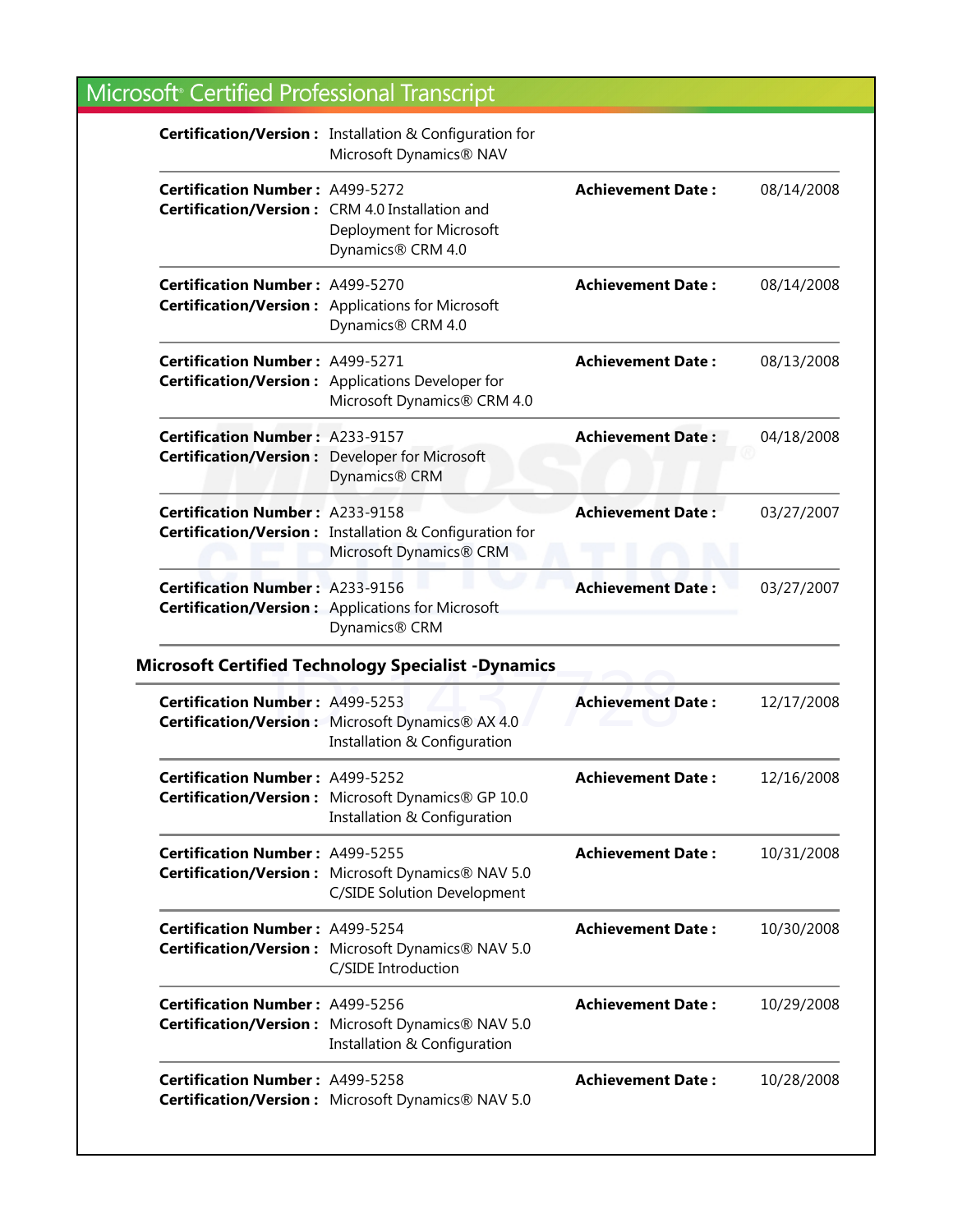|                                                                                          | Manufacturing                                                                                 |                           |            |
|------------------------------------------------------------------------------------------|-----------------------------------------------------------------------------------------------|---------------------------|------------|
| <b>Certification Number: A499-5257</b>                                                   | Certification/Version: Microsoft Dynamics® NAV 5.0<br>Trade & Inventory                       | <b>Achievement Date:</b>  | 09/05/2008 |
| Certification Number: A499-5251                                                          | Certification/Version: Microsoft Dynamics® CRM 4.0<br><b>Installation and Deployment</b>      | <b>Achievement Date:</b>  | 08/14/2008 |
| <b>Certification Number: A499-5250</b>                                                   | Certification/Version: Microsoft Dynamics® CRM 4.0<br>Applications                            | <b>Achievement Date:</b>  | 08/14/2008 |
| <b>Certification Number: A499-5249</b>                                                   | Certification/Version: Microsoft Dynamics® CRM 4.0<br><b>Customization and Configuration</b>  | <b>Achievement Date:</b>  | 08/13/2008 |
| <b>Certification Number: A499-5248</b><br><b>Certification/Version:</b>                  | Microsoft Dynamics® CRM 3.0<br><b>Extending Microsoft Dynamics</b>                            | <b>Achievement Date:</b>  | 04/18/2008 |
| <b>Certification Number: A499-5245</b>                                                   | Certification/Version: Microsoft Dynamics® CRM 3.0<br><b>Installation &amp; Configuration</b> | <b>Achievement Date:</b>  | 05/23/2006 |
| <b>Certification Number: A499-5246</b>                                                   | Certification/Version: Microsoft Dynamics® CRM 3.0<br>Customization                           | <b>Achievement Date:</b>  | 05/17/2006 |
| <b>Certification Number: A499-5247</b>                                                   | Certification/Version: Microsoft Dynamics® CRM 3.0<br>Applications                            | <b>Achievement Date:</b>  | 05/16/2006 |
|                                                                                          | <b>Microsoft® Certified Professional Developer (MCPD)</b>                                     |                           |            |
| <b>Certification Number: D762-3169</b><br>Certification/Version: Silverlight Developer 4 |                                                                                               | <b>Achievement Date :</b> | 04/27/2012 |
| Certification Number: D762-3168                                                          | <b>Certification/Version:</b> Windows Phone Developer                                         | <b>Achievement Date:</b>  | 04/27/2012 |
| <b>Certification Number: D760-0400</b>                                                   | <b>Certification/Version:</b> Windows Azure Developer                                         | <b>Achievement Date:</b>  | 04/25/2012 |
| <b>Certification Number: D759-0369</b><br>Certification/Version: Web Developer 4         |                                                                                               | <b>Achievement Date:</b>  | 04/24/2012 |
| Certification Number: D757-5881<br>Certification/Version: Windows® Developer 4           |                                                                                               | <b>Achievement Date:</b>  | 04/23/2012 |
| <b>Certification Number: D536-2453</b>                                                   | Certification/Version: SharePoint® Developer 2010                                             | <b>Achievement Date:</b>  | 11/11/2011 |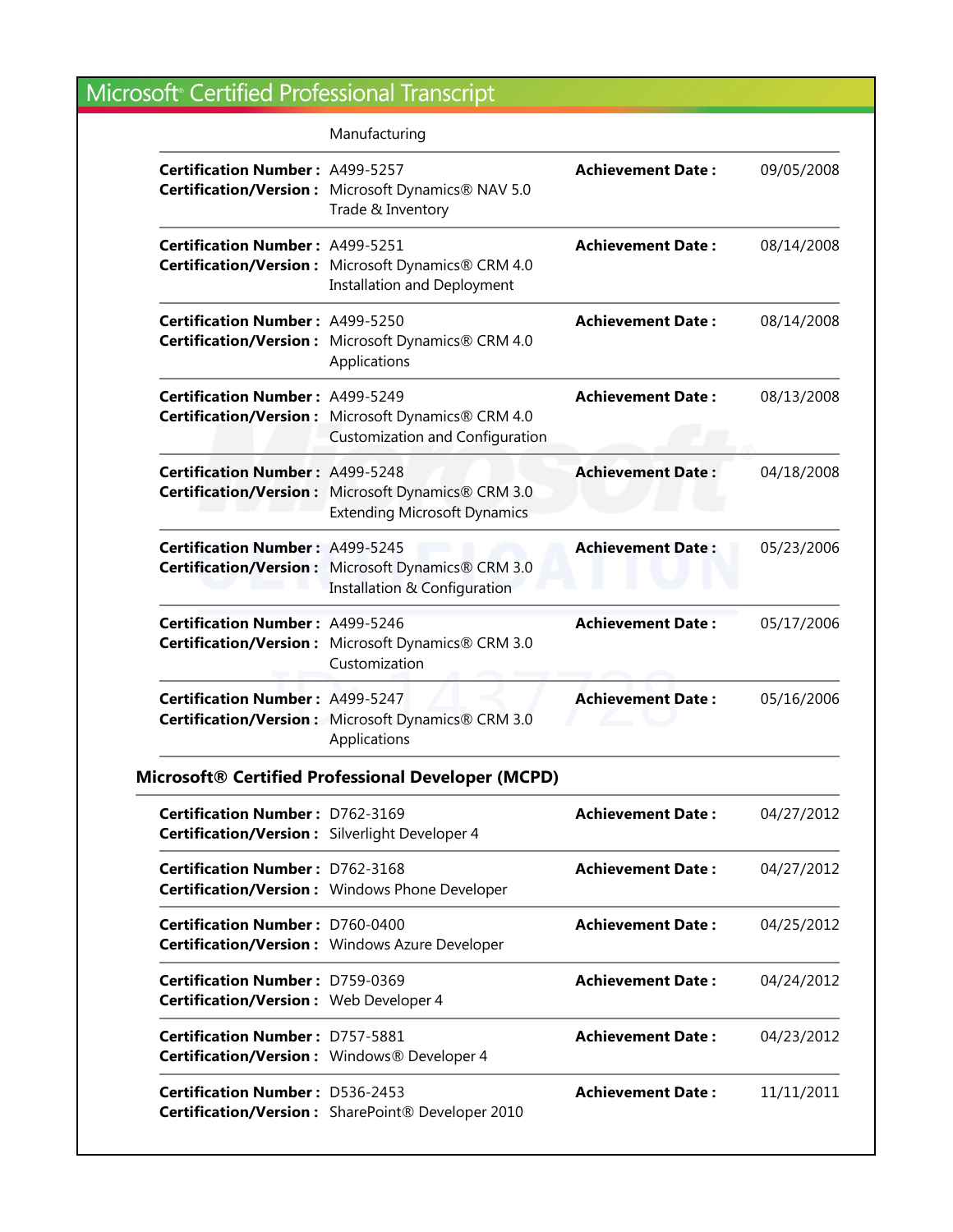| <b>Certification Number: A499-5265</b>                                                 | <b>Certification/Version:</b> Enterprise Application Developer<br>3.5                    | <b>Achievement Date:</b> | 09/18/2009 |
|----------------------------------------------------------------------------------------|------------------------------------------------------------------------------------------|--------------------------|------------|
| <b>Certification Number: A499-5263</b>                                                 | <b>Certification/Version:</b> Windows® Developer 3.5                                     | <b>Achievement Date:</b> | 07/03/2009 |
| <b>Certification Number: A499-5264</b><br>Certification/Version: ASP.NET Developer 3.5 |                                                                                          | <b>Achievement Date:</b> | 05/22/2009 |
| <b>Certification Number: A233-9115</b><br>Certification/Version: Windows® Developer    |                                                                                          | <b>Achievement Date:</b> | 03/01/2007 |
| <b>Certification Number: A233-9114</b><br>Certification/Version: Web Developer         |                                                                                          | <b>Achievement Date:</b> | 02/16/2007 |
| <b>Certification Number: A233-9116</b>                                                 | <b>Certification/Version:</b> Enterprise Application Developer                           | <b>Achievement Date:</b> | 08/14/2006 |
| Microsoft® Certified IT Professional (MCITP)                                           |                                                                                          |                          |            |
| <b>Certification Number: D518-6089</b>                                                 | <b>Certification/Version:</b> Virtualization Administrator on<br>Windows Server® 2008 R2 | <b>Achievement Date:</b> | 10/18/2011 |
| <b>Certification Number: D500-9289</b>                                                 | Certification/Version: SharePoint® Administrator 2010                                    | <b>Achievement Date:</b> | 09/29/2011 |
| <b>Certification Number: D465-1403</b>                                                 | Certification/Version: Lync Server Administrator 2010                                    | <b>Achievement Date:</b> | 09/07/2011 |
| <b>Certification Number: A499-5277</b><br>Certification/Version: Enterprise Messaging  | Administrator on Exchange 2010                                                           | <b>Achievement Date:</b> | 06/02/2010 |
| Certification Number: A499-5279                                                        | <b>Certification/Version:</b> Enterprise Desktop Support<br>Technician on Windows® 7     | <b>Achievement Date:</b> | 03/10/2010 |
| <b>Certification Number: A499-5278</b>                                                 | Certification/Version: Enterprise Desktop Administrator<br>on Windows® 7                 | <b>Achievement Date:</b> | 02/26/2010 |
| Certification Number: A499-5260                                                        | Certification/Version: Database Developer 2008                                           | <b>Achievement Date:</b> | 05/18/2009 |
| Certification Number: A499-5261                                                        | Certification/Version: Database Administrator 2008                                       | <b>Achievement Date:</b> | 03/02/2009 |
| <b>Certification Number: A499-5262</b>                                                 | <b>Certification/Version:</b> Business Intelligence Developer<br>2008                    | <b>Achievement Date:</b> | 02/20/2009 |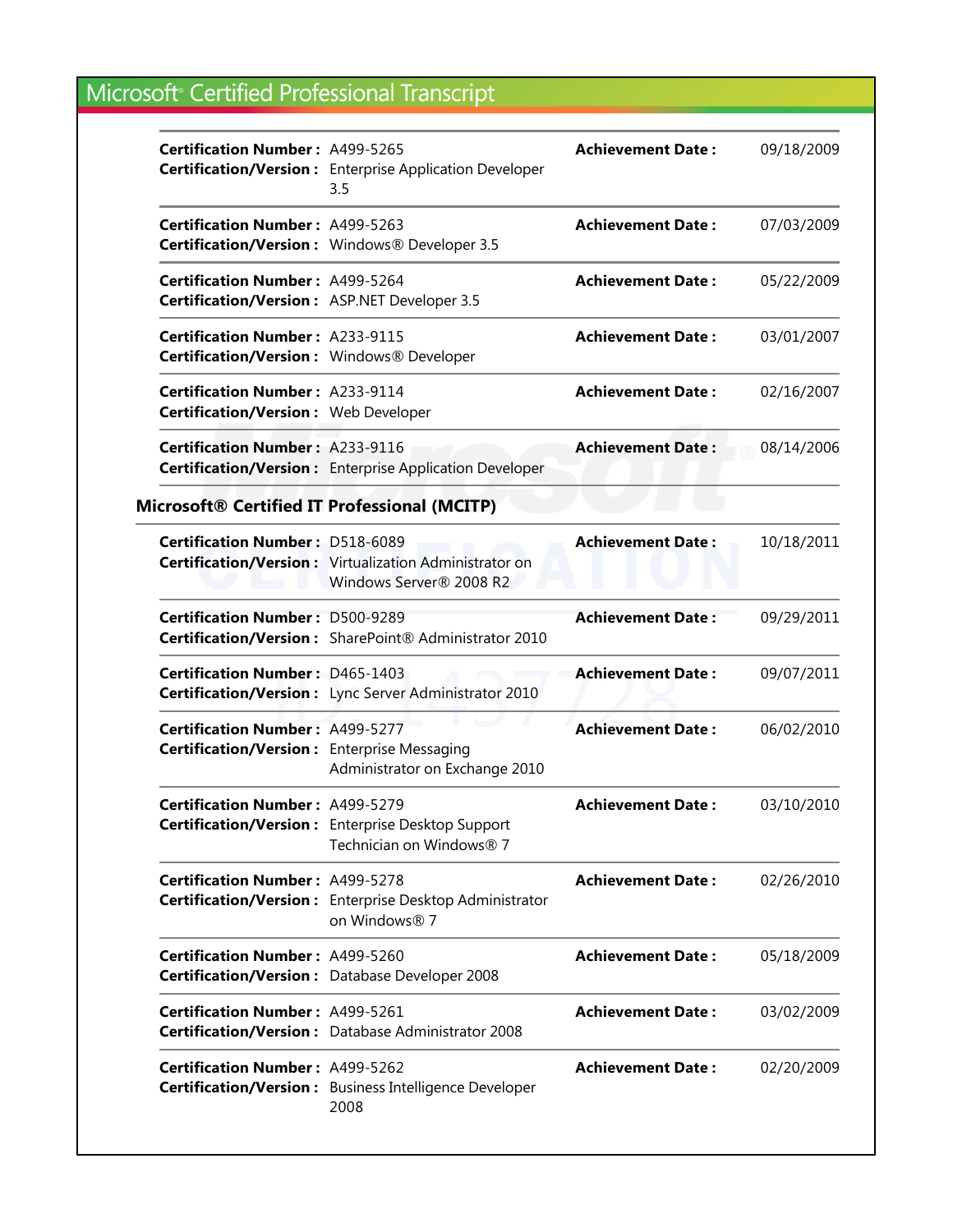| <b>Certification Number: A111-0780</b>                                                       | <b>Certification/Version:</b> Server Administrator on Windows<br>Server® 2008                           | <b>Achievement Date:</b> | 05/14/2008 |
|----------------------------------------------------------------------------------------------|---------------------------------------------------------------------------------------------------------|--------------------------|------------|
| <b>Certification Number: A111-0781</b>                                                       | Certification/Version: Enterprise Administrator on<br>Windows Server® 2008                              | <b>Achievement Date:</b> | 05/13/2008 |
| <b>Certification Number: A111-0779</b>                                                       | Certification/Version: Enterprise Project Management<br>with on Microsoft Office Project<br>Server 2007 | <b>Achievement Date:</b> | 04/29/2008 |
| <b>Certification Number: A233-9113</b>                                                       | Certification/Version: Business Intelligence Developer on<br>SQL Server® 2005                           | <b>Achievement Date:</b> | 08/20/2007 |
| <b>Certification Number: A233-9136</b><br><b>Certification/Version:</b> Enterprise Messaging | Administrator on Exchange 2007                                                                          | <b>Achievement Date:</b> | 08/16/2007 |
| <b>Certification Number: A233-9138</b>                                                       | Certification/Version: Consumer Support Technician on<br>Windows Vista®                                 | <b>Achievement Date:</b> | 08/13/2007 |
| <b>Certification Number: A233-9137</b>                                                       | Certification/Version: Enterprise Support Technician on<br>Windows Vista®                               | <b>Achievement Date:</b> | 08/06/2007 |
| <b>Certification Number: A233-9111</b>                                                       | Certification/Version: Database Developer on SQL<br>Server® 2005                                        | <b>Achievement Date:</b> | 06/23/2006 |
| <b>Certification Number: A233-9112</b>                                                       | Certification/Version: Database Administrator on SQL<br>Server® 2005                                    | <b>Achievement Date:</b> | 05/26/2006 |
|                                                                                              | <b>Microsoft Certified Systems Administrator: Security</b>                                              |                          |            |
| <b>Certification Number: A233-9075</b>                                                       | Certification/Version: Microsoft Windows Server 2003                                                    | <b>Achievement Date:</b> | 04/20/2006 |
| <b>Certification Number: A233-9074</b>                                                       | <b>Certification/Version:</b> Microsoft Windows 2000                                                    | <b>Achievement Date:</b> | 04/11/2006 |
|                                                                                              | <b>Microsoft Certified Systems Engineer: Security</b>                                                   |                          |            |
| <b>Certification Number: A233-9078</b>                                                       | <b>Certification/Version:</b> Microsoft Windows Server 2003                                             | <b>Achievement Date:</b> | 04/20/2006 |
| <b>Certification Number: A233-9077</b>                                                       |                                                                                                         | <b>Achievement Date:</b> | 04/11/2006 |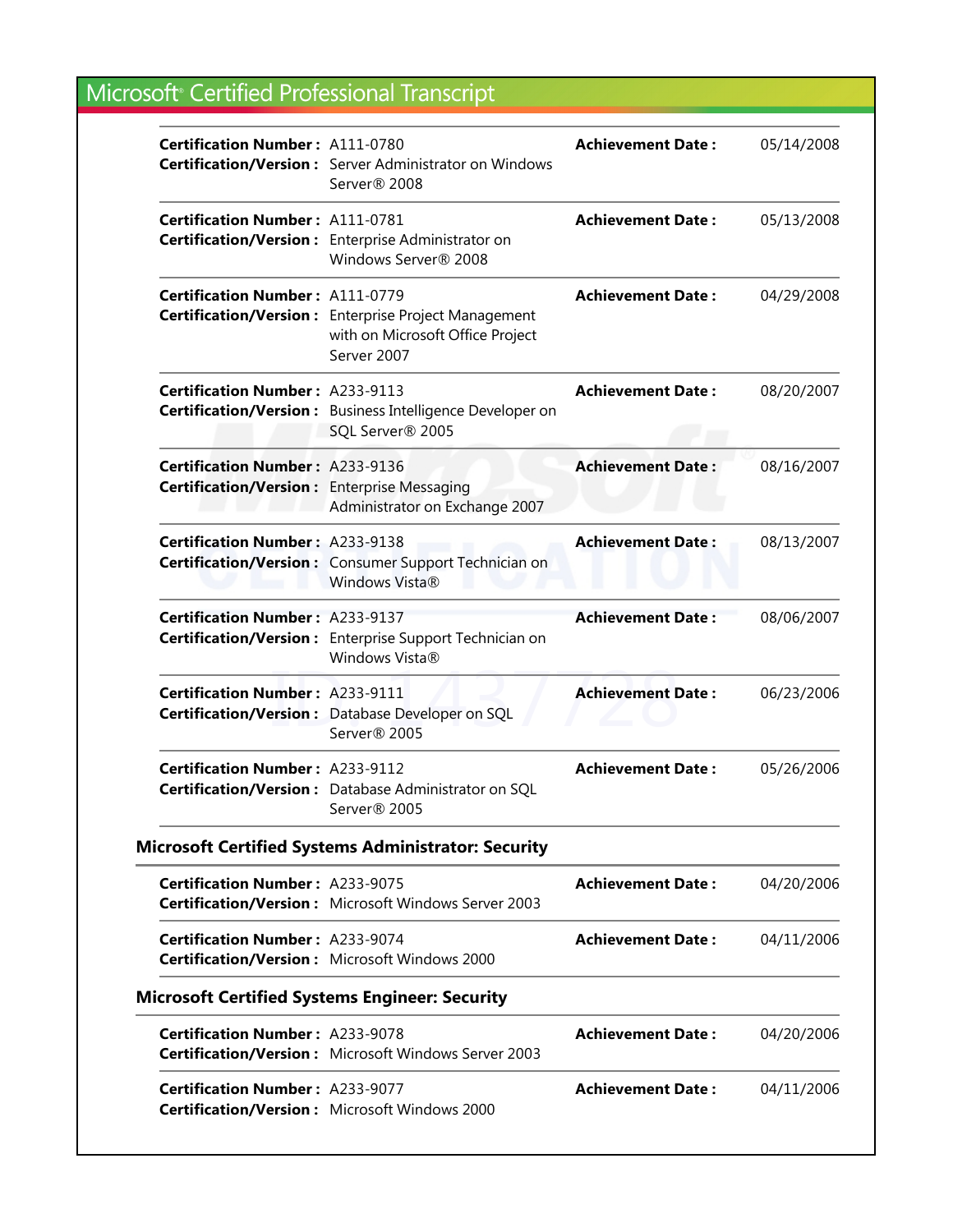#### **Microsoft® Certified Technology Specialist (MCTS)**

| <b>Certification Number: D762-3167</b>                                                 | <b>Certification/Version:</b> Silverlight 4, Development                                     | <b>Achievement Date:</b> | 04/27/2012 |
|----------------------------------------------------------------------------------------|----------------------------------------------------------------------------------------------|--------------------------|------------|
| <b>Certification Number: D759-0368</b><br>Certification/Version: .NET Framework 4, Web | Applications                                                                                 | <b>Achievement Date:</b> | 04/24/2012 |
| <b>Certification Number: D757-5882</b>                                                 | <b>Certification/Version:</b> .NET Framework 4, Data Access                                  | <b>Achievement Date:</b> | 04/23/2012 |
| <b>Certification Number: D757-5883</b>                                                 | <b>Certification/Version:</b> .NET Framework 4, Service<br><b>Communication Applications</b> | <b>Achievement Date:</b> | 04/23/2012 |
| <b>Certification Number: D757-5880</b>                                                 | Certification/Version: .NET Framework 4, Windows®<br>Applications                            | <b>Achievement Date:</b> | 04/23/2012 |
| <b>Certification Number: D517-0576</b>                                                 | Certification/Version: Windows Server® 2008 R2,<br>Desktop Virtualization                    | <b>Achievement Date:</b> | 10/18/2011 |
| <b>Certification Number: D506-6847</b>                                                 | Certification/Version: Windows Server® 2008 R2,<br>Server Virtualization                     | <b>Achievement Date:</b> | 10/05/2011 |
| <b>Certification Number: D502-1359</b>                                                 | Certification/Version: SharePoint® 2010, Application<br>Development                          | <b>Achievement Date:</b> | 09/30/2011 |
| <b>Certification Number: D498-9922</b>                                                 | Certification/Version: SharePoint® 2010, Configuration                                       | <b>Achievement Date:</b> | 09/26/2011 |
| <b>Certification Number: D465-0302</b>                                                 | Certification/Version: Microsoft Lync Server 2010,<br>Configuring                            | <b>Achievement Date:</b> | 09/07/2011 |
| <b>Certification Number: A499-5280</b><br>Certification/Version: Windows® Mobile 6.5,  | Configuration                                                                                | <b>Achievement Date:</b> | 02/13/2010 |
| <b>Certification Number: A499-5244</b><br>Certification/Version: Windows® Internals    |                                                                                              | <b>Achievement Date:</b> | 09/17/2009 |
| <b>Certification Number: A499-5275</b>                                                 | Certification/Version: Windows® 7, Configuration                                             | <b>Achievement Date:</b> | 09/16/2009 |
| <b>Certification Number: A499-5276</b>                                                 | <b>Certification/Version:</b> Microsoft Exchange Server 2010,<br>Configuration               | <b>Achievement Date:</b> | 09/14/2009 |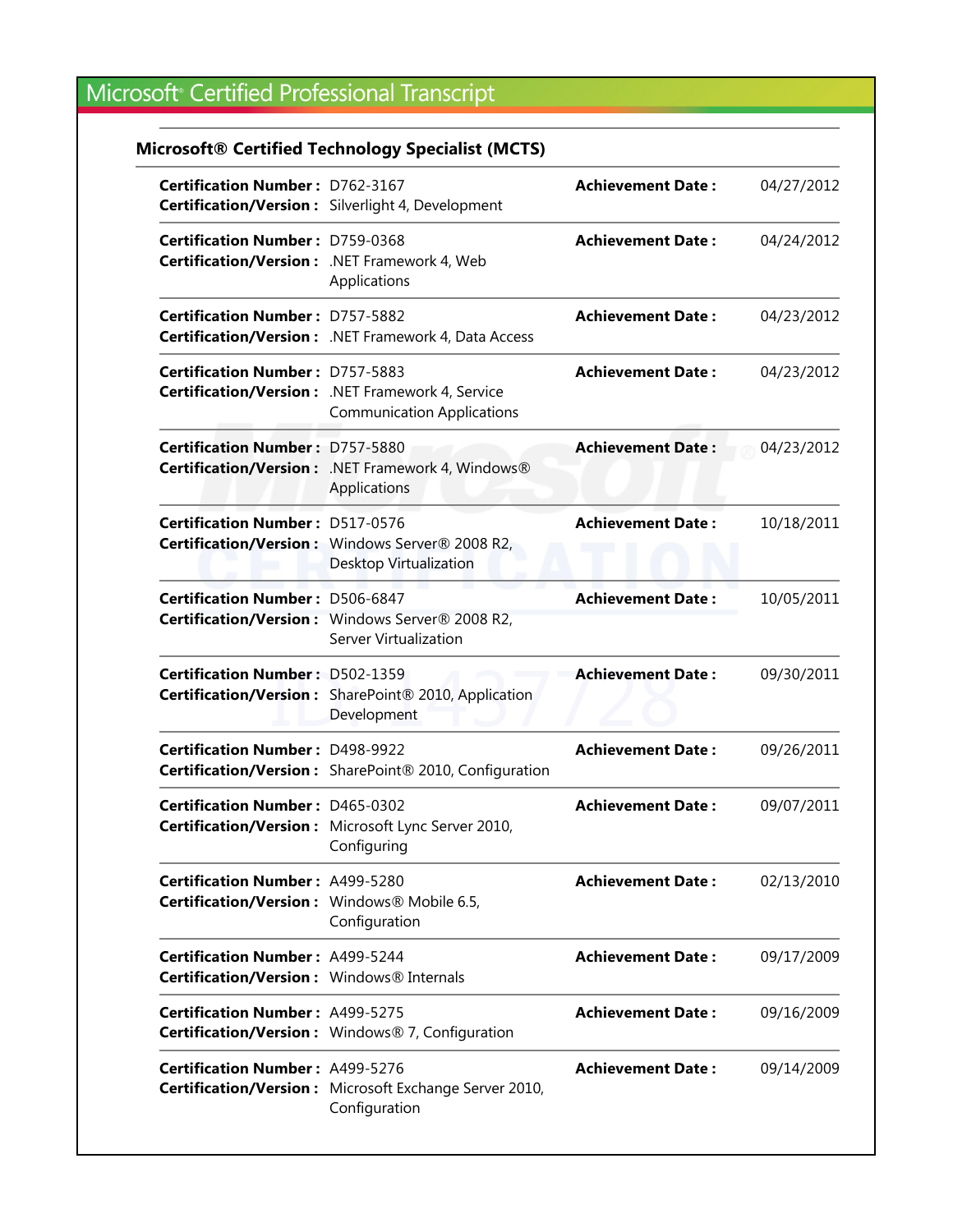| <b>Certification Number: A499-5241</b>                                             | Certification/Version: Windows® Essential Business<br>Server 2008, Configuration                 | <b>Achievement Date:</b> | 08/31/2009 |
|------------------------------------------------------------------------------------|--------------------------------------------------------------------------------------------------|--------------------------|------------|
| Certification Number: A499-5234                                                    | Certification/Version: .NET Framework 3.5, ADO.NET<br>Applications                               | <b>Achievement Date:</b> | 07/13/2009 |
| <b>Certification Number: A499-5236</b>                                             | Certification/Version: .NET Framework 3.5, Windows®<br>Forms Applications                        | <b>Achievement Date:</b> | 06/29/2009 |
| <b>Certification Number: A499-5239</b>                                             | Certification/Version: Windows® Small Business Server<br>2008, Configuration                     | <b>Achievement Date:</b> | 06/10/2009 |
| <b>Certification Number: A499-5268</b>                                             | Certification/Version: SQL Server® 2008, Database<br>Development                                 | <b>Achievement Date:</b> | 04/13/2009 |
| <b>Certification Number: A499-5266</b>                                             | Certification/Version: Biztalk Server 2006 R2, Custom<br>Applications                            | <b>Achievement Date:</b> | 04/03/2009 |
| <b>Certification Number: A499-5235</b>                                             | Certification/Version: .NET Framework 3.5, ASP.NET<br>Applications                               | <b>Achievement Date:</b> | 04/03/2009 |
| <b>Certification Number: A499-5267</b><br>Certification/Version: SQL Server® 2008, | <b>Implementation and Maintenance</b>                                                            | <b>Achievement Date:</b> | 03/02/2009 |
| <b>Certification Number: A499-5269</b>                                             | Certification/Version: SQL Server® 2008, Business<br>Intelligence Development and<br>Maintenance | <b>Achievement Date:</b> | 02/17/2009 |
| <b>Certification Number: A499-5238</b>                                             | Certification/Version: Windows Server® Virtualization,<br>Configuration                          | <b>Achievement Date:</b> | 01/13/2009 |
| Certification Number: A499-5242                                                    | <b>Certification/Version:</b> Microsoft Desktop Optimization<br>Pack, Configuration              | <b>Achievement Date:</b> | 10/28/2008 |
| <b>Certification Number: A499-5243</b>                                             | <b>Certification/Version:</b> System Center Virtual Machine<br>Manager 2008, Configuration       | <b>Achievement Date:</b> | 10/14/2008 |
| <b>Certification Number: A499-5231</b>                                             | <b>Certification/Version:</b> .NET Framework 3.5, Windows®<br><b>Presentation Foundation</b>     | <b>Achievement Date:</b> | 10/13/2008 |
|                                                                                    |                                                                                                  |                          |            |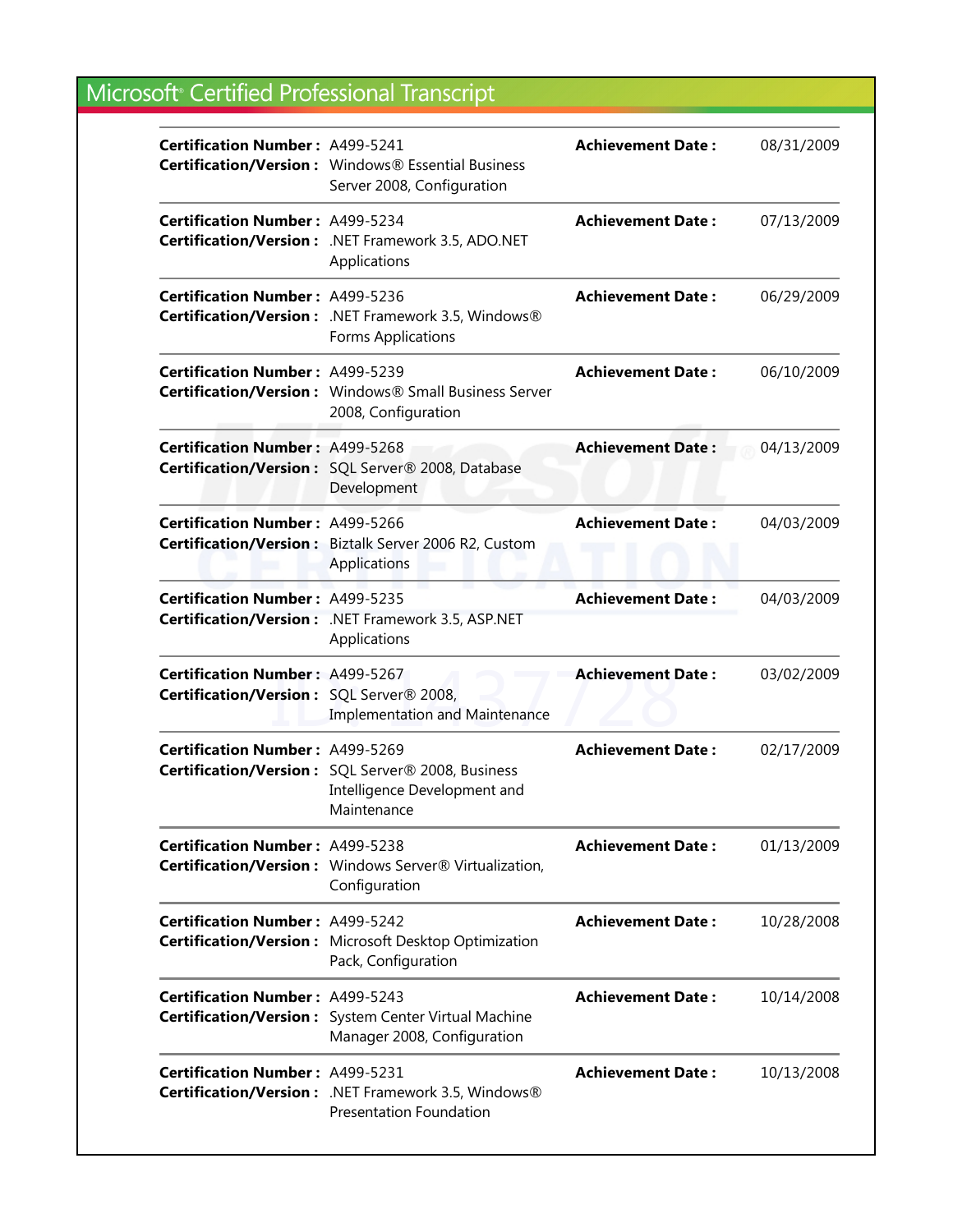|                                                                                        | Applications                                                                                           |                          |            |
|----------------------------------------------------------------------------------------|--------------------------------------------------------------------------------------------------------|--------------------------|------------|
| <b>Certification Number: A499-5233</b>                                                 | Certification/Version: .NET Framework 3.5, Windows®<br><b>Workflow Foundation Applications</b>         | <b>Achievement Date:</b> | 08/22/2008 |
| <b>Certification Number: A499-5232</b>                                                 | Certification/Version: .NET Framework 3.5, Windows®<br><b>Communication Foundation</b><br>Applications | <b>Achievement Date:</b> | 08/15/2008 |
| <b>Certification Number: A499-5237</b>                                                 | Certification/Version: Windows® Embedded CE 6.0<br>Developer                                           | <b>Achievement Date:</b> | 07/07/2008 |
| <b>Certification Number: A499-5228</b><br>Certification/Version: Office Groove® 2007,  | Configuration                                                                                          | <b>Achievement Date:</b> | 06/19/2008 |
| <b>Certification Number: A111-0784</b>                                                 | Certification/Version: Microsoft Office Visio® 2007,<br><b>Application Development</b>                 | <b>Achievement Date:</b> | 05/29/2008 |
| <b>Certification Number: A499-5230</b>                                                 | Certification/Version: Bing™ Maps Platform, Developing<br>Applications                                 | <b>Achievement Date:</b> | 05/28/2008 |
| <b>Certification Number: A233-9122</b><br>Certification/Version: Microsoft Office Live | <b>Communications Server 2005</b>                                                                      | <b>Achievement Date:</b> | 05/27/2008 |
| <b>Certification Number: A233-9132</b>                                                 | Certification/Version: Visual Studio® 2005 Tools for the<br>Microsoft Office System                    | <b>Achievement Date:</b> | 04/28/2008 |
| Certification Number: A111-0774                                                        | Certification/Version: Microsoft Office Project Server<br>2007, Managing Projects                      | <b>Achievement Date:</b> | 04/28/2008 |
| <b>Certification Number: A111-0778</b>                                                 | Certification/Version: Microsoft® System Center<br>Configuration Manager,<br>Configuration             | <b>Achievement Date:</b> | 04/25/2008 |
| <b>Certification Number: A233-9135</b>                                                 | Certification/Version: Microsoft® System Center<br><b>Operations Manager,</b><br>Configuration         | <b>Achievement Date:</b> | 03/18/2008 |
| <b>Certification Number: A499-5229</b>                                                 | Certification/Version: Office PerformancePoint® Server<br>2007, Applications                           | <b>Achievement Date:</b> | 03/17/2008 |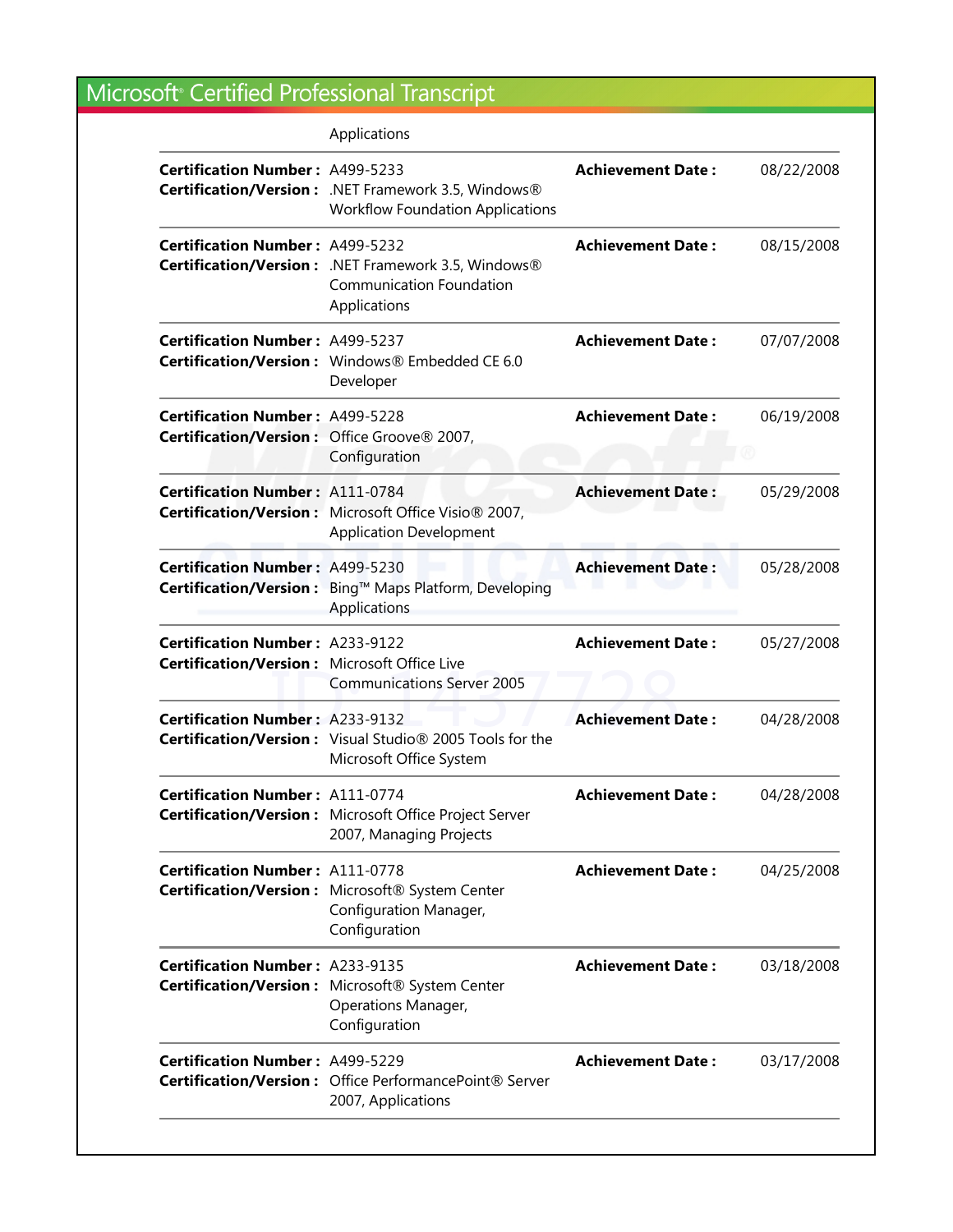| <b>Certification Number: A499-5226</b> | Certification/Version: Microsoft Forefront® Client and<br>Server, Configuration                            | <b>Achievement Date:</b> | 03/07/2008 |
|----------------------------------------|------------------------------------------------------------------------------------------------------------|--------------------------|------------|
| <b>Certification Number: A499-5227</b> | Certification/Version: Microsoft Internet Security and<br>Acceleration (ISA) Server 2006,<br>Configuration | <b>Achievement Date:</b> | 02/27/2008 |
| <b>Certification Number: A233-9134</b> | <b>Certification/Version:</b> Microsoft Office Communications<br>Server 2007, Configuration                | <b>Achievement Date:</b> | 02/25/2008 |
| <b>Certification Number: A111-0775</b> | Certification/Version: Windows Server® 2008 Active<br>Directory, Configuration                             | <b>Achievement Date:</b> | 02/18/2008 |
| <b>Certification Number: A111-0777</b> | Certification/Version: Windows Server® 2008<br>Applications Infrastructure,<br>Configuration               | <b>Achievement Date:</b> | 02/18/2008 |
| <b>Certification Number: A111-0776</b> | Certification/Version: Windows Server® 2008 Network<br>Infrastructure, Configuration                       | <b>Achievement Date:</b> | 02/18/2008 |
| <b>Certification Number: A233-9154</b> | Certification/Version: Windows Server® 2003 Hosting,<br><b>Configuration and Management</b>                | <b>Achievement Date:</b> | 11/02/2007 |
| <b>Certification Number: A233-9124</b> | <b>Certification/Version:</b> Microsoft Windows® Mobile 5.0,<br>Configuration Implementing and<br>Managing | <b>Achievement Date:</b> | 10/16/2007 |
| <b>Certification Number: A233-9125</b> | Certification/Version: Microsoft Windows SharePoint®<br>Services 3.0, Application<br>Development           | <b>Achievement Date:</b> | 10/15/2007 |
| <b>Certification Number: A233-9123</b> | Certification/Version: Microsoft Windows® Mobile 5.0<br>Applications                                       | <b>Achievement Date:</b> | 09/17/2007 |
| <b>Certification Number: A233-9126</b> | Certification/Version: Microsoft Office SharePoint®<br>Server 2007, Application<br>Development             | <b>Achievement Date:</b> | 09/05/2007 |
| <b>Certification Number: A111-0773</b> | Certification/Version: Microsoft Office Project 2007,<br><b>Managing Projects</b>                          | <b>Achievement Date:</b> | 09/04/2007 |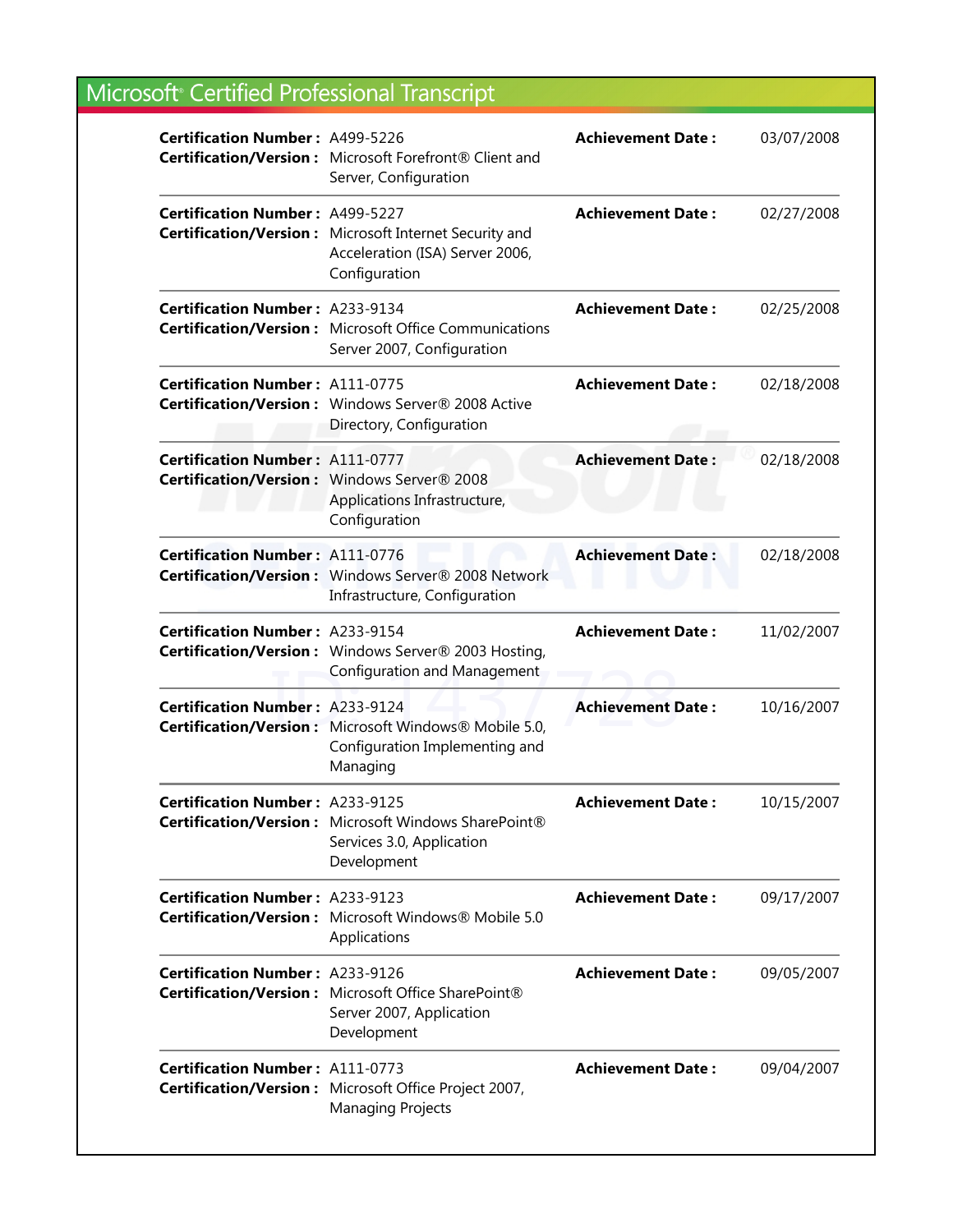| <b>Certification Number: A233-9131</b>                                            | Certification/Version: Visual Studio® 2005 Team<br><b>Foundation Server</b>                    | <b>Achievement Date:</b> | 08/24/2007 |
|-----------------------------------------------------------------------------------|------------------------------------------------------------------------------------------------|--------------------------|------------|
| <b>Certification Number: A233-9127</b>                                            | Certification/Version: Microsoft SQL Server® 2005,<br><b>Business Intelligence Development</b> | <b>Achievement Date:</b> | 08/20/2007 |
| <b>Certification Number: A233-9133</b>                                            | Certification/Version: Microsoft Exchange Server 2007,<br>Configuration                        | <b>Achievement Date:</b> | 08/16/2007 |
| <b>Certification Number: A233-9128</b>                                            | Certification/Version: Microsoft Windows Vista®,<br>Configuration                              | <b>Achievement Date:</b> | 08/06/2007 |
| <b>Certification Number: A233-9129</b>                                            | Certification/Version: Microsoft Windows SharePoint®<br>Services 3.0, Configuration            | <b>Achievement Date:</b> | 07/23/2007 |
| <b>Certification Number: A233-9130</b>                                            | Certification/Version: Microsoft Office SharePoint®<br>Server 2007, Configuration              | <b>Achievement Date:</b> | 06/30/2007 |
| <b>Certification Number: A233-9118</b>                                            | Certification/Version: Biztalk® Server 2006, Custom<br>Applications                            | <b>Achievement Date:</b> | 01/25/2007 |
| <b>Certification Number: A233-9121</b>                                            | Certification/Version: .Net Framework 2.0, Distributed<br>Applications                         | <b>Achievement Date:</b> | 08/04/2006 |
| <b>Certification Number: A233-9119</b>                                            | Certification/Version: .Net Framework 2.0, Windows®<br>Applications                            | <b>Achievement Date:</b> | 08/02/2006 |
| <b>Certification Number: A233-9120</b>                                            | Certification/Version: .Net Framework 2.0, Web<br>Applications                                 | <b>Achievement Date:</b> | 05/15/2006 |
| <b>Certification Number: A233-9117</b><br>Certification/Version: SQL Server® 2005 |                                                                                                | <b>Achievement Date:</b> | 03/27/2006 |
|                                                                                   | <b>Microsoft Certified Systems Administrator: Messaging</b>                                    |                          |            |
| <b>Certification Number: A233-9087</b>                                            | Certification/Version: Microsoft Windows 2000                                                  | <b>Achievement Date:</b> | 09/20/2005 |
| <b>Certification Number: A233-9088</b>                                            | <b>Certification/Version:</b> Microsoft Windows Server 2003                                    | <b>Achievement Date:</b> | 09/20/2005 |

#### **Microsoft Certified Systems Engineer: Messaging**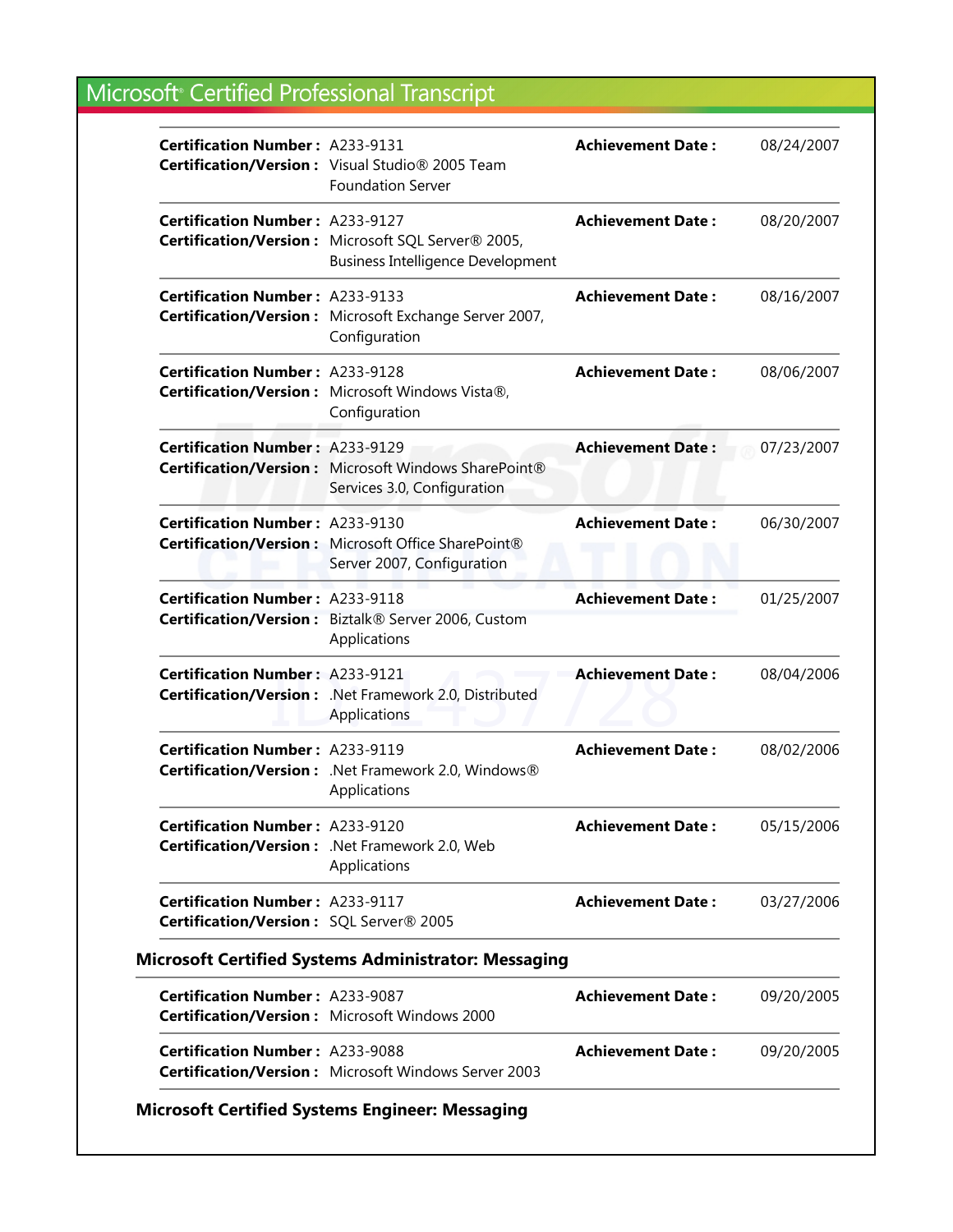|                                        | <b>Achievement Date:</b>                                                                                                                                                                                                                                                                                                                                                                                                                                                                                                                                                                                                                                                                                                                                                                                                                                                                                                                                                                                                                                                                                                                                                                                                                                                                                                                                                                                                                                | 09/20/2005 |
|----------------------------------------|---------------------------------------------------------------------------------------------------------------------------------------------------------------------------------------------------------------------------------------------------------------------------------------------------------------------------------------------------------------------------------------------------------------------------------------------------------------------------------------------------------------------------------------------------------------------------------------------------------------------------------------------------------------------------------------------------------------------------------------------------------------------------------------------------------------------------------------------------------------------------------------------------------------------------------------------------------------------------------------------------------------------------------------------------------------------------------------------------------------------------------------------------------------------------------------------------------------------------------------------------------------------------------------------------------------------------------------------------------------------------------------------------------------------------------------------------------|------------|
|                                        | <b>Achievement Date:</b>                                                                                                                                                                                                                                                                                                                                                                                                                                                                                                                                                                                                                                                                                                                                                                                                                                                                                                                                                                                                                                                                                                                                                                                                                                                                                                                                                                                                                                | 09/20/2005 |
|                                        |                                                                                                                                                                                                                                                                                                                                                                                                                                                                                                                                                                                                                                                                                                                                                                                                                                                                                                                                                                                                                                                                                                                                                                                                                                                                                                                                                                                                                                                         |            |
|                                        | <b>Achievement Date:</b>                                                                                                                                                                                                                                                                                                                                                                                                                                                                                                                                                                                                                                                                                                                                                                                                                                                                                                                                                                                                                                                                                                                                                                                                                                                                                                                                                                                                                                | 06/09/2005 |
|                                        |                                                                                                                                                                                                                                                                                                                                                                                                                                                                                                                                                                                                                                                                                                                                                                                                                                                                                                                                                                                                                                                                                                                                                                                                                                                                                                                                                                                                                                                         |            |
|                                        | <b>Achievement Date:</b>                                                                                                                                                                                                                                                                                                                                                                                                                                                                                                                                                                                                                                                                                                                                                                                                                                                                                                                                                                                                                                                                                                                                                                                                                                                                                                                                                                                                                                | 08/17/2005 |
|                                        | <b>Achievement Date:</b>                                                                                                                                                                                                                                                                                                                                                                                                                                                                                                                                                                                                                                                                                                                                                                                                                                                                                                                                                                                                                                                                                                                                                                                                                                                                                                                                                                                                                                | 06/02/2005 |
|                                        |                                                                                                                                                                                                                                                                                                                                                                                                                                                                                                                                                                                                                                                                                                                                                                                                                                                                                                                                                                                                                                                                                                                                                                                                                                                                                                                                                                                                                                                         |            |
|                                        | <b>Achievement Date:</b>                                                                                                                                                                                                                                                                                                                                                                                                                                                                                                                                                                                                                                                                                                                                                                                                                                                                                                                                                                                                                                                                                                                                                                                                                                                                                                                                                                                                                                | 04/18/2012 |
|                                        | <b>Achievement Date:</b>                                                                                                                                                                                                                                                                                                                                                                                                                                                                                                                                                                                                                                                                                                                                                                                                                                                                                                                                                                                                                                                                                                                                                                                                                                                                                                                                                                                                                                | 03/13/2011 |
|                                        |                                                                                                                                                                                                                                                                                                                                                                                                                                                                                                                                                                                                                                                                                                                                                                                                                                                                                                                                                                                                                                                                                                                                                                                                                                                                                                                                                                                                                                                         |            |
|                                        | <b>Achievement Date:</b>                                                                                                                                                                                                                                                                                                                                                                                                                                                                                                                                                                                                                                                                                                                                                                                                                                                                                                                                                                                                                                                                                                                                                                                                                                                                                                                                                                                                                                | 07/01/2003 |
|                                        |                                                                                                                                                                                                                                                                                                                                                                                                                                                                                                                                                                                                                                                                                                                                                                                                                                                                                                                                                                                                                                                                                                                                                                                                                                                                                                                                                                                                                                                         |            |
|                                        | <b>Achievement Date:</b>                                                                                                                                                                                                                                                                                                                                                                                                                                                                                                                                                                                                                                                                                                                                                                                                                                                                                                                                                                                                                                                                                                                                                                                                                                                                                                                                                                                                                                | 07/01/2003 |
|                                        |                                                                                                                                                                                                                                                                                                                                                                                                                                                                                                                                                                                                                                                                                                                                                                                                                                                                                                                                                                                                                                                                                                                                                                                                                                                                                                                                                                                                                                                         |            |
|                                        | <b>Achievement Date:</b>                                                                                                                                                                                                                                                                                                                                                                                                                                                                                                                                                                                                                                                                                                                                                                                                                                                                                                                                                                                                                                                                                                                                                                                                                                                                                                                                                                                                                                | 07/29/2005 |
|                                        | <b>Achievement Date:</b>                                                                                                                                                                                                                                                                                                                                                                                                                                                                                                                                                                                                                                                                                                                                                                                                                                                                                                                                                                                                                                                                                                                                                                                                                                                                                                                                                                                                                                | 01/27/2003 |
|                                        |                                                                                                                                                                                                                                                                                                                                                                                                                                                                                                                                                                                                                                                                                                                                                                                                                                                                                                                                                                                                                                                                                                                                                                                                                                                                                                                                                                                                                                                         |            |
| <b>Certification Number: A233-9057</b> | <b>Achievement Date:</b>                                                                                                                                                                                                                                                                                                                                                                                                                                                                                                                                                                                                                                                                                                                                                                                                                                                                                                                                                                                                                                                                                                                                                                                                                                                                                                                                                                                                                                | 01/27/2003 |
|                                        | <b>Certification Number: A233-9089</b><br><b>Certification/Version:</b> Microsoft Windows 2000<br><b>Certification Number: A233-9090</b><br><b>Certification/Version:</b> Microsoft Windows Server 2003<br><b>Microsoft Certified Desktop Support Technician</b><br><b>Certification Number: A233-9092</b><br><b>Certification/Version: Microsoft Windows XP</b><br><b>Microsoft Certified Systems Administrator</b><br><b>Certification Number: A233-9065</b><br><b>Certification/Version:</b> Microsoft Windows 2000<br><b>Certification Number: A233-9076</b><br><b>Certification/Version:</b> Microsoft Windows Server 2003<br><b>Microsoft Certified Trainer</b><br><b>Certification Number: D725-7908</b><br>Certification/Version: MCT 2012 Enrollment<br><b>Certification Number: A499-5284</b><br>Certification/Version: MCT 2011 Enrollment<br><b>Microsoft Certified Solution Developer</b><br><b>Certification Number: A233-9072</b><br>Certification/Version: For Microsoft .NET<br><b>Microsoft Certified Application Developer</b><br><b>Certification Number: A233-9066</b><br>Certification/Version: For Microsoft .NET<br><b>Microsoft Certified Systems Engineer</b><br><b>Certification Number: A233-9079</b><br><b>Certification/Version:</b> Microsoft Windows Server 2003<br><b>Certification Number: A233-9059</b><br><b>Certification/Version:</b> Microsoft Windows 2000<br><b>Microsoft Certified Database Administrator</b> |            |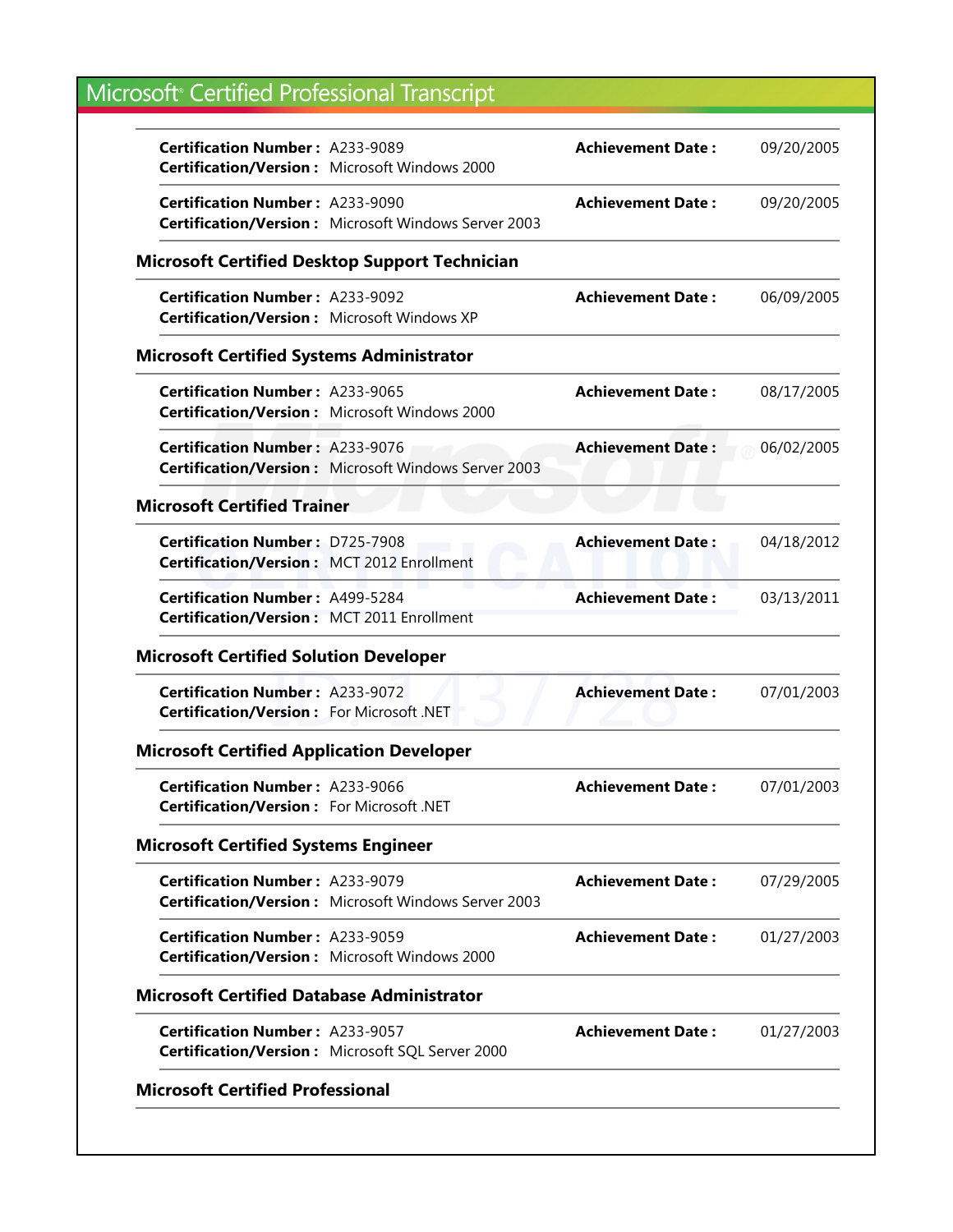**Certification Number :** A233-9048 **Achievement Date :** 05/06/1999 **Certification/Version :** MCP 2.0 -- Certified Professional

#### **MICROSOFT CERTIFIED TRAINER CERTIFICATION HISTORY:**

**Active From To**

August 26, 2003 December 01, 2003 May 10, 2005 Current

#### **MICROSOFT CERTIFIED TRAINER IS CERTIFIED TO TEACH COURSES ALIGNED WITH THE FOLLOWING TRACKS:**

#### **Track Name**

.Net Framework 2.0 Web Applications

.Net Framework 2.0, Distributed Applications

.NET Framework 2.0, Windows Applications

ADO.NET Applications .NET Framework 3.5, ADO.NET Applications

.NET Framework 3.5, ASP.NET Applications

.NET Framework 3.5, Windows Communication Foundation Applications

.NET Framework 3.5, Windows Forms Applications

.NET Framework 3.5, Windows Presentation Foundation Applications

.NET Framework 3.5, Windows Workflow Foundation Applications

.NET Framework 4, Data Access

.NET Framework 4, Service Communication Applications

.NET Framework 4, Web Applications

.NET Framework 4, Windows Applications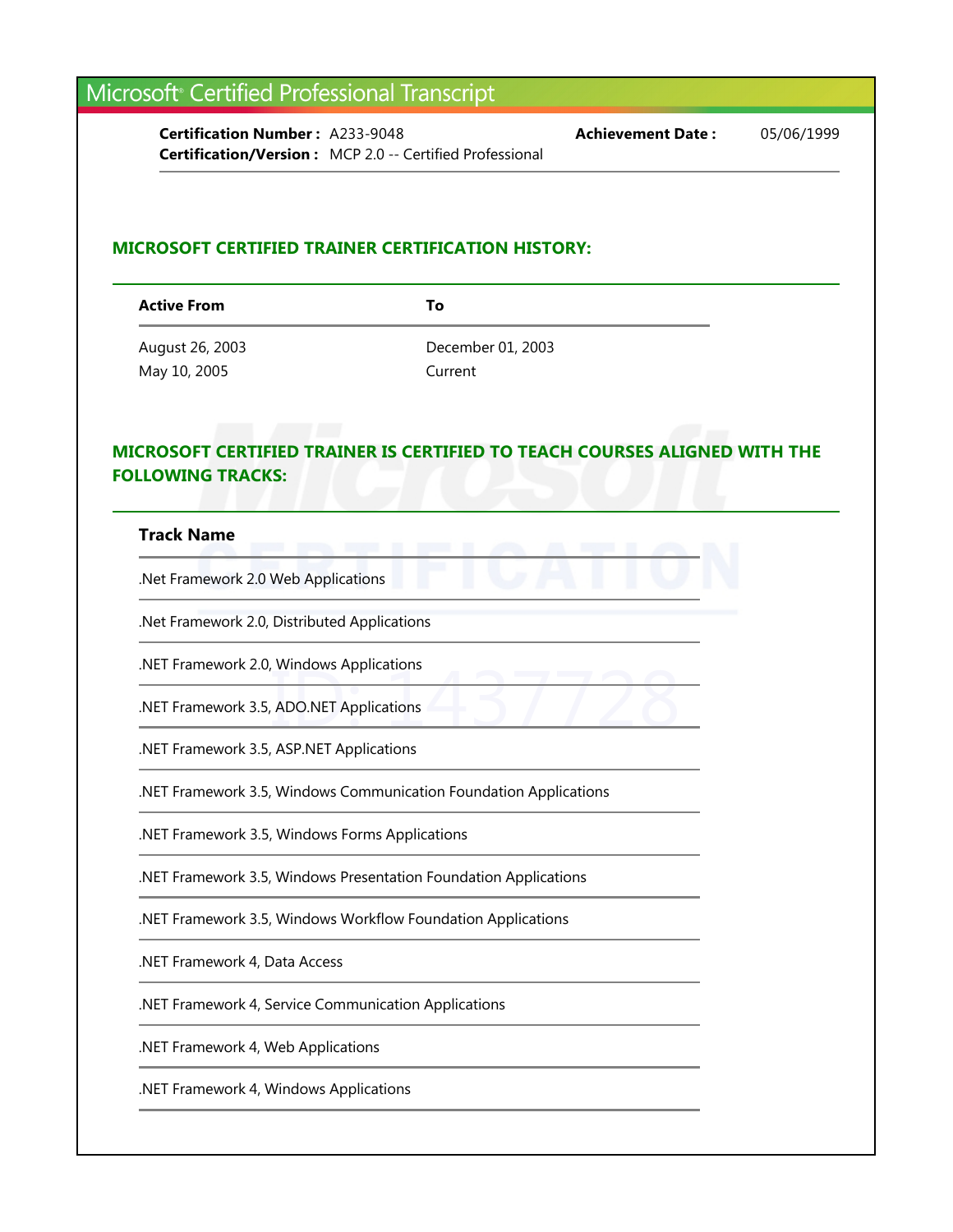Application Developer

Applications for Microsoft Dynamics CRM

Applications for Microsoft Dynamics CRM 4.0

ASP.NET Developer 3.5

Biztalk Server 2006 R2: Custom Applications

Biztalk® Server 2006: Custom Applications

Business Intelligence Developer

Business Intelligence Developer 2008

Consumer Support Technician

Database Administrator

Database Administrator - SQL Server 2000

Database Administrator 2008

Database Developer

Database Developer 2008

2008<br>Chnician on Windows XP Desktop Support Technician on Windows XP

Developer for Microsoft Dynamics CRM

Developer for Microsoft Dynamics CRM 4.0

Developer for Microsoft Dynamics NAV

Enterprise Administrator

Enterprise Application Developer

Enterprise Application Developer 3.5

Enterprise Desktop Administrator 7

Enterprise Desktop Support Technician

Enterprise Desktop Support Technician 7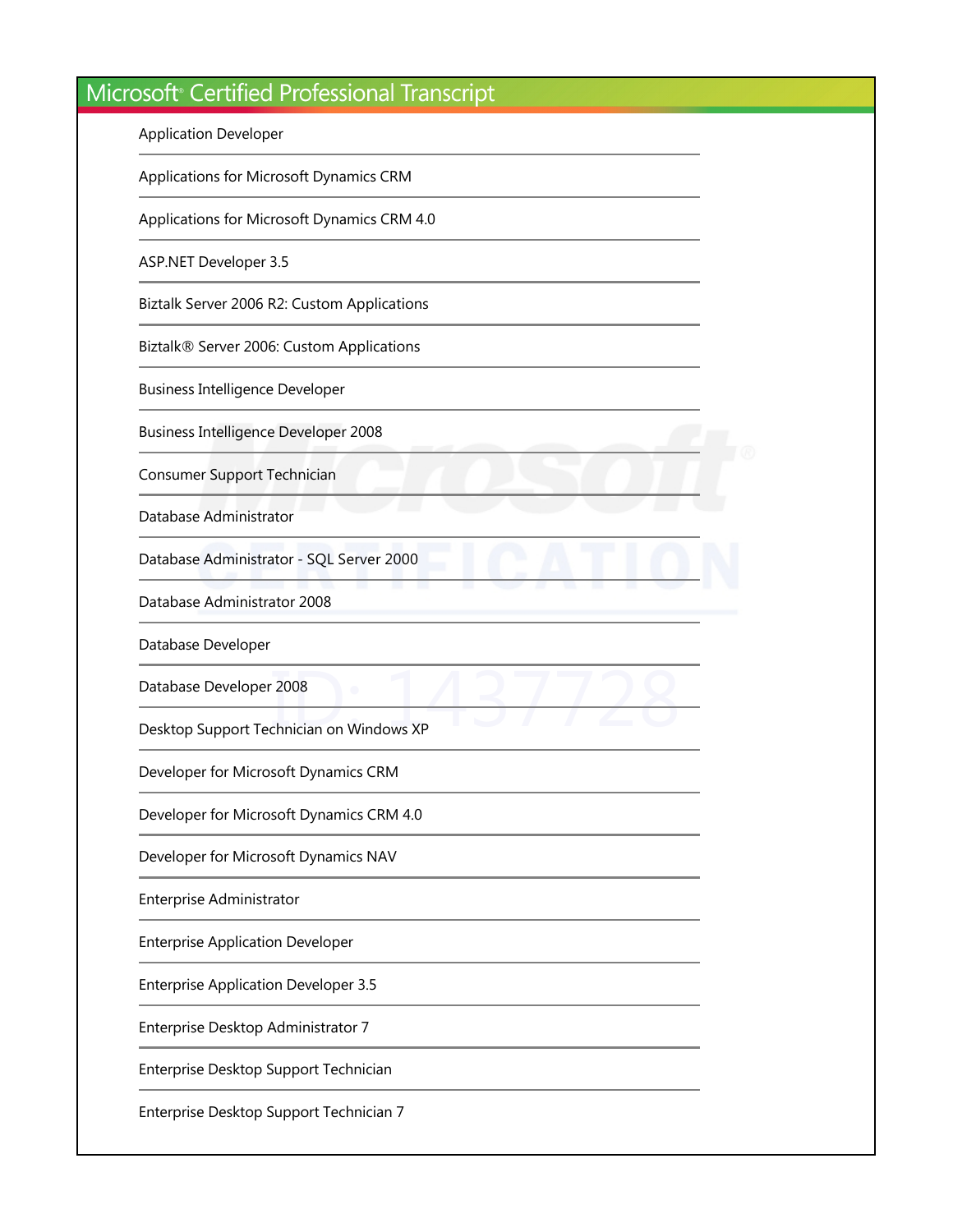Enterprise Messaging Administrator

Enterprise Messaging Administrator 2010

Enterprise Project Management with Microsoft Office Project Server 2007

Forefront Client and Server, Configuration

Installation & Configuration for Microsoft Dynamics AX

Installation & Configuration for Microsoft Dynamics CRM

Installation & Configuration for Microsoft Dynamics NAV

Installation & Configuration for Microsoft Dynamics™ GP 10.0

Installation and Deployment for Microsoft Dynamics CRM 4.0

Lync Server 2010, Configuring

Lync Server Administrator 2010

Microsoft Windows SharePoint Services 3.0: Application Development

Solutions Applications Professional<br>
Solutions Development Microsoft Business Solutions Applications Professional

Microsoft Business Solutions Development

Microsoft Business Solutions Installation & Configuration

Microsoft Certified Business Management Solutions Professional

Microsoft Certified Business Management Solutions Specialist

Microsoft Certified IT Professional

Microsoft Certified Professional Developer

Microsoft Certified Trainer

Microsoft Desktop Optimization Pack, Configuring

Microsoft Dynamics™ AX 4.0 Installation & Configuration

Microsoft Dynamics™ CRM 3.0 Applications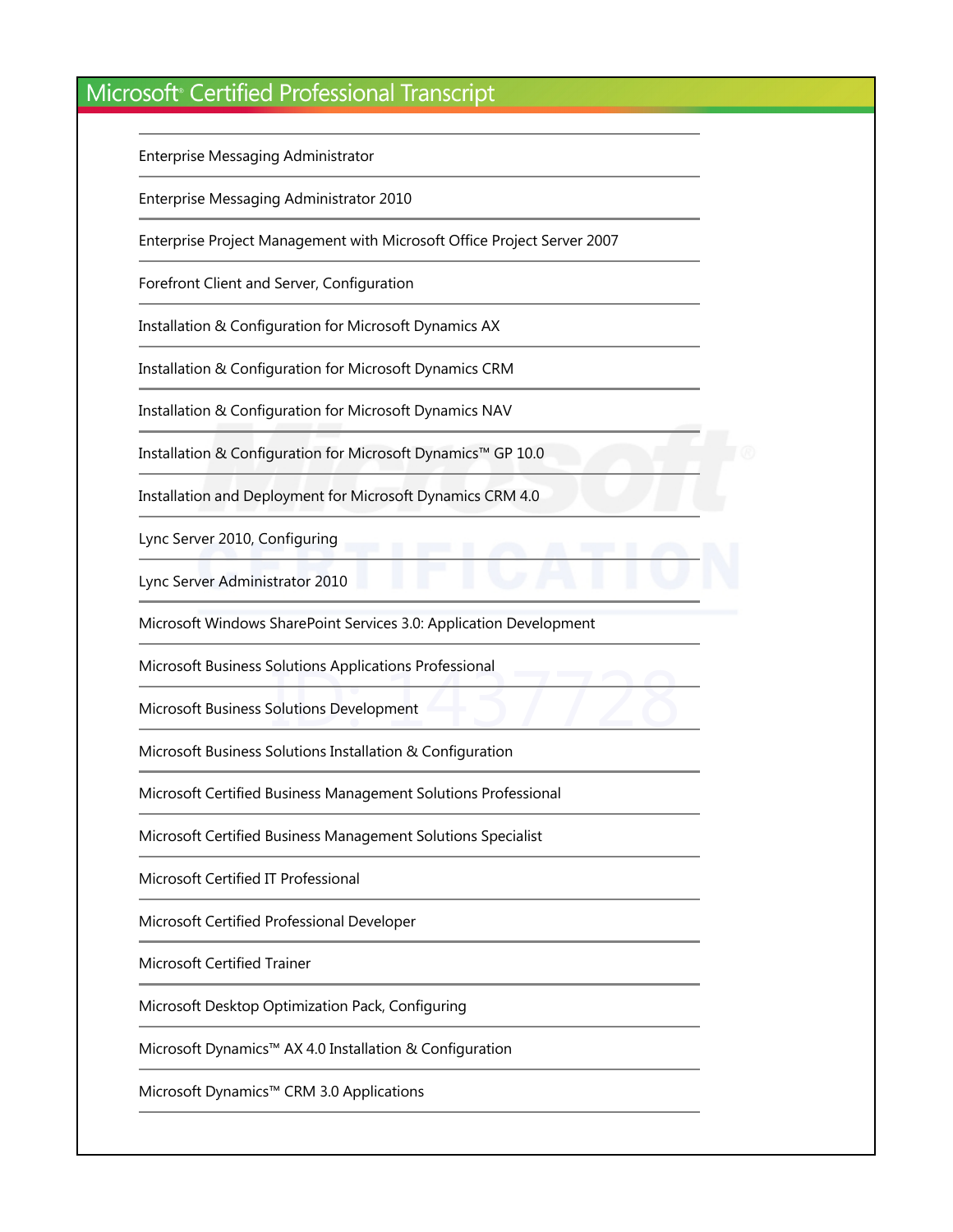Microsoft Dynamics™ CRM 3.0 Customization

Microsoft Dynamics™ CRM 3.0 Exting Microsoft Dynamics

Microsoft Dynamics™ CRM 3.0 Installation & Configuration

Microsoft Dynamics™ CRM 4.0 Applications

Microsoft Dynamics™ CRM 4.0 Customization and Configuration

Microsoft Dynamics™ CRM 4.0 Installation and Deployment

Microsoft Dynamics™ GP 10.0 Installation & Configuration

Microsoft Dynamics™ NAV 5.0 C/SIDE Introduction

Microsoft Dynamics™ NAV 5.0 C/SIDE Solution Development

Microsoft Dynamics™ NAV 5.0 Installation & Configuration

Microsoft Dynamics™ NAV 5.0 Manufacturing

Microsoft Dynamics™ NAV 5.0 Trade & Inventory

Microsoft Excel 2003 Expert

Microsoft Excel 2007 Expert

Expert<br>Server 2007: Configuration Microsoft Exchange Server 2007: Configuration

Microsoft Exchange Server 2010, Configuration

Microsoft Internet Security and Acceleration (ISA) Server 2006, Configuration

Microsoft Office Communications Server 2007, Configuration

Microsoft Office Live Communications Server 2005

Microsoft Office Project 2007, Managing Projects

Microsoft Office Project Server 2007, Managing Projects

Microsoft Office SharePoint Server 2007 Application Development

Microsoft Office SharePoint Server 2007: Configuration

Microsoft Office Visio 2007, Application Development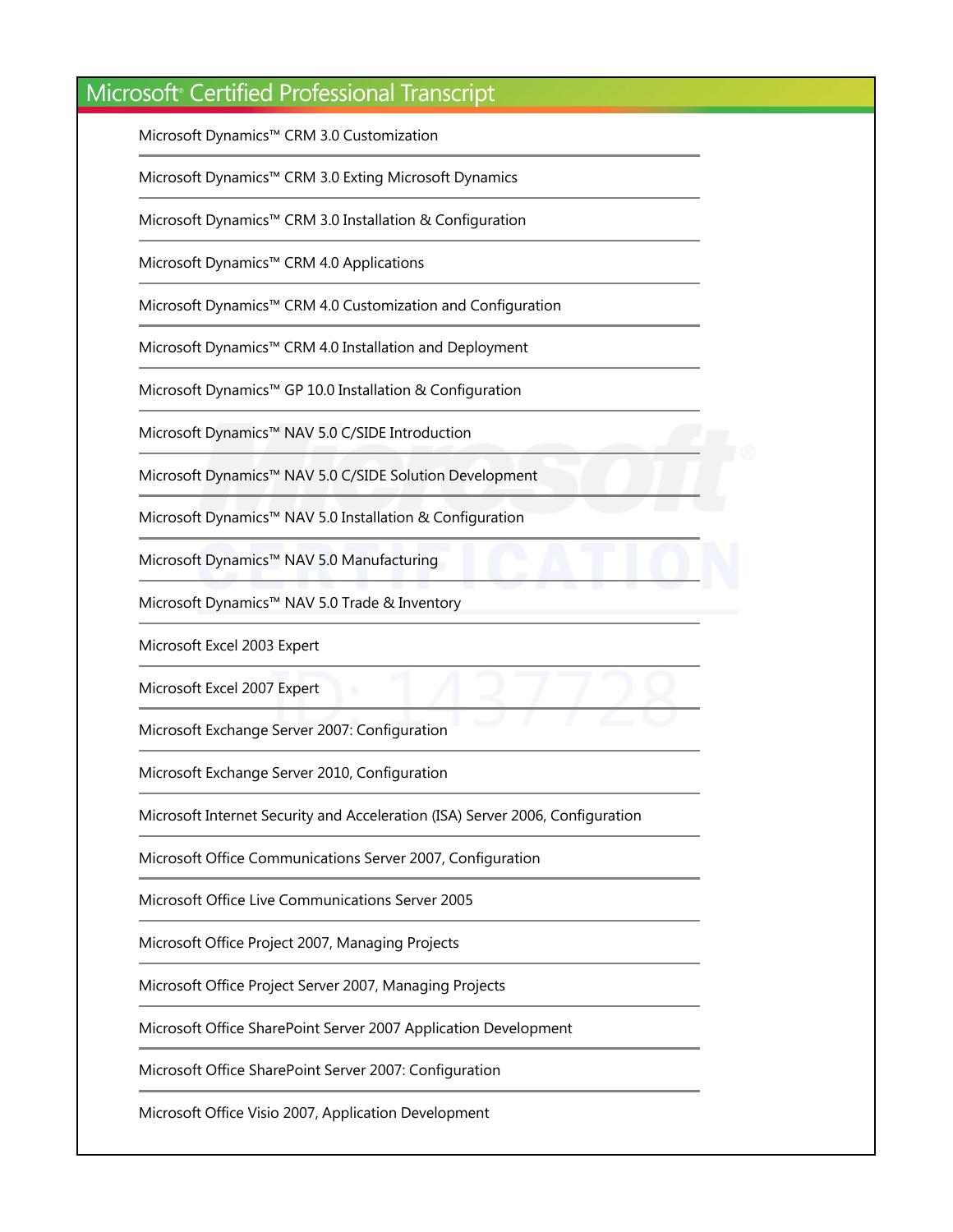Microsoft Solutions Framework

Microsoft System Center Virtual Machine Manager, Configuring

Microsoft Team Foundation Server: Configuration and Development

Microsoft Windows Mobile 5.0 Application Development

Microsoft Windows Mobile 5.0: Configuration

Microsoft Windows SharePoint Services 3.0: Configuration

Microsoft Windows Vista: Configuration

Microsoft Word 2007 Expert

Microsoft® SQL Server™ 2005 Business Intelligence Development

Microsoft® System Center Configuration Manager, Configuration

Microsoft® System Center Operations Manager, Configuration

Microsoft® Virtual Earth™6.0, Developing Applications

Office Groove 2007, Configuration

Point Server 2007, Applications Office PerformancePoint Server 2007, Applications

PRO: Deploying Messaging Solutions with Microsoft Exchange Server 2010

PRO: Windows 7, Desktop Administration

PRO: Windows 7, Enterprise Desktop Support Technician

PRO: Windows Server 2008, Virtualization Administrator

Server Administrator

SharePoint 2010, Application Development

SharePoint 2010, Configuration

SharePoint Administrator 2010

SharePoint Developer 2010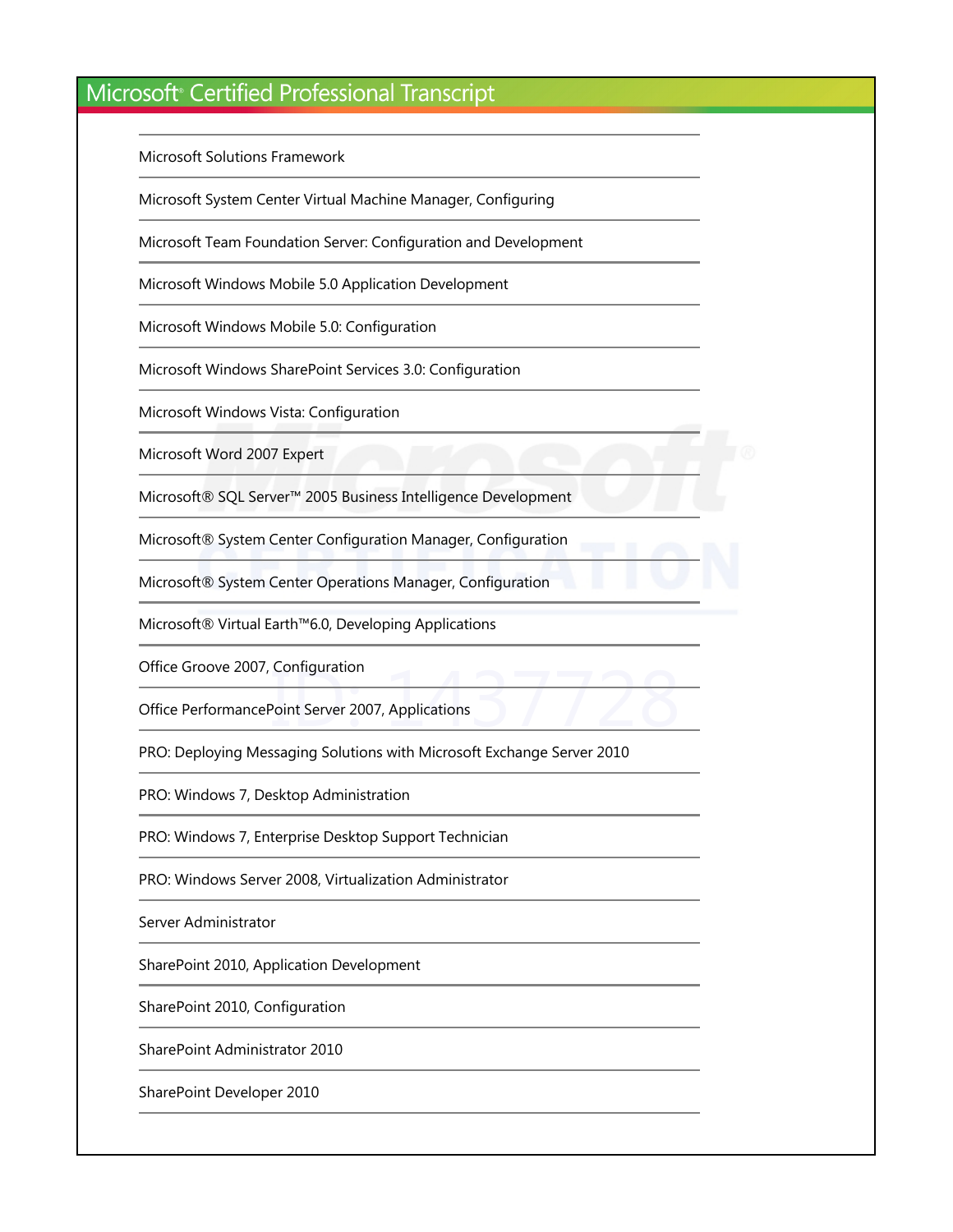Silverlight 4, Development

Solution Developer .NET

SQL Server 2005

SQL Server 2008, Business Intelligence Development and Maintenance

SQL Server 2008, Database Development

SQL Server 2008, Implementation and Maintenance

Systems Administrator

Systems Administrator - Windows 2000

Systems Administrator on Windows Server 2003

Systems Administrator: Messaging on Windows 2000

Systems Administrator: Security

Systems Engineer

Systems Engineer - Windows 2000

Systems Engineer on Windows Server 2003

In Windows Server 2003<br>Messaging on Windows 2000 Systems Engineer: Messaging on Windows 2000

Virtualization Administrator 2008 R2

Visual Studio® 2005 Tools for the Microsoft Office System

Web Developer

Web Developer 4

Windows 7, Configuration

Windows Azure Developer

Windows Developer

Windows Developer 3.5

Windows Developer 4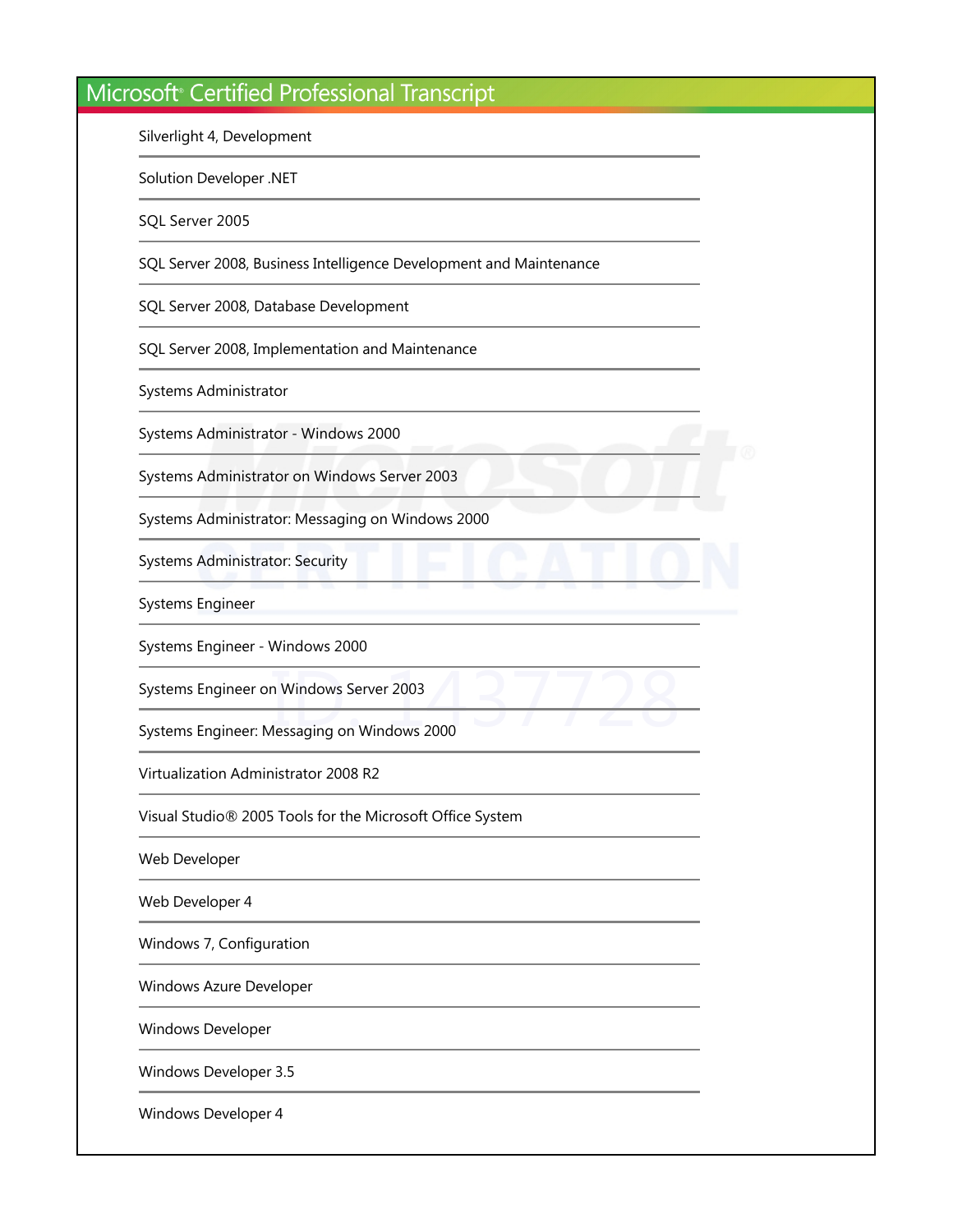Windows Embedded CE 6.0 Developer

Windows Essentials Business Server 2008, Configuring

Windows Mobile 6.5, Configuration

Windows Server 2003 Hosting, Configuration and Management

Windows Server 2008 Active Directory: Configuration

Windows Server 2008 Applications Infrastructure: Configuration

Windows Server 2008 Hyper-V, Configuration

Windows Server 2008 Network Infrastructure, Configuration

Windows Server 2008 R2, Desktop Virtualization

Windows Server 2008 R2, Server Virtualization

Windows Server Virtualization, Configuration

Windows Small Business Server 2008, Configuration

Windows System Internals

# ID: 1437728 **MICROSOFT COURSES CERTIFIED TO TEACH:**

| Course #                 | <b>Course Name</b>                                                  |  |
|--------------------------|---------------------------------------------------------------------|--|
| 827, (1504)              | Administering Microsoft Systems Management Server 2.0               |  |
| 828, (1127)              | Deploying and Supporting Microsoft Systems Management Server<br>2.0 |  |
| 1303, (1900)             | Mastering Microsoft Visual Basic 6 Fundamentals                     |  |
| 1572, (2255, 2256, 2257) | Implementing and Managing Microsoft Exchange 2000                   |  |
| 1846                     | Microsoft Solutions Framework Essentials                            |  |
| 1913                     | Exchanging and Transforming Data Using XML and XSLT                 |  |
|                          |                                                                     |  |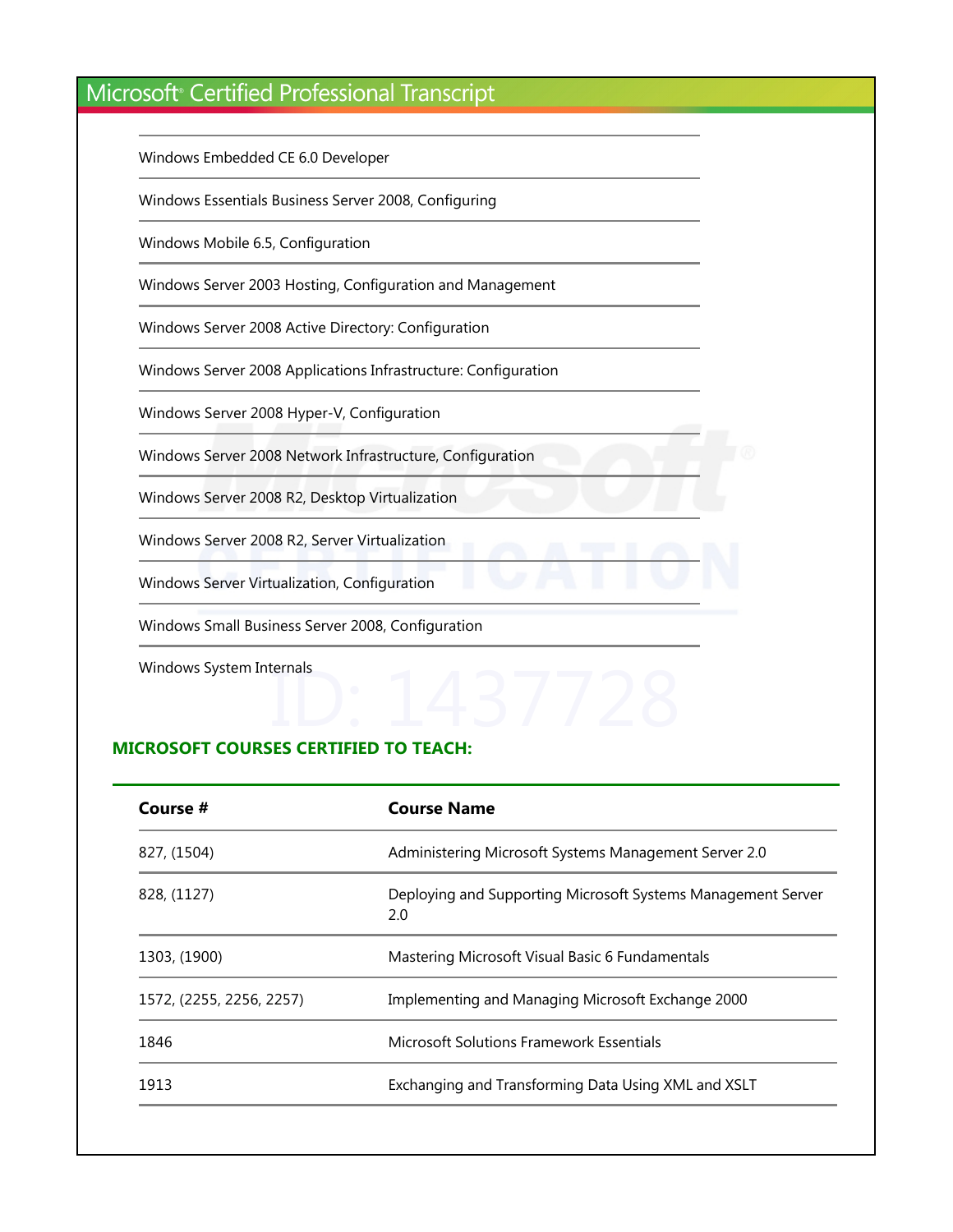| 2008                           | Designing a Microsoft Exchange Server 2003 Organization<br>(eLearning)                                                     |
|--------------------------------|----------------------------------------------------------------------------------------------------------------------------|
| 2008, (2408, 2406, 2407)       | Designing and Planning a Microsoftr Exchange Server 2003<br>Organization                                                   |
| 2009                           | E-Learning - Upgrading Your Skills from Microsoft Exchange Server<br>5.5 to Microsoft Exchange Server 2003                 |
| 2011, (2398, 2399)             | Troubleshooting Microsoft Exchange Server 2003                                                                             |
| 2030                           | Creating Reporting Solutions Using Microsoftr SQL ServerT 2000<br><b>Reporting Services</b>                                |
| 2071, (2325, 2318, 2320)       | Querying Microsoft SQL Server 2000 with Transact-SQL                                                                       |
| 2072, (2321, 2322, 2323, 2324) | Administering a Microsoft SQL Server 2000 Database                                                                         |
| 2073                           | Programming a Microsoftr SQL ServerT 2000 Database                                                                         |
| 2074, (2258, 2259)             | Designing and Implementing OLAP Solutions with Microsoft SQL<br>Server 2000                                                |
| 2090                           | Modeling Business Requirements to Create a Database Using<br>Microsoft Visual Studio .NET Enterprise Architect             |
| 2092, (2251)                   | Populating a Data Warehouse with Microsoft SQL Server 2000 Data<br><b>Transformation Services</b>                          |
| 2124, (2132, 2133)             | Programming with C#                                                                                                        |
| 2157                           | Developing E-Business Solutions Using Microsoftr BizTalkr Server<br>2004                                                   |
| 2185                           | Deploying and Managing Microsoft Commerce Server 2000                                                                      |
| 2208                           | E-Learning - Updating Support Skills from Microsoft Windows NT<br>4.0 to Windows Server 2003                               |
| 2261, (2563)                   | Supporting Users Running the Microsoft Windows XP Operating<br>System                                                      |
| 2564, 2573)                    | 2262, (2336, 2352, 2340, 2338, 2354, Supporting Users Running Applications on a Microsoftr Windowsr<br>XP Operating System |
| 2263                           | Exam Preparation for the MCDST Certification                                                                               |
| 2264                           | Exam Preparation for the MCDST Certification Hands-On Labs                                                                 |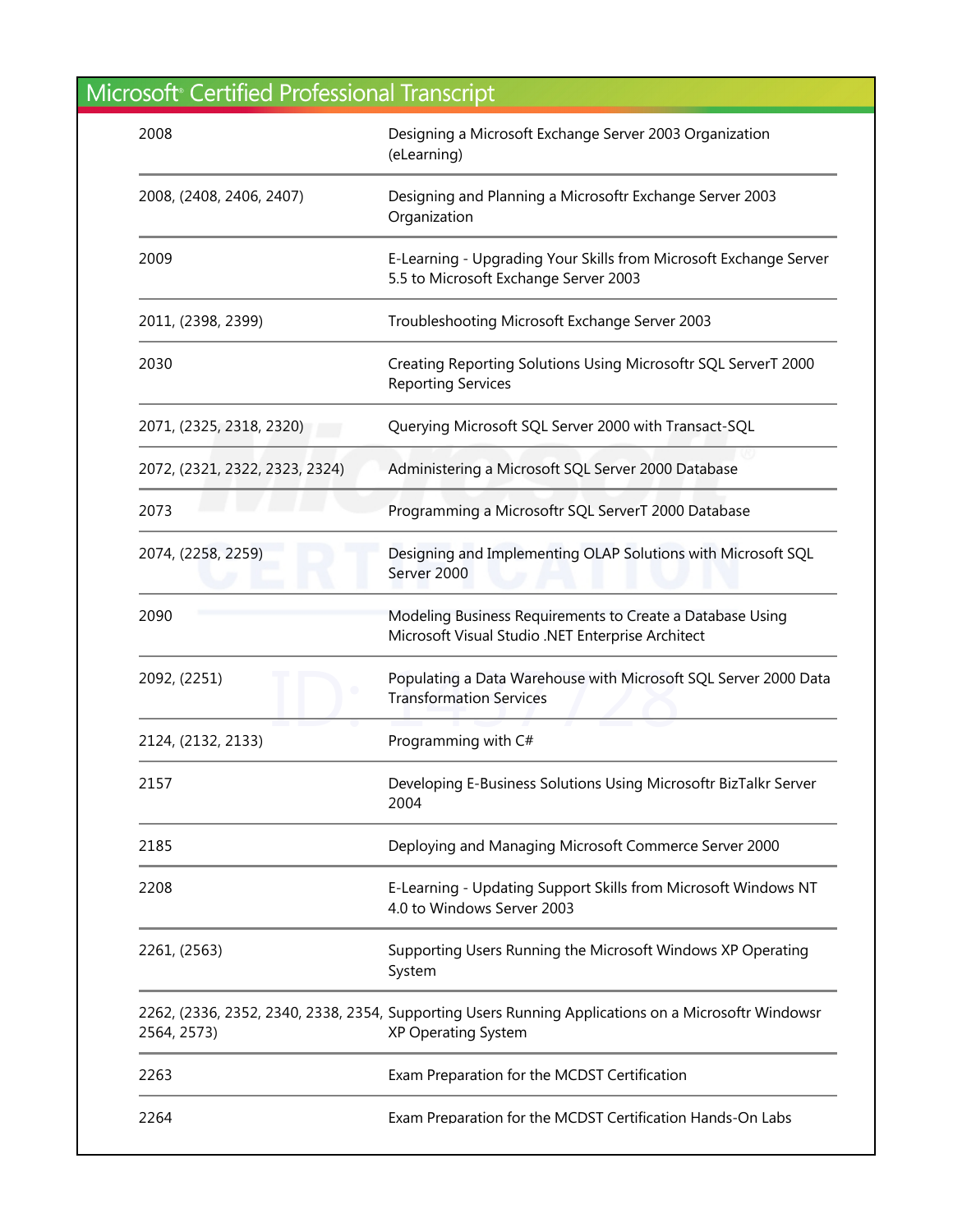2272, (2615, 2616, 2617, 2618, 2619, Implementing and Supporting Microsoftr Windowsr XP Professional 2620, 2621﴿

| 2273                                    | Managing and Maintaining a Microsoftr Windows ServerT 2003<br>Environment                                                        |
|-----------------------------------------|----------------------------------------------------------------------------------------------------------------------------------|
| 2274                                    | E-Learning - Managing a Microsoft Windows Server 2003<br>Environment                                                             |
| 2274, (2144, 2145, 2147, 2605)          | Managing a Microsoftr Windows ServerT 2003 Environment                                                                           |
| 2275                                    | E-Learning - Maintaining a Microsoft Windows Server 2003<br>Environment                                                          |
| 2275, (2149, 2163, 2165, 2606)          | Maintaining a Microsoft Windows Server 2003 Environment                                                                          |
| 2276                                    | E-Learning - Implementing a Microsoft Windows Server 2003<br>Network Infrastructure: Network Hosts                               |
| 2276                                    | Implementing a Microsoft Windows Server 2003 Network<br><b>Infrastructure: Network Hosts</b>                                     |
| 2277                                    | E-Learning - Implementing, Managing, and Maintaining a Microsoft<br>Windows Server 2003 Network Infrastructure: Network Services |
| 2277                                    | Implementing, Managing, and Maintaining a Microsoft Windows<br>Server 2003 Network Infrastructure: Network Services              |
| 2278, (2189, 2190, 2193, 2192,<br>2191) | Planning and Maintaining a Microsoft Windows Server 2003<br>Network Infrastructure                                               |
| 2278                                    | Planning and Maintaining a Microsoftr Windows Serverr 2003<br>Network Infrastructure                                             |
| 2279, (2195, 2198, 2194, 2196,<br>2197) | Planning, Implementing, and Maintaining a Microsoft Windows<br>Server 2003 Active Directory Infrastructure                       |
| 2279                                    | Planning, Implementing, and Maintaining a Microsoftr Windows<br>Serverr 2003 Active Directoryr Infrastructure                    |
| 2282, (2097, 2096, 2098)                | Designing a Microsoftr Windows ServerT 2003 Network and Active<br>Directoryr Infrastructure                                      |
| 2282                                    | E-Learning - Designing a Microsoft Windows Server 2003 Active<br>Directory and Network Infrastructure                            |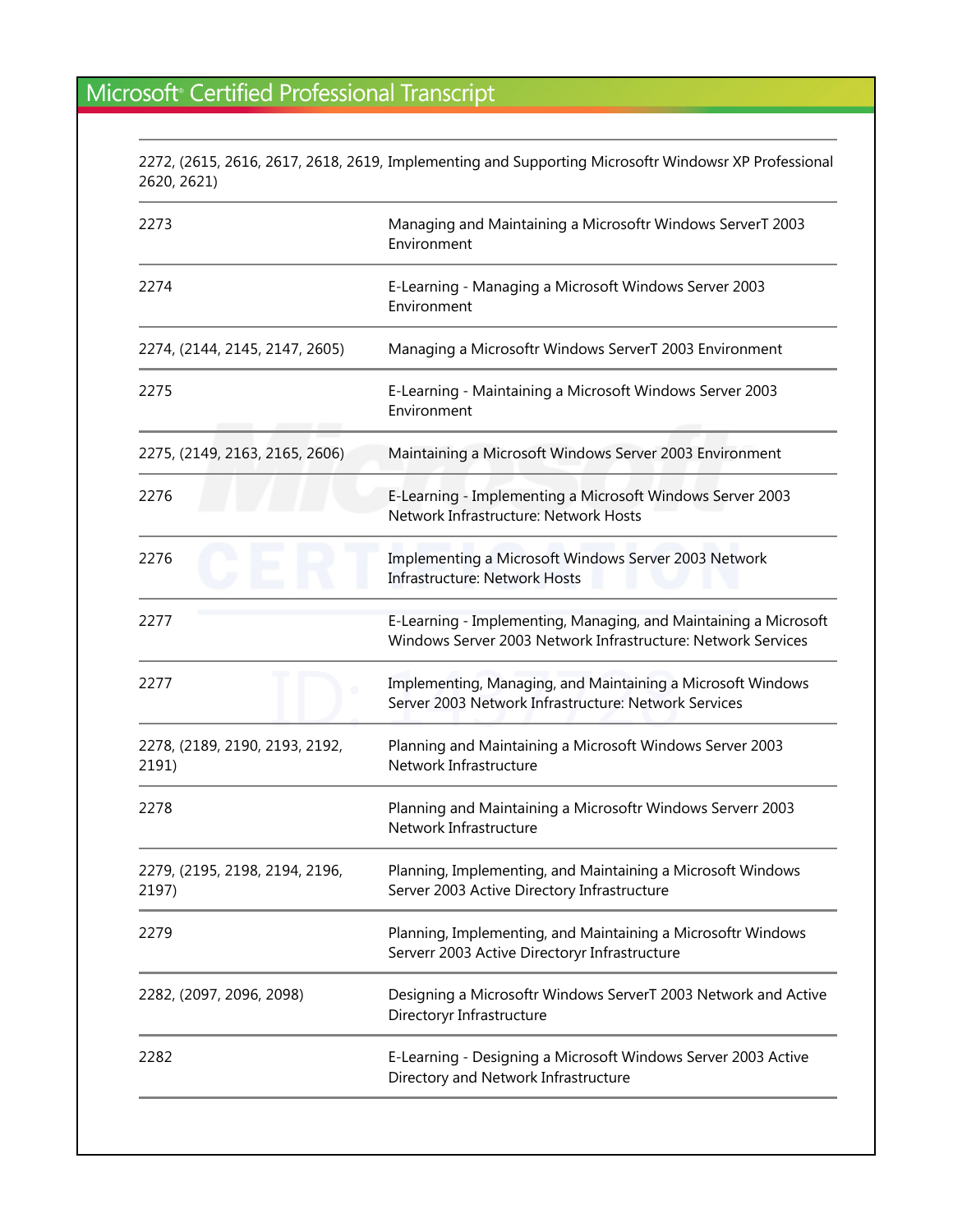| 2285, (2223, 2224, 2225, 2226,<br>2227) | Installing, Configuring & Administering Microsoftr Windowsr XP<br>Professional                   |
|-----------------------------------------|--------------------------------------------------------------------------------------------------|
| 2285                                    | Installing, Configuring, and Administering Microsoftr Windowsr XP<br>Professional Service Pack 2 |
| 2286                                    | Implementing Microsoftr Windowsr SharePointr Services                                            |
| 2288                                    | E-Learning - Using Microsoft Virtual Server 2005                                                 |
| 2289                                    | Deploying Business Desktops with Microsoftr Windowsr XP and<br>Microsoftr Office 2003            |
| 2310                                    | Developing Web Applications Using Microsoftr Visual Studior 2008                                 |
| 2310                                    | Developing Web Applications Using Microsoftr Visual Studior 2008<br>SP <sub>1</sub>              |
| 2311                                    | Advanced Web Application Development Using Microsoft ASP.NET                                     |
| 2345                                    | Managing Business Processes with Microsoft BizTalk Server 2004                                   |
| 2349                                    | Programming with the Microsoft .NET Framework (Microsoft Visual<br>$C#.$ NET $)$                 |
| 2350                                    | Developing and Deploying Secure Microsoft .NET Framework<br>Applications                         |
| 2362                                    | Deploying Microsoftr .NET Applications for Systems Engineers                                     |
| 2363                                    | Getting Started with Microsoftr .NET for COBOL Programmers                                       |
| 2364                                    | What's New in Microsoftr Visual Studior 2005 for Existing Visual<br>Studio .NET Developers       |
| 2364                                    | What's New in Microsoftr Visual Studior 2005 for Existing Visual<br>Studio .NET Developers       |
| 2366                                    | Developing High Performance and Scalable Web Applications Using<br>ASP.NET 1.1 and ADO.NET 1.1   |
| 2373, (2374, 2375, 2683)                | Programming with Microsoft Visual Basic .NET                                                     |
| 2389                                    | E-Learning - Programming with Microsoft ADO.NET                                                  |
| 2389, (2391)                            | Programming with Microsoft ADO.NET                                                               |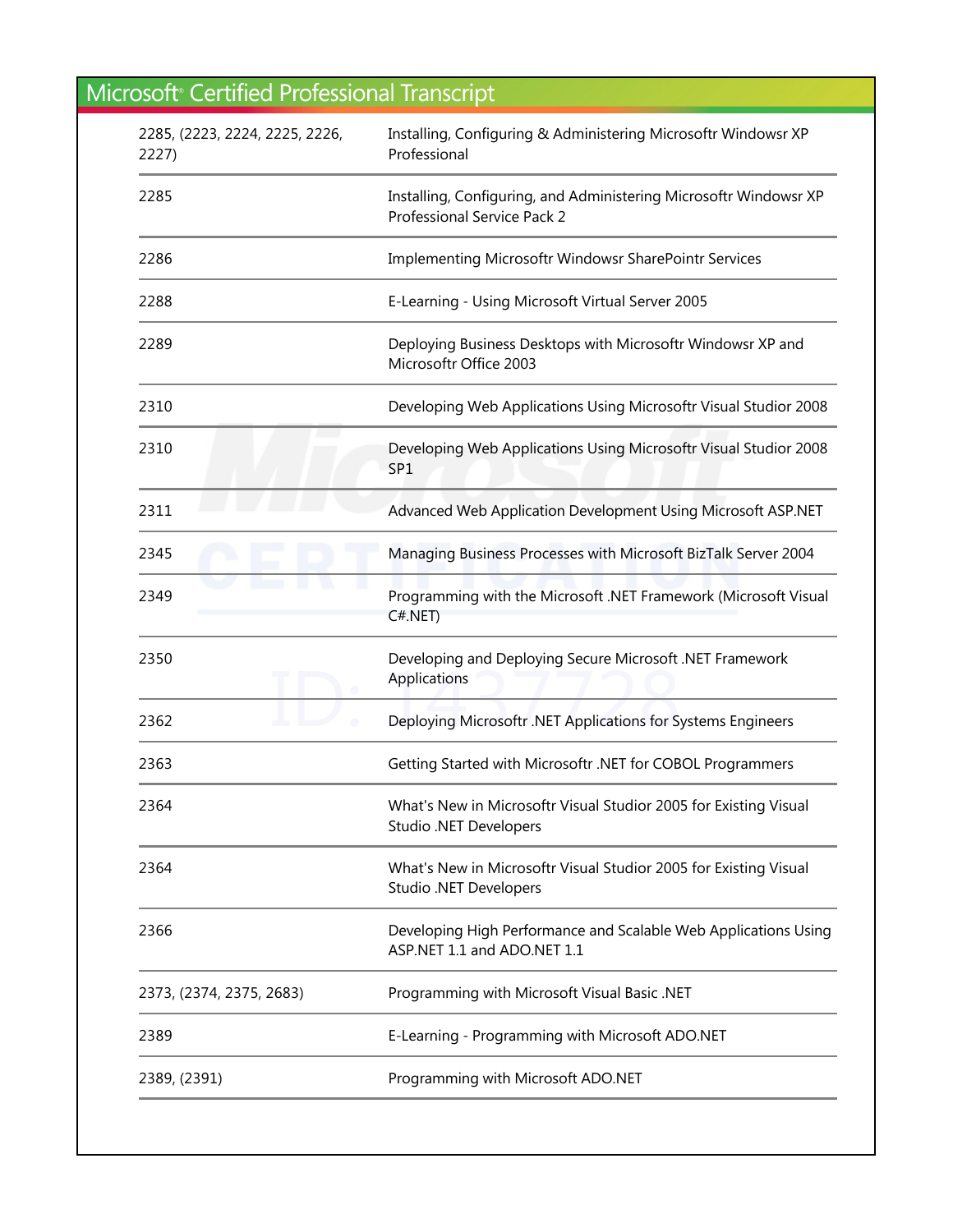| 2395, (2666, 2668)       | Designing, Deploying, and Managing a Network Solution for the<br><b>Small and Medium-sized Business</b> |
|--------------------------|---------------------------------------------------------------------------------------------------------|
| 2400                     | Implementing and Managing Microsoft Exchange Server 2003                                                |
| 2415                     | Programming with the Microsoft .NET Framework (Microsoft Visual<br>Basic .NET)                          |
| 2433                     | Microsoft Visual Basic Scripting Edition and Microsoft Windows<br><b>Script Host Essentials</b>         |
| 2434                     | Introduction to Development with Microsoft BizTalk Server 2004                                          |
| 2436                     | Using Microsoft BizTalk Server 2004 Tools and Web Services                                              |
| 2500, (2650, 2651, 2654) | Introduction to XML and the Microsoft .NET Platform                                                     |
| 2505                     | Deploying Microsoft Office XP                                                                           |
| 2520                     | Deploying Microsoft Windows XP Professional                                                             |
| 2524                     | Developing XML Web Services Using Microsoft ASP.NET                                                     |
| 2541, (6111)             | Core Data Access with Microsoftr Visual Studior 2005                                                    |
| 2542, (4728, 4734, 6112) | Advanced Data Access with Microsoftr Visual Studior 2005                                                |
| 2543, (6230)             | Core Web Application Technologies with Microsoft Visual Studio<br>2005                                  |
| 2544, (4730, 4736, 6114) | Advanced Web Application Technologies with Microsoft Visual<br>Studio 2005                              |
| 2546, (6200, 6229)       | Core Windowsr Forms Technologies with Microsoftr Visual Studior<br>2005                                 |
| 2547, (4732, 6201)       | Advanced Windowsr Forms Technologies with Microsoftr Visual<br>Studior 2005                             |
| 2548                     | Core Distributed Application Development with Microsoft Visual<br>Studio 2005                           |
| 2549                     | Advanced Distributed Application Development with Microsoft<br>Visual Studio 2005                       |
| 2552                     | Administering Microsoftr Windowsr SharePointr Services                                                  |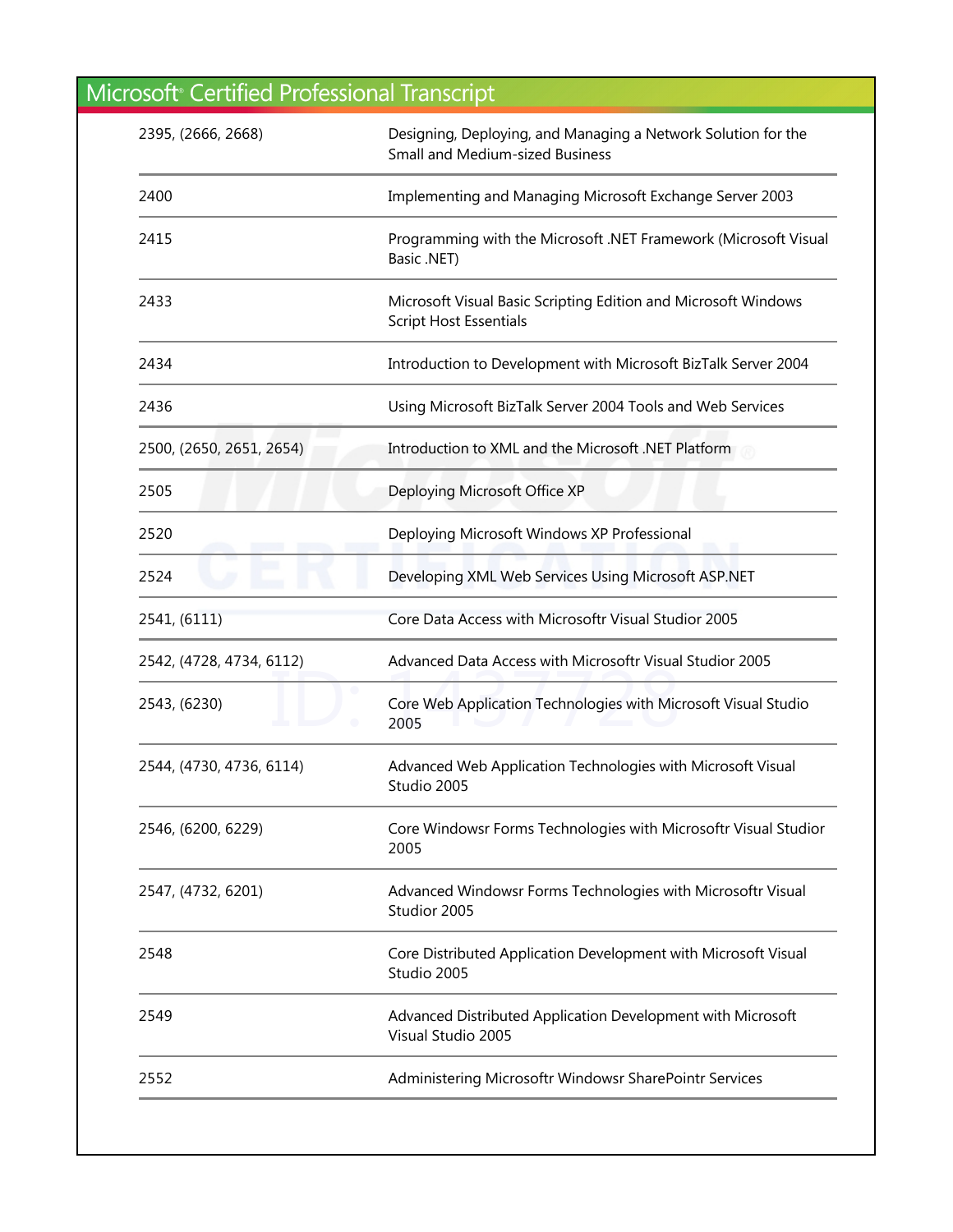| <b>Microsoft Certified Professional Transcript</b> |                                                                                             |
|----------------------------------------------------|---------------------------------------------------------------------------------------------|
| 2553                                               | Administering Microsoftr SharePointr Portal Server 2003                                     |
| 2554                                               | Administering Microsoftr Windowsr SharePointr Services and<br>SharePoint Portal Server 2003 |
| 2555                                               | Developing Microsoft .NET Applications for Windows (Visual<br>$C# .NET$ )                   |
| 2556                                               | Developing Mobile Applications Using the Microsoft .NET Compact<br>Framework                |
| 2557                                               | Building COM+ Applications Using Microsoft .NET Enterprise<br>Services                      |
| 2559, (2560, 2561)                                 | Introduction to Visual Basic .NET Programming with Microsoft .NET                           |
| 2562                                               | Getting Started with Microsoftr Visual Studior 2005 for Visual Basicr<br>6.0 Developers     |
| 2565                                               | Developing Microsoft .NET Applications for Windows (Visual<br>Basic .NET)                   |
| 2576                                               | Implementing and Administering Microsoft Internet Information<br>Services (IIS) 6.0         |
| 2596                                               | Managing Microsoft Systems Management Server 2003                                           |
| 2597                                               | Planning and Deploying Microsoftr Systems Management Server<br>2003                         |
| 2609, (2610)                                       | Introduction to C# Programming with Microsoft .NET                                          |
| 2631                                               | Optimizing the Software Development Lifecycle with Microsoftr<br>Visual Studior Team System |
| 2640                                               | Upgrading Web Development Skills from ASP to Microsoft ASP.NET                              |
| 2657, (2675)                                       | Programming Microsoft Access 2002                                                           |
| 2663                                               | Programming with XML in the Microsoft .NET Framework                                        |
| 2667                                               | Introduction to Programming                                                                 |
| 2710, (2211)                                       | Analyzing Requirements and Defining Microsoft .NET Solution<br>Architectures                |
| 2717                                               | Introduction to Microsoft .NET Development                                                  |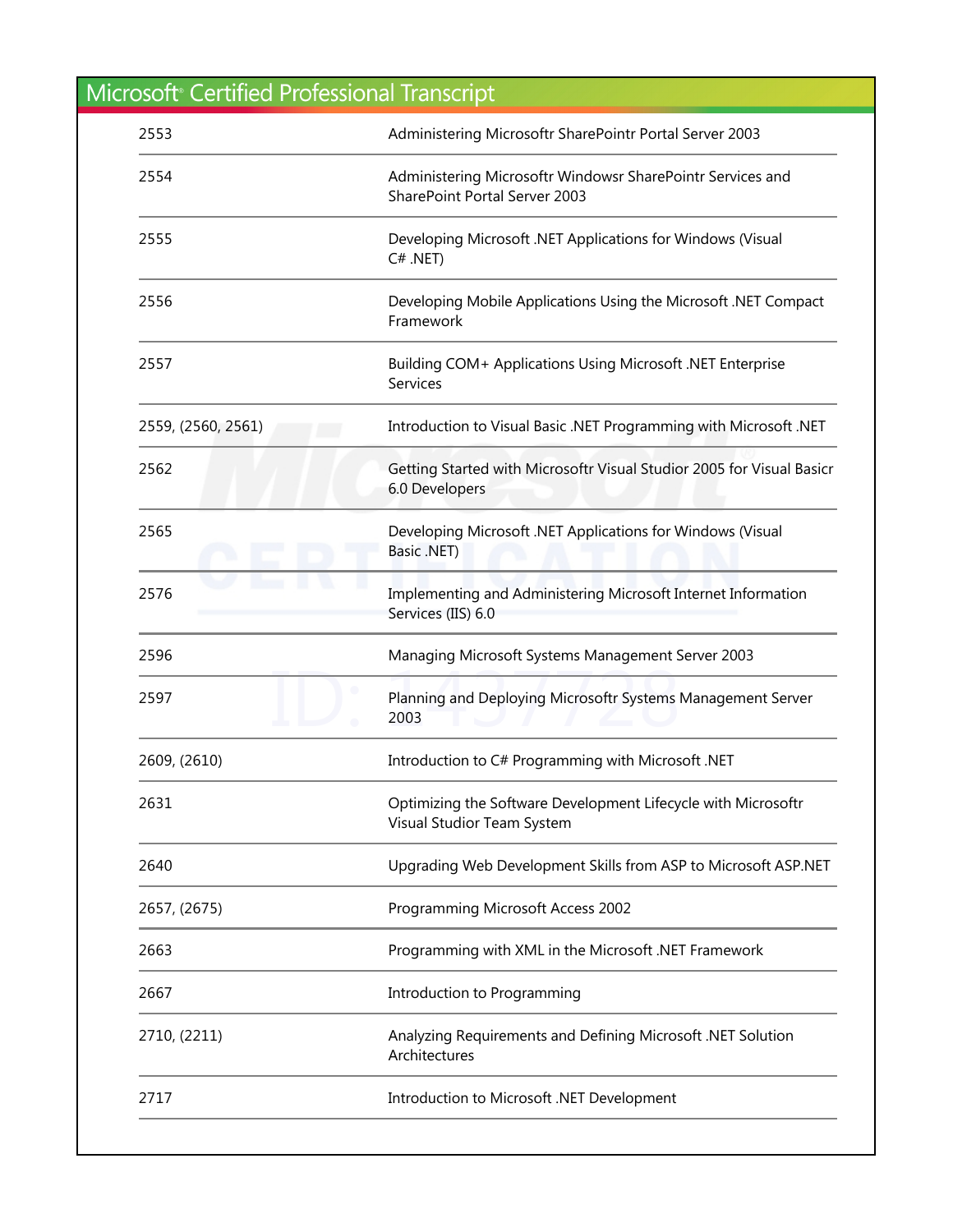| 2728                                    | <b>Building Microsoft BizTalk Server 2002 Solutions</b>                               |
|-----------------------------------------|---------------------------------------------------------------------------------------|
| 2729                                    | <b>Building Microsoft Commerce Server 2002 Solutions</b>                              |
| 2730                                    | Building Microsoftr Content Management Server 2002 Solutions                          |
| 2732                                    | Planning, Deploying, and Managing an Enterprise Project<br>Management Solution        |
| 2778, (10054, 10055, 10218)             | Writing Queries Using Microsoftr SQL ServerT 2008 Transact-SQL                        |
| 2779, (4739, 4740, 4741, 5132,<br>6449) | Implementing a Microsoft SQL Server 2005 Database                                     |
| 2780, (4742, 4743, 4744, 5133,<br>6450) | Maintaining a Microsoft SQL Server 2005 Database                                      |
| 2781, (5401, 6273)                      | Designing Microsoftr SQL ServerT 2005 Server-Side Solutions                           |
| 2782, (6274)                            | Designing Microsoft SQL Server 2005 Databases                                         |
| 2783                                    | Designing the Data Tier for Microsoftr SQL ServerT 2005                               |
| 2784, (6276)                            | Tuning and Optimizing Queries Using Microsoft SQL Server 2005                         |
| 2785                                    | Implementing and Maintaining a Microsoftr SQL ServerT 2005<br>Database                |
| 2786, (4610, 4611, 4612)                | Designing a Microsoft SQL Server 2005 Infrastructure                                  |
| 2787, (4613, 4614, 4615, 6278)          | Designing Security for Microsoftr SQL Server 2005                                     |
| 2788, (4616, 4617, 4618, 6279)          | Designing High Availability Database Solutions Using Microsoft SQL<br>Server 2005     |
| 2789, (4619, 4620, 4621)                | Administering and Automating Microsoft SQL Server-2005<br>Databases and Servers       |
| 2790, (5130, 5138, 5256, 6281)          | Troubleshooting and Optimizing Database Servers Using Microsoft<br>SQL Server-2005    |
| 2791                                    | Implementing and Maintaining Microsoft SQL Server 2005 Analysis<br>Services           |
| 2792                                    | Implementing and Maintaining Microsoft SQL Server 2005<br><b>Integration Services</b> |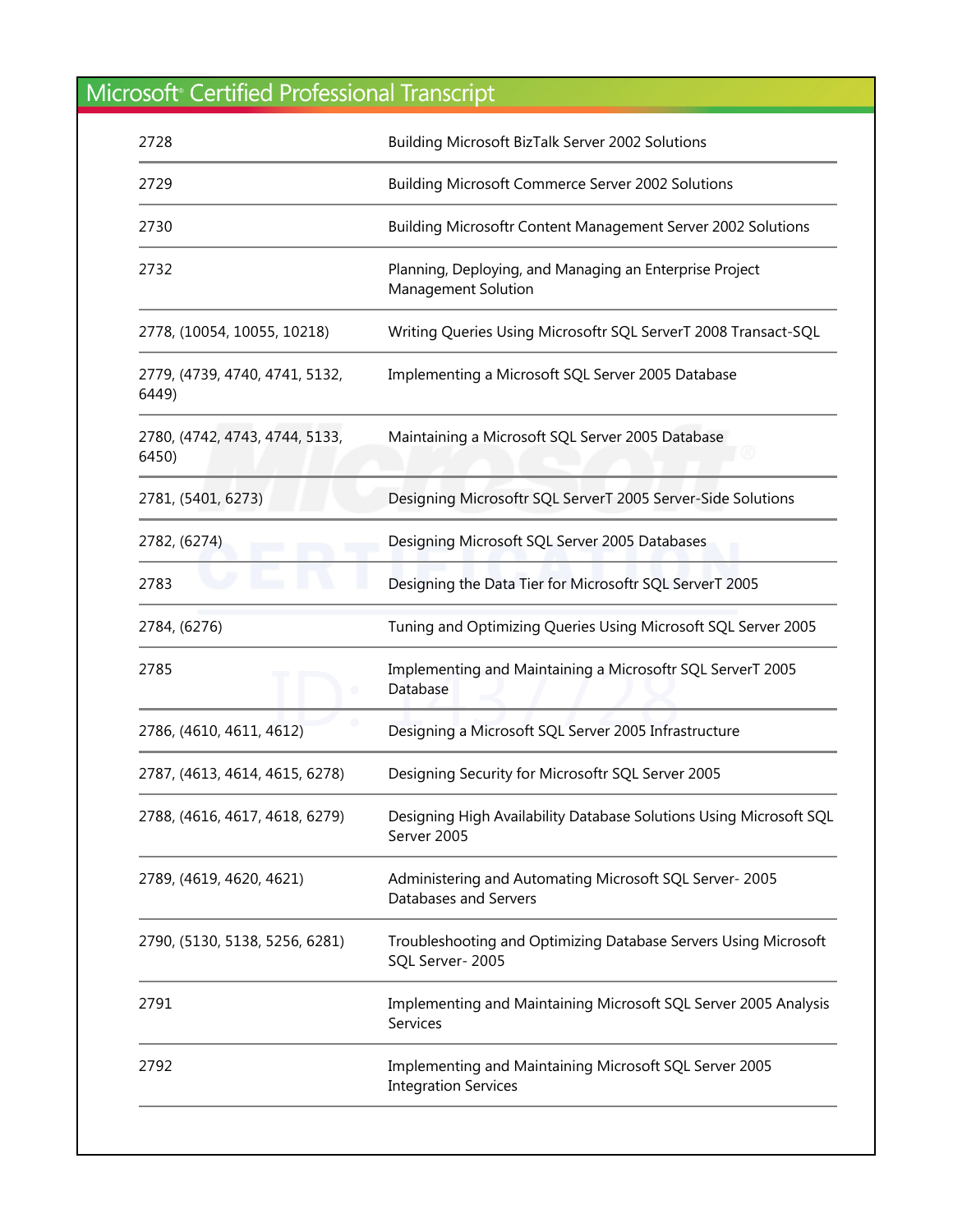| 2793                                    | Implementing and Maintaining Microsoft SQL Server 2005<br><b>Reporting Services</b>                           |
|-----------------------------------------|---------------------------------------------------------------------------------------------------------------|
| 2794                                    | Designing a Business Intelligence Solution for the Enterprise Using<br>Microsoft SQL Server 2005              |
| 2795                                    | Designing an ETL Solution Architecture using Microsoft SQL Server<br>2005 Integration Services                |
| 2796                                    | Designing an Analysis Solution Architecture Using Microsoft SQL<br>Server 2005 Analysis Services              |
| 2797                                    | Designing a Reporting Solution Architecture using Microsoft SQL<br>Server 2005 Reporting Services             |
| 2802                                    | E-Learning - Microsoft Security Guidance Training II                                                          |
| 2803                                    | E-Learning - Microsoft Security Guidance Training III                                                         |
| 2806                                    | E-Learning - Microsoft Security Guidance Training for Developers                                              |
| 2806, (2769, 2768, 2771, 2776,<br>2770) | Microsoftr Security Guidance Training for Developers                                                          |
| 2810                                    | <b>Fundamentals of Network Security</b>                                                                       |
| 2821                                    | Designing and Managing a Windows Public Key Infrastructure                                                    |
| 2823                                    | Implementing and Administering Security in a Microsoftr Windows<br>ServerT 2003 Network                       |
| 2824                                    | Implementing Microsoft Internet Security and Acceleration Server<br>2004                                      |
| 2827                                    | Deploying Microsoftr Windowsr Rights Management Services                                                      |
| 2830                                    | Designing Security for Microsoftr Networks                                                                    |
| 2830                                    | E-Learning - Designing Security for Microsoft Networks                                                        |
| 2840                                    | <b>Implementing Security for Applications</b>                                                                 |
| 2851, (2441, 2442, 2443, 2444)          | Deploying and Administering Windowsr XP Service Pack 2                                                        |
| 2427)                                   | 2853, (2372, 2376, 2378, 2377, 2431, Developing and Maintaining Applications on Windowsr XP Service<br>Pack 2 |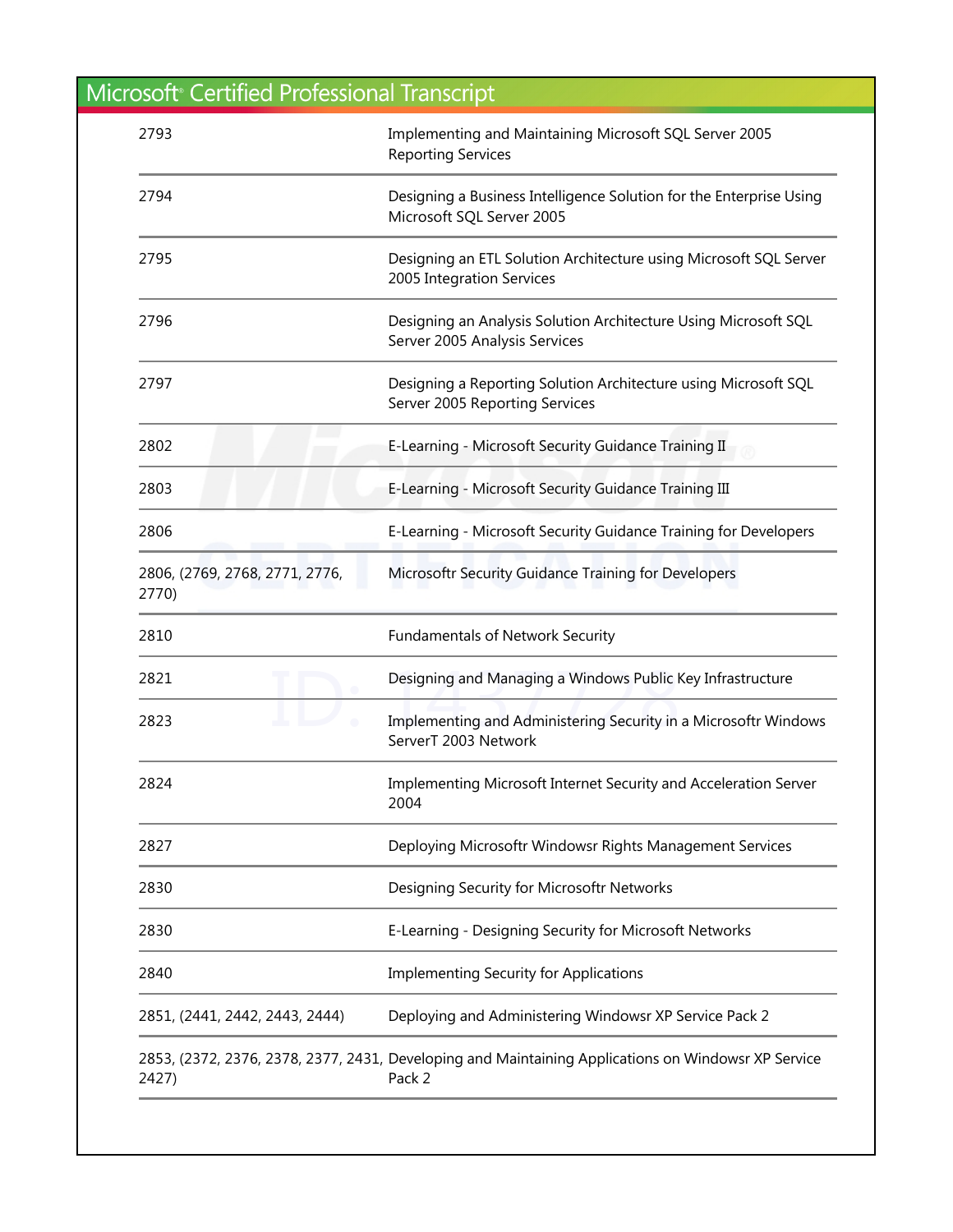| 2933                     | Developing Business Process and Integration Solutions Using<br>Microsoft BizTalk Server 2006                                                        |
|--------------------------|-----------------------------------------------------------------------------------------------------------------------------------------------------|
| 2934                     | Deploying and Managing Business Process and Integration Solutions<br>Using Microsoft BizTalk Server 2006                                            |
| 2956                     | Core Foundations of Microsoft .NET 2.0 Development                                                                                                  |
| 2957                     | Advanced Foundations of Microsoft .NET 2.0 Development                                                                                              |
| 3938                     | Updating Your Skills from Microsoftr Exchange Server 2000 or<br>Microsoft Exchange Server 2003 to Microsoft Exchange Server 2007<br>SP <sub>1</sub> |
| 4356                     | Managing Branch Office Resources Using Microsoftr Windows<br>ServerT 2003 R2                                                                        |
| 4357                     | Managing Data Storage Using Microsoftr Windows ServerT 2003 R2                                                                                      |
| 4358                     | Deploying and Managing Active Directoryr Federation Services in<br>Microsoftr Windows ServerT 2003 R2                                               |
| 4994, (6159, 6160, 6161) | Introduction to Programming Microsoft .NET Applications with<br>Microsoft Visual Studio 2005                                                        |
| 4995, (6163, 6164, 6165) | Programming with the Microsoft .NET Framework using Microsoft<br>Visual Studio 2005                                                                 |
| 5047                     | Introduction to Installing and Managing Microsoftr Exchange Server<br>2007 SP1                                                                      |
| 5049, (5912, 5913, 5968) | Managing Messaging Security Using Microsoft Exchange Server<br>2007                                                                                 |
| 5050, (5914, 5915, 5969) | Recovering Messaging Servers and Databases using Microsoftr<br>Exchange Server 2007                                                                 |
| 5051, (5916, 5917, 5918) | Monitoring and Troubleshooting Microsoftr Exchange Server 2007                                                                                      |
| 5051                     | Monitoring and Troubleshooting Microsoftr Exchange Server 2007                                                                                      |
| 5053                     | Designing a Messaging Infrastructure Using Microsoft Exchange<br>Server 2007                                                                        |
| 5054                     | Designing a High Availability Messaging Solution using Microsoft<br>Exchange Server 2007                                                            |
| 5058, (5941)             | Deploying Microsoftr Office Professional Plus 2007                                                                                                  |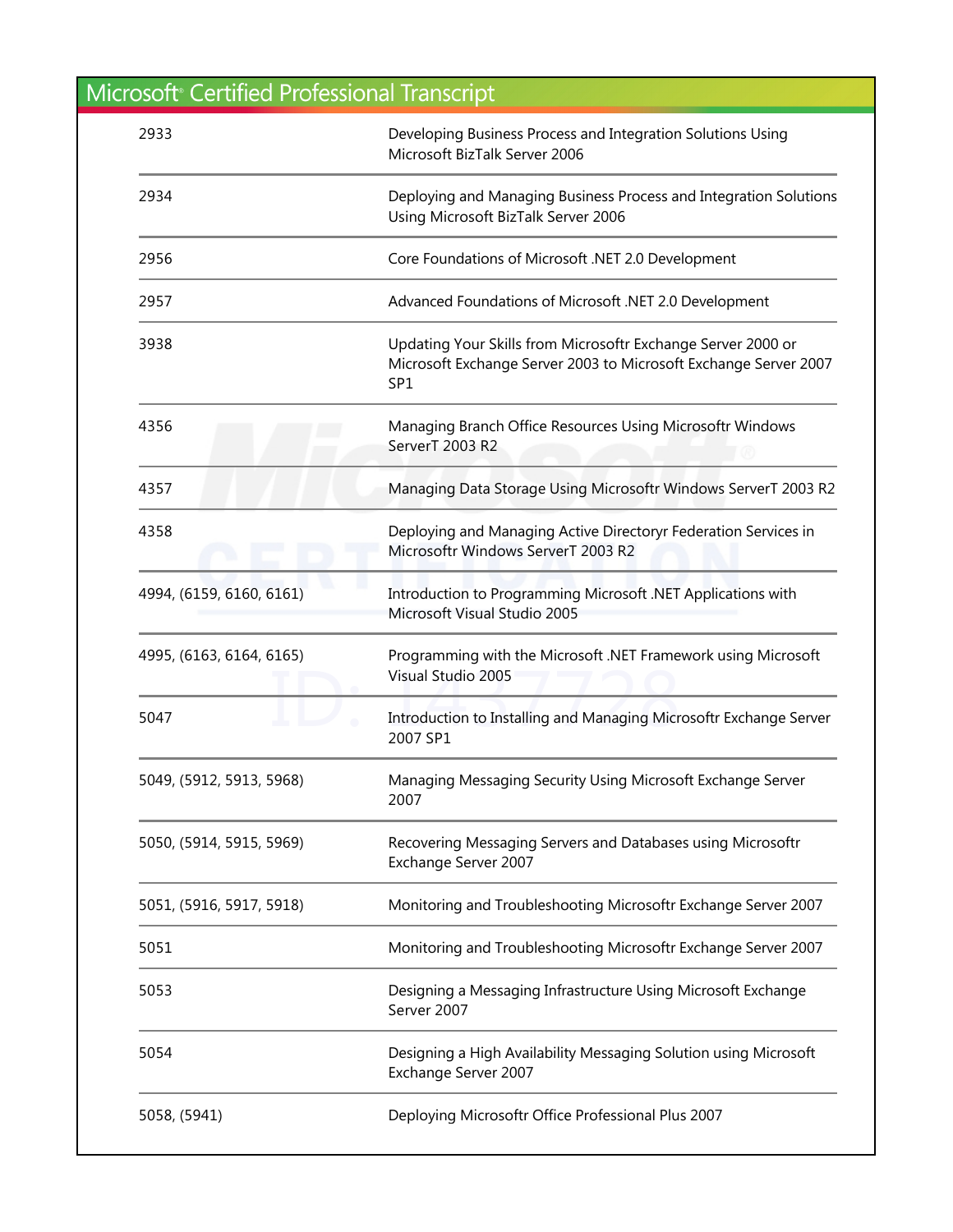| 5060, (5942, 5943)       | Implementing Microsoft Windows SharePoint Services 3.0                                                                           |
|--------------------------|----------------------------------------------------------------------------------------------------------------------------------|
| 5061, (5944, 5945, 6142) | Implementing Microsoftr Office SharePointr Server 2007                                                                           |
| 5098                     | Deploying the Microsoftr Exchange Server 2007 Infratructure                                                                      |
| 5105                     | Deploying Windows Vistar Business Desktops                                                                                       |
| 5115                     | Installing and Configuring the Windows Vista Operating System -<br><b>MODL</b>                                                   |
| 5115                     | Installing, Configuring, and Troubleshooting Windows Vistar                                                                      |
| 5116                     | Configuring Windows Vista Mobile Computing and Applications -<br><b>MODL</b>                                                     |
| 5117                     | Installing, Configuring, Troubleshooting, and Maintaining Windows<br>Vista                                                       |
| 5118                     | Maintaining and Troubleshooting Windows Vista Computers -<br><b>MODL</b>                                                         |
| 5118                     | Supporting Windows Vistar and Applications in the Enterprise                                                                     |
| 5119                     | Supporting the Microsoft Windows Vista Operating System and<br><b>Applications - MODL</b>                                        |
| 5177                     | Implementing and Maintaining Instant Messaging Using Microsoft<br>Office Communications Server 2007                              |
| 5178                     | Implementing and Maintaining Audio/Visual Conferencing and Web<br>Conferencing Using Microsoft Office Communications Server 2007 |
| 5178                     | Implementing and Maintaining Audio/Visual Conferencing and Web<br>Conferencing Using Microsoft Office Communications Server 2007 |
| 5179                     | Implementing and Maintaining Telephony Using Microsoft Office<br><b>Communications Server 2007</b>                               |
| 5927                     | Microsoftr Office Project 2007, Managing Projects                                                                                |
| 5928                     | Microsoftr Office Project Server 2007, Managing Projects                                                                         |
| 5929                     | Microsoftr Office Project Server 2007, Managing Projects and<br>Programs                                                         |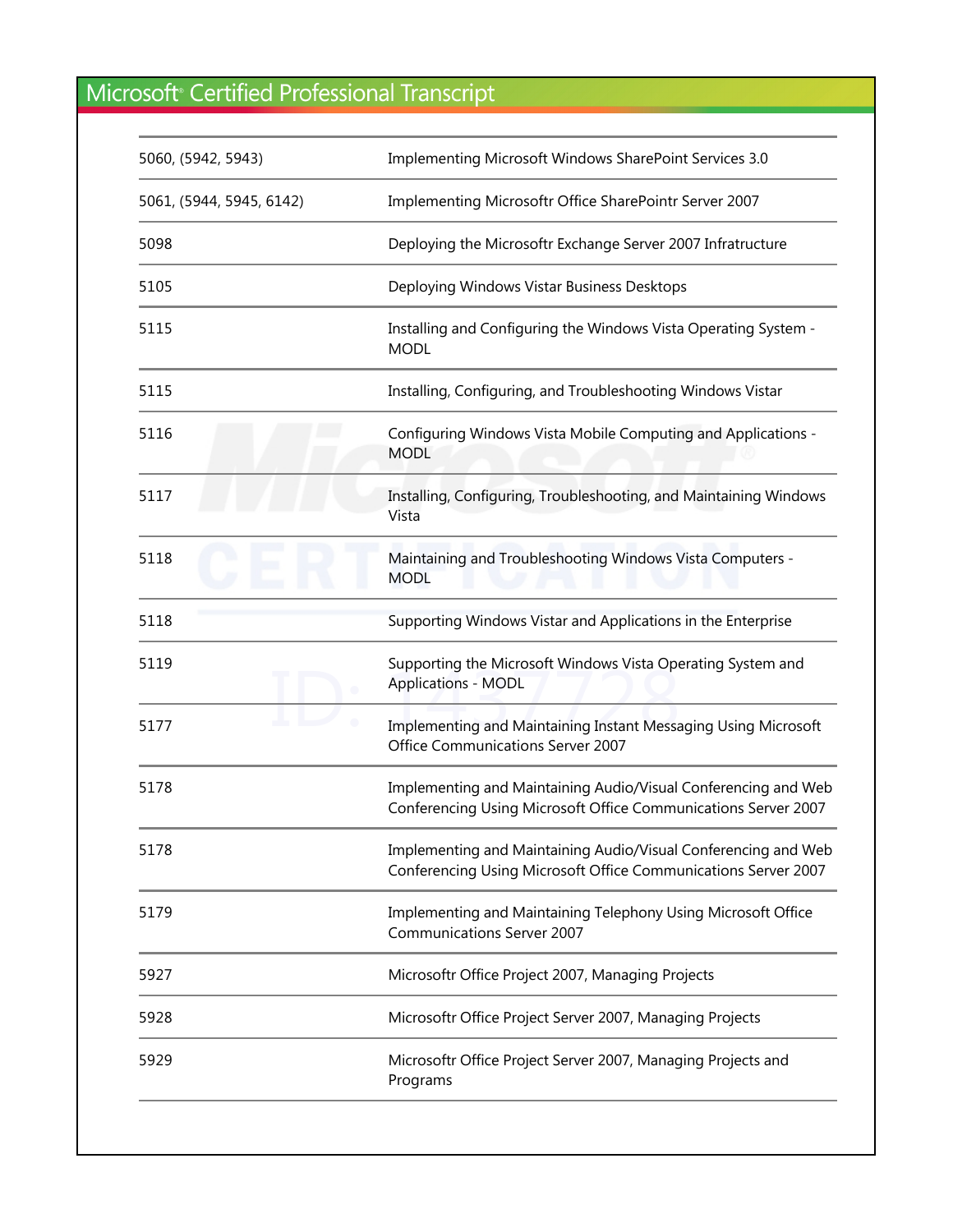| 6044                     | Implementing Active Directory Identities and Access in Windows<br>Server 2008 (Beta)                                                                              |
|--------------------------|-------------------------------------------------------------------------------------------------------------------------------------------------------------------|
| 6047                     | Implementing Network Access Protection in Windows Server 2008<br>(Beta)                                                                                           |
| 6066, (7191, 7192, 7193) | Developing Managed Applications for Windows Mobile 6                                                                                                              |
| 6067, (7194, 7195, 7196) | Developing Native Applications for Microsoft Windows Mobile 6                                                                                                     |
| 6158                     | Updating Your SQL Serverr 2005 Skills to SQL Server 2008                                                                                                          |
| 6182                     | E-Learning - Designing Web Farms on Microsoftr Internet<br><b>Information Services 7.0</b>                                                                        |
| 6183                     | E-Learning - Designing Virtualization on Windows Serverr 2008                                                                                                     |
| 6184                     | E-Learning - Designing Terminal Services on Windows Serverr 2008                                                                                                  |
| 6185                     | E-Learning - Designing Security and Maintenance on Microsoftr<br><b>Internet Information Services 7.0</b>                                                         |
| 6186                     | E-Learning - Designing Windows Mediar Services and UDDI on<br>Windows Serverr 2008                                                                                |
| 6214                     | Effective Team Development using Microsoftr Visual Studior Team<br>System                                                                                         |
| 6215                     | Implementing and Administering Microsoftr Visual Studior 2008<br><b>Team Foundation Server</b>                                                                    |
| 10081)                   | 6231, (10076, 10142, 10141, 10227, Maintaining a Microsoftr SQL Serverr 2008 Database                                                                             |
| 6232                     | Implementing a Microsoftr SQL Serverr 2008 R2 Database                                                                                                            |
| 6233                     | E-Learning -Implementing and Maintaining Business Intelligence in<br>Microsoft SQL Server 2008: Integration Services, Reporting Services<br>and Analysis Services |
| 6234                     | Implementing and Maintaining Microsoftr SQL Serverr 2008<br><b>Analysis Services</b>                                                                              |
| 6235                     | Implementing and Maintaining Microsoftr SQL Serverr 2008<br><b>Integration Services</b>                                                                           |
| 6236                     | Implementing and Maintaining Microsoftr SQL ServerT 2008<br><b>Reporting Services</b>                                                                             |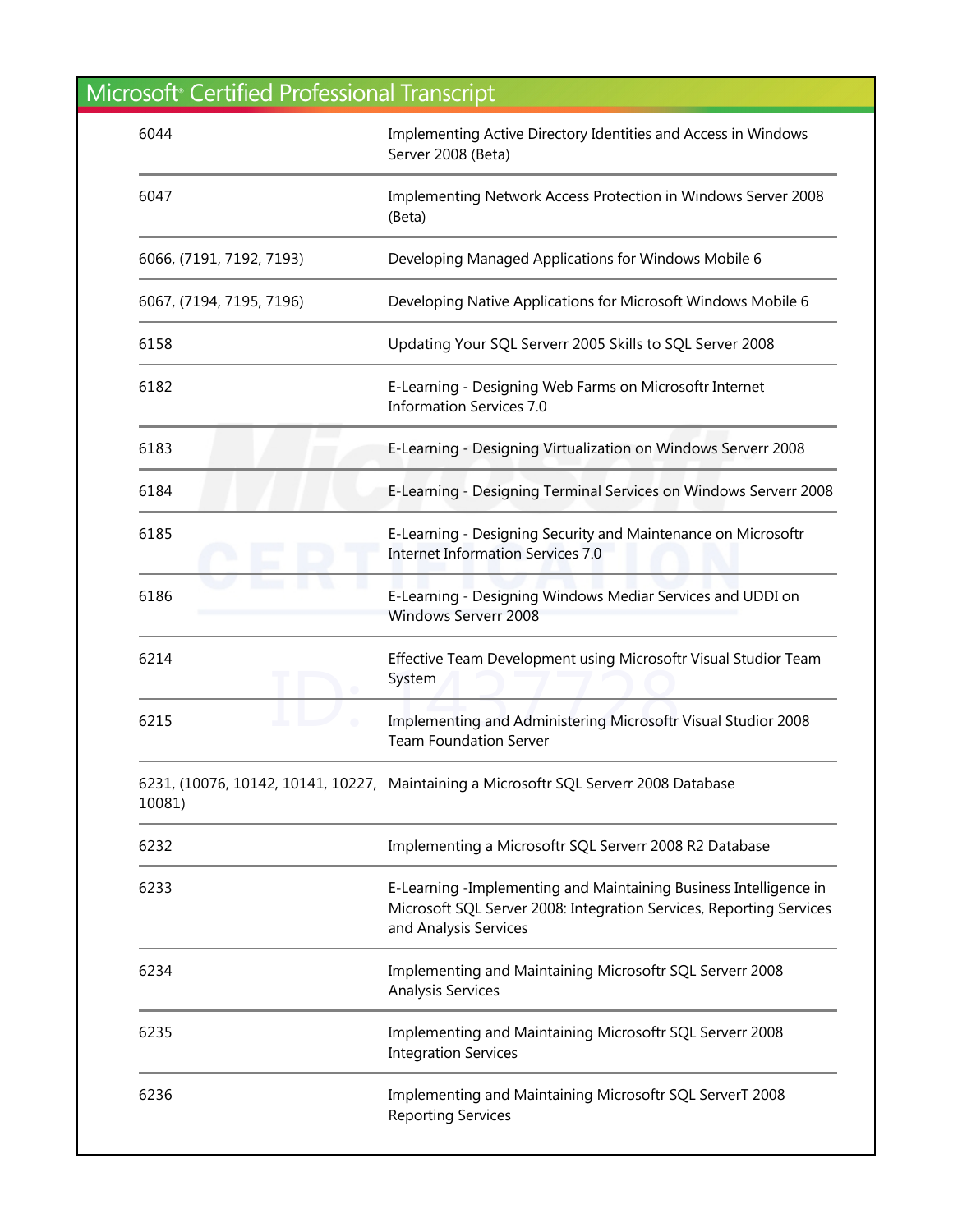| 6291                        | Updating Your Technology Knowledge of Microsoftr Windowsr XP to<br>Windowsr 7 Beta                    |
|-----------------------------|-------------------------------------------------------------------------------------------------------|
| 10707, 10708, 10709, 10561) | 6292, (10224, 10225, 10226, 10228, Installing and Configuring Windowsr 7 Client                       |
| 6293                        | Troubleshooting and Supporting Windowsr 7 in the Enterprise                                           |
| 6294                        | Planning and Managing Windows 7 Desktop Deployments and<br>Environments                               |
| 6294, (10220, 10223)        | Planning and Managing Windowsr 7 Desktop Deployments and<br>Environments                              |
| 6317                        | Upgrading Your SQL Serverr 2000 Database Administration (DBA)<br>Skills to SQL Server 2008 DBA Skills |
| 6367                        | Introduction to Object Oriented Programming using Microsoftr<br><b>Visual Studior 2008</b>            |
| 6368                        | Programming with the Microsoft .NET Framework using Visual<br>Studior 2008                            |
| 6400, (7086)                | First Look Clinic: Getting Started with Terminal Services in Windows<br>Serverr 2008                  |
| 6401, (7087)                | First Look Hands On Lab: Getting Started with Terminal Services in<br><b>Windows Serverr 2008</b>     |
| 6402                        | First Look Clinic: Getting Started with Branch Office Management in<br>Windows Serverr 2008           |
| 6403                        | First Look Hands On Lab: Getting Started with Branch Office<br>Management in Windows Serverr 2008     |
| 6404                        | First Look Clinic: Getting Started with High Availability in Windows<br>Serverr 2008                  |
| 6405                        | First Look Hands On Lab: Getting Started with High Availability in<br>Windows Serverr 2008            |
| 6406, (7092)                | First Look Clinic: Getting Started with Security and Policy Control in<br>Windows Serverr 2008        |
| 6407, (7093)                | First Look Hands On Lab: Getting Started with Security and Policy<br>Control in Windows Serverr 2008  |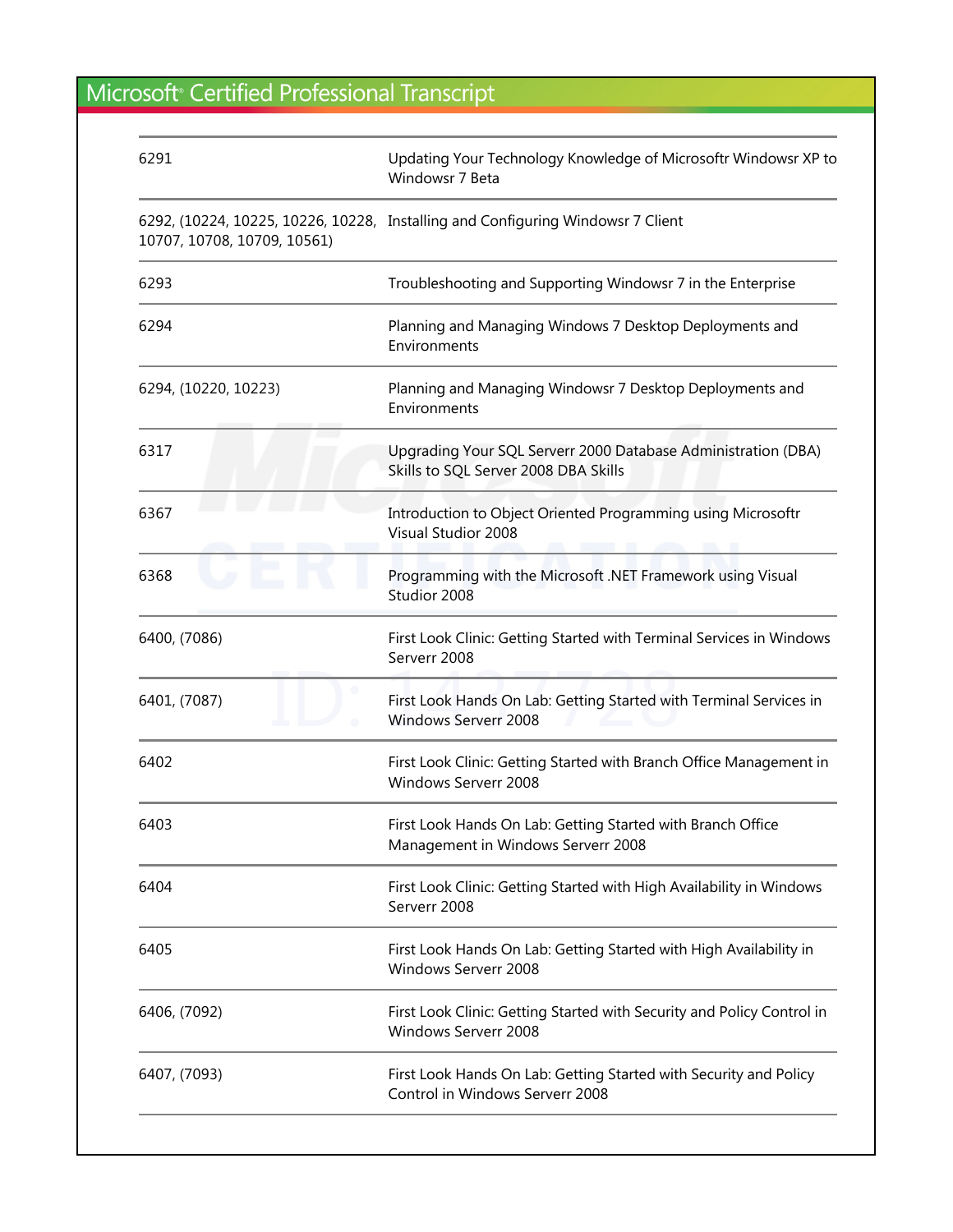| 6408                 | First Look Clinic: Getting Started with Server Management in<br>Windows Serverr 2008                         |
|----------------------|--------------------------------------------------------------------------------------------------------------|
| 6409                 | First Look Hands On Lab: Getting Started with Server Management<br>in Windows Serverr 2008                   |
| 6410                 | First Look Clinic: Getting Started with Windows Serverr 2008 Hyper-<br>VT                                    |
| 6411                 | First Look Hands On Lab: Getting Started with Windows Serverr<br>2008 Hyper-VT                               |
| 6412, (7098)         | First Look Clinic: Getting Started with Internet Information Services<br>in Windows Serverr 2008             |
| 6413, (7099)         | First Look Hands On Lab: Getting Started with Internet Information<br>Services in Windows Serverr 2008       |
| 6416                 | Updating your Network Infrastructure and Active Directoryr<br>Technology Skills to Windows Serverr 2008      |
| 6418                 | Deploying Windows Serverr 2008                                                                               |
| 6419                 | Configuring, Managing and Maintaining Windows Serverr 2008-<br>based Servers                                 |
| 6420                 | <b>Fundamentals of Windows Serverr 2008</b>                                                                  |
| 6421                 | Configuring and Troubleshooting a Windows Serverr 2008 Network<br>Infrastructure                             |
| 6423                 | Implementing and Managing Windows Serverr 2008 Clustering                                                    |
| 6425                 | Configuring and Troubleshooting Windows Serverr 2008 Active<br><b>Directoryr Domain Services</b>             |
| 6425                 | Configuring and Troubleshooting Windows Serverr 2008 Active<br><b>Directoryr Domain Services</b>             |
| 6425                 | Configuring Windows Server 2008 Active Directory Domain Services                                             |
| 6426, (10229, 10230) | Configuring and Troubleshooting Identity and Access Solutions with<br>Windows Serverr 2008 Active Directoryr |
| 6426                 | Configuring and Troubleshooting Identity and Access Solutions with<br>Windows Serverr 2008 Active Directoryr |
| 6426                 | Configuring Identity and Access Solutions with Windows Server                                                |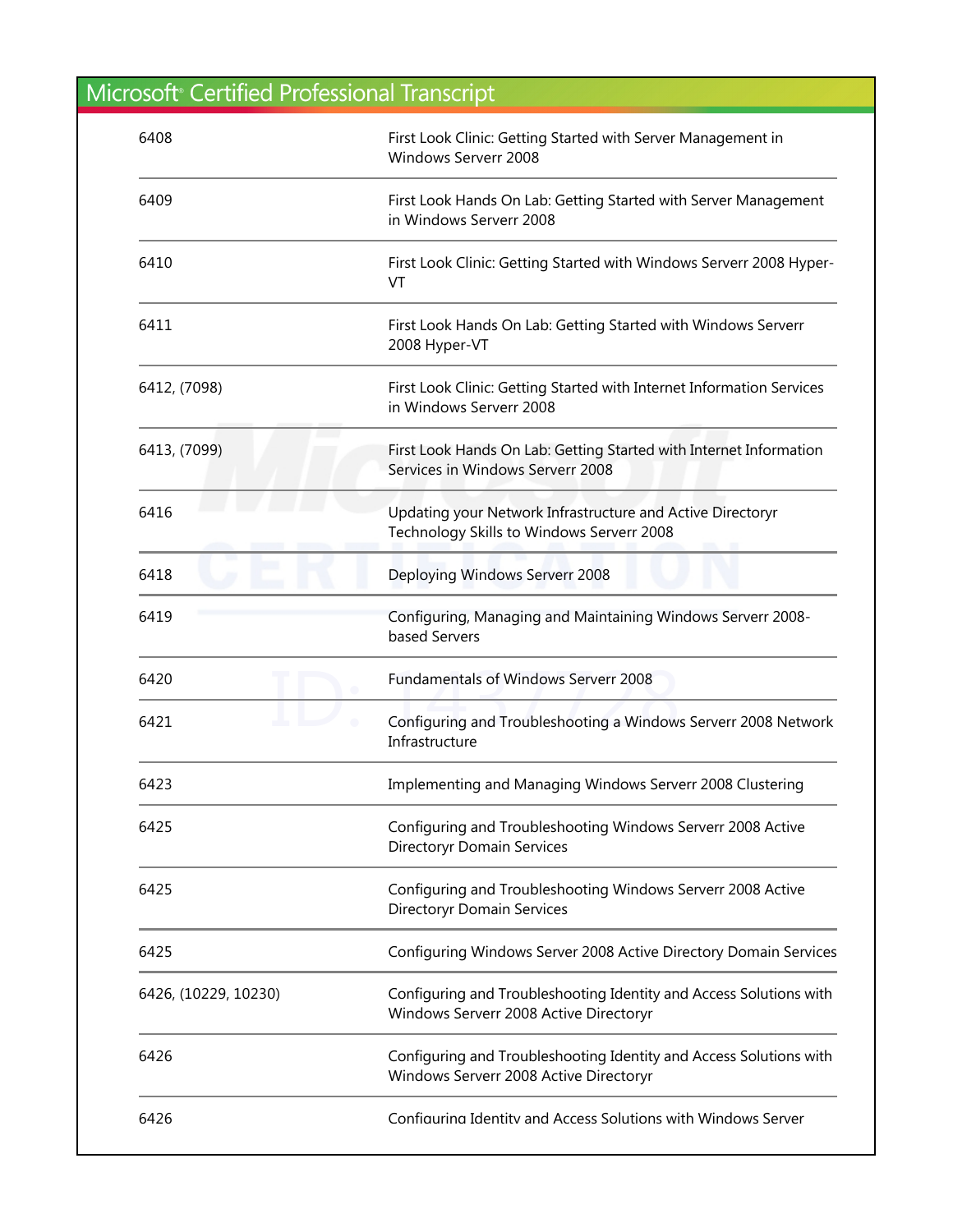|                          | 2008 Active Directory                                                                                                         |
|--------------------------|-------------------------------------------------------------------------------------------------------------------------------|
| 6854)                    | 6427, (6744, 6745, 6746, 6826, 6833, Configuring and Troubleshooting Internet Information Services in<br>Windows Serverr 2008 |
| 6428, (6855)             | Configuring and Troubleshooting Windows Serverr 2008 Terminal<br>Services                                                     |
| 6429, (6738, 6739, 6740) | Configuring and Managing Windows Mediar Services for Windows<br>Serverr 2008                                                  |
| 6433                     | Planning and Implementing Windows Serverr 2008                                                                                |
| 6434                     | Automating Windows Serverr 2008 Administration with Windows<br>PowerShellT                                                    |
| 6435, (10036, 10184)     | Designing a Windows Serverr 2008 Network Infrastructure                                                                       |
| 6436, (6873, 10185)      | Designing a Windows Serverr 2008 Active Directoryr Infrastructure<br>and Services                                             |
| 6437                     | Designing a Windows Server 2008 Applications Infrastructure                                                                   |
| 6437                     | Designing a Windows Serverr 2008 Applications Infrastructure                                                                  |
| 6438                     | Implementing and Administering Windowsr SharePointr Services<br>3.0 in Windows Serverr 2008                                   |
| 6445                     | Implementing and Administering Windowsr Small Business Server<br>2008                                                         |
| 6446                     | Implementing and Administering Windowsr Essential Business<br>Server 2008                                                     |
| 6447                     | First Look: Getting started with Office Communications Server 2007                                                            |
| 6451                     | Planning, Deploying and Managing Microsoftr System Center<br><b>Configuration Manager 2007</b>                                |
| 6459                     | First Look: Visual Studio 2008                                                                                                |
| 6460, (10083)            | Visual Studior 2008: Windowsr Presentation Foundation                                                                         |
| 6461                     | Visual Studior 2008: Windowsr Communication Foundation                                                                        |
| 6462, (10085)            | Visual Studior 2008: Windowsr Workflow Foundation                                                                             |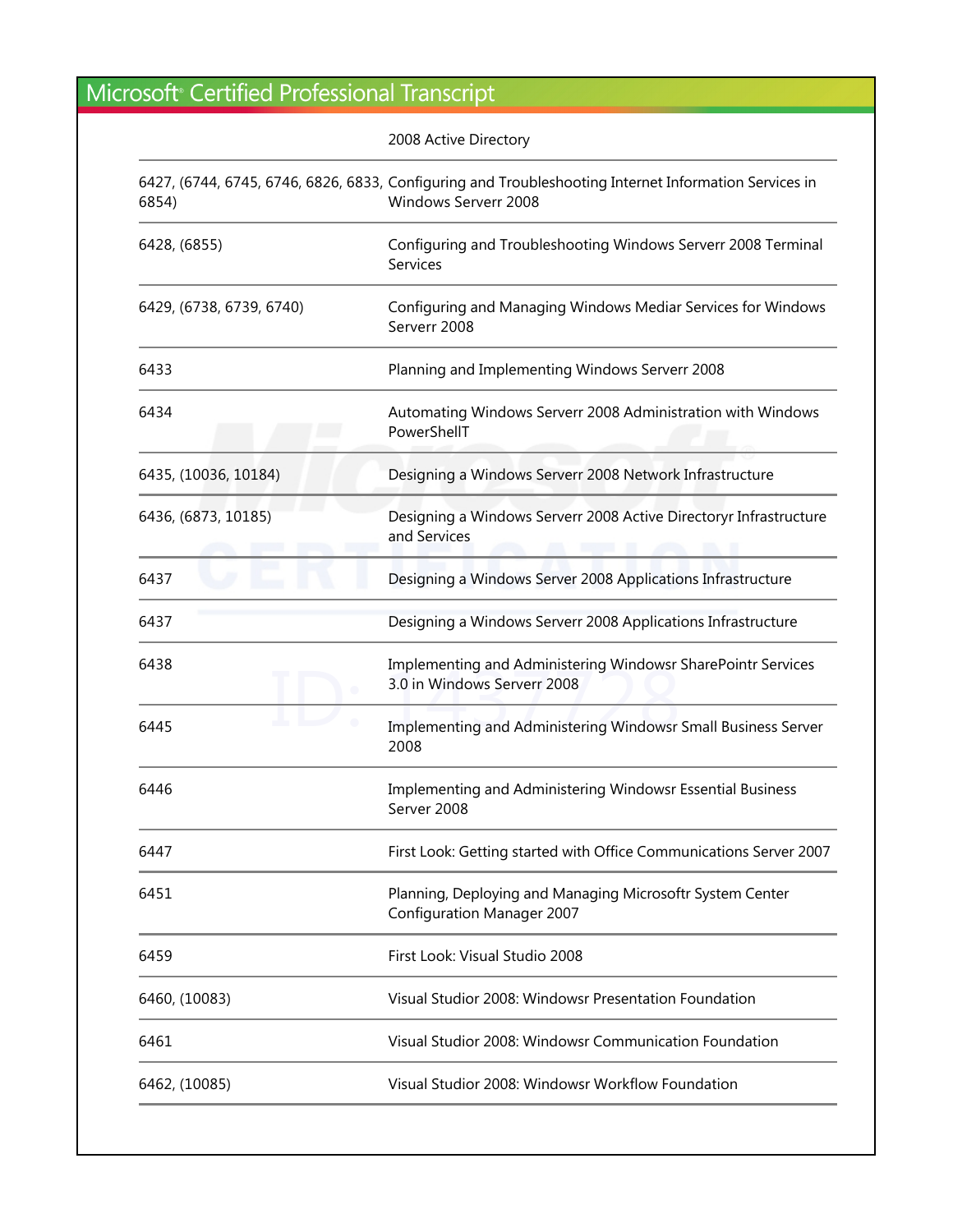| 6463, (10086)            | Visual Studior 2008: ASP.NET 3.5                                                        |
|--------------------------|-----------------------------------------------------------------------------------------|
| 6464, (10087)            | Visual Studior 2008: ADO.NET 3.5                                                        |
| 7031                     | Upgrading to Microsoftr SQL ServerTM 2005                                               |
| 7033                     | Microsoftr SQL ServerT 2005 for the Experienced Oracle Database<br>Administrator        |
| 7197                     | Managing Enterprise Desktops using the Microsoftr Desktop<br><b>Optimization Pack</b>   |
| 7245                     | Updating your Windows Server 2003 Server Administrator Skills to<br>Windows Server 2008 |
| 7246                     | Planning Windows Server 2008 Server Roles<br>$^{\circ}$                                 |
| 7247                     | Creating a Windows Server 2008 Server Deployment Plan                                   |
| 7248                     | Managing a Windows Server 2008 Server Infrastructure                                    |
| 7249                     | Monitoring and Maintaining Windows Server 2008 Servers                                  |
| 7250                     | Managing Applications in a Windows Server 2008 Environment                              |
| 7251                     | Maintaining Windows Server 2008 Active Directory Domain Services                        |
| 7252                     | Maintaining Security in a Windows Server 2008 Environment                               |
| 7253                     | Planning for Windows Server 2008 High Availability and Recovery                         |
| 8399                     | Microsoft Business Solutions - FRx 6.7 Report Design Essentials I                       |
| 8400                     | Microsoft Business Solutions - FRx 6.7 Report Design Essentials II                      |
| 8890, 8892, 8893, 80034) | 8601, (8886, 8887, 8891, 8888, 8889, Introduction to Microsoft DynamicsT NAV 5.0        |
| 8988)                    | 8607, (8983, 8984, 8985, 8986, 8987, Manufacturing I in Microsoft Dynamics NAV 5.0      |
| 8993)                    | 8608, (8994, 8989, 8990, 8991, 8992, Manufacturing II in Microsoft Dynamics NAV 5.0     |
| 8947, 8949, 8951)        | 8611, (8961, 8963, 8953, 8955, 8957, Inventory Management in Microsoft Dynamics NAV 5.0 |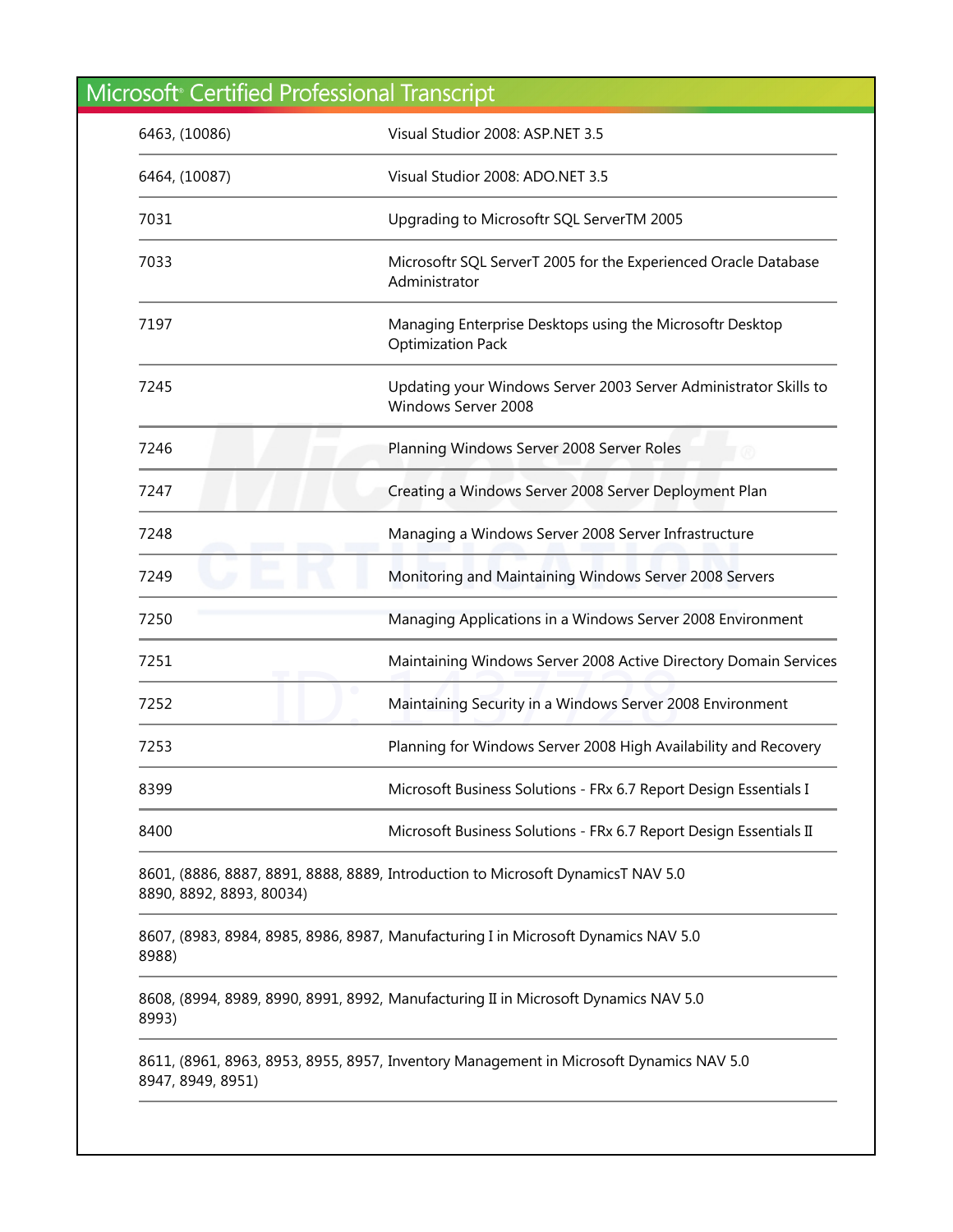| 8666          | What's New in Microsoft Dynamics GP 10.0                                                            |
|---------------|-----------------------------------------------------------------------------------------------------|
| 8671          | Bank Reconciliation I in Microsoft Dynamics GP 10.0                                                 |
| 8672          | Business Portal 4.0 Installation & Configuration in Microsoft<br>Dynamics                           |
| 8690          | Developer Toolkit for Microsoft Dynamics GP 10.0                                                    |
| 8691, (80200) | Fixed Assets I in Microsoft Dynamics GP 10.0                                                        |
| 8857)         | 8713, (8854, 8853, 8851, 8849, 8859, What's New in Microsoft Dynamics NAV 5.0 - Application Part I  |
| 8856)         | 8714, (8855, 8852, 8850, 8848, 8858, What's New in Microsoft Dynamics NAV 5.0 - Application Part II |
| 8811, (8924)  | Foundation I in Microsoft Dynamics GP 10.0                                                          |
| 8812, (8925)  | General Ledger I in Microsoft Dynamics GP 10.0                                                      |
| 8813          | Human Resources and Payroll - US in Microsoft Dynamics GP 10.0                                      |
| 8814          | Installation & Configuration in Microsoft DynamicsT GP 10.0                                         |
| 8815          | Integration Manager in Microsoft DynamicsT GP 10.0                                                  |
| 8816          | Inventory Control in Microsoft Dynamics GP 10.0                                                     |
| 8817          | Manufacturing Applications in Microsoft Dynamics GP 10.0                                            |
| 8819, (8926)  | Payables Management I in Microsoft Dynamics GP 10.0                                                 |
| 8820          | Payroll - US in Microsoft DynamicsT GP 10.0                                                         |
| 8821          | Project Series in Microsoft Dynamics GP 10.0                                                        |
| 8822          | Purchase Order Processing in Microsoft Dynamics GP 10.0                                             |
| 8823, (8927)  | Receivables Management I in Microsoft Dynamics GP 10.0                                              |
| 8824          | Sales Order Processing in Microsoft Dynamics GP 10.0                                                |
| 8825          | Microsoft Dynamics Point of Sale 2.0                                                                |
| 8826          | Accounts Payable in Microsoft Dynamics SL 7.0                                                       |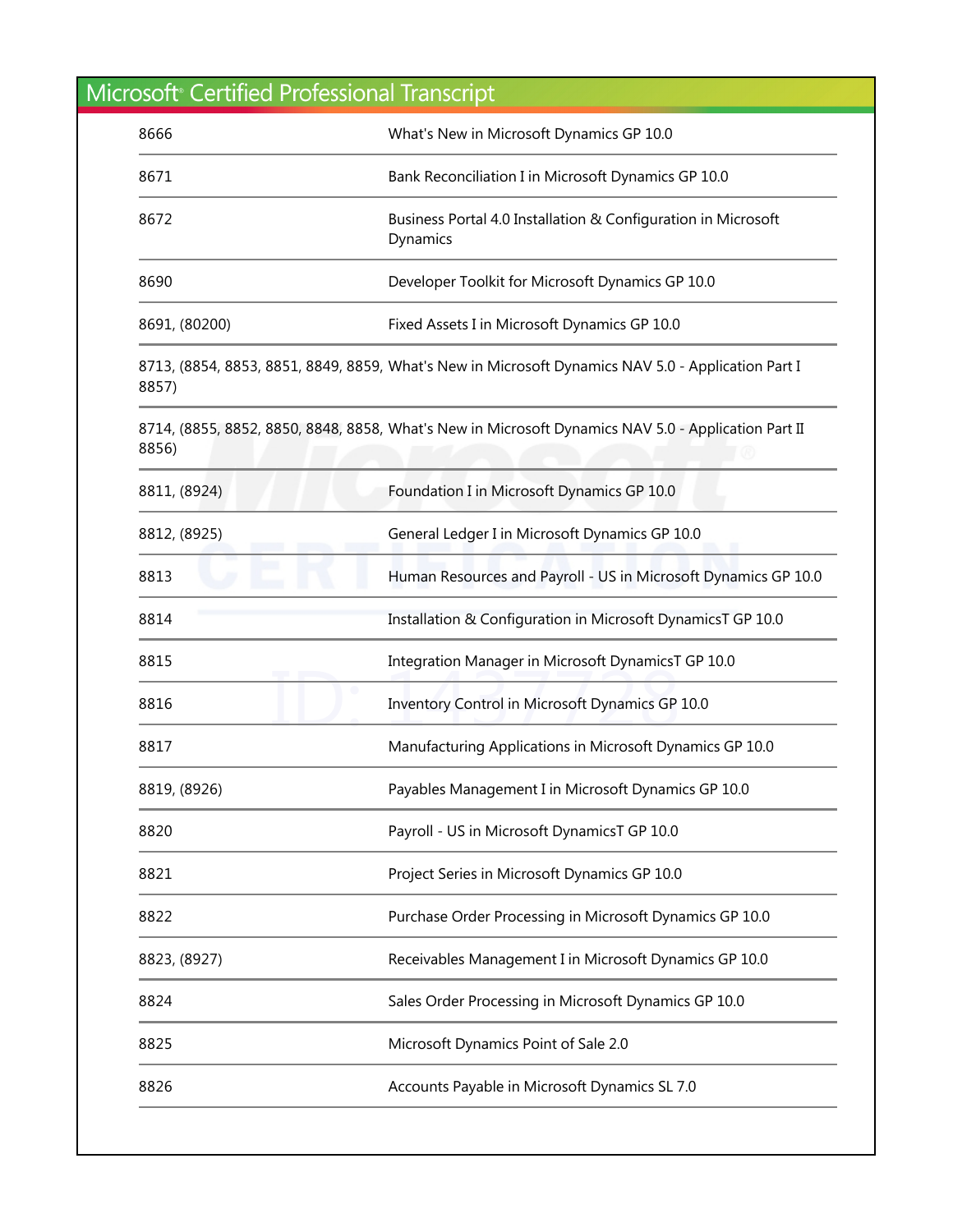| 8827                                                    | Accounts Receivable in Microsoft Dynamics SL 7.0                                                                     |
|---------------------------------------------------------|----------------------------------------------------------------------------------------------------------------------|
| 8828                                                    | BIO Implementation in Microsoft Dynamics SL 7.0                                                                      |
| 8829                                                    | Cash Manager in Microsoft Dynamics SL 7.0                                                                            |
| 8830                                                    | General Ledger in Microsoft Dynamics SL 7.0                                                                          |
| 8831                                                    | Installation & Configuration in Microsoft Dynamics SL 7.0                                                            |
| 8832                                                    | Project Management & Accounting in Microsoft Dynamics SL 7.0                                                         |
| 8833                                                    | Microsoft Dynamics Retail Management System 2.0 Store<br>Operations                                                  |
| 8834                                                    | Microsoft Dynamics Retail Management System 2.0 Headquarters                                                         |
| 8862                                                    | Essentials I in Microsoftr Forecaster 7.0                                                                            |
| 8863                                                    | Essentials II in Microsoftr Forecaster 7.0                                                                           |
| 8866                                                    | Upgrading to Microsoft Forecaster 7.0                                                                                |
| 8870                                                    | Installation and Configuration in Microsoft Dynamics NAV 5.0                                                         |
| 8871, (8916, 8915, 8936, 80006,<br>80007, 80008, 80037) | Finance in Microsoft DynamicsT NAV 5.0                                                                               |
| 8909, 8903, 8904, 80036)                                | 8872, (8905, 8900, 8901, 8902, 8908, Application Setup in Microsoft DynamicsT NAV 5.0                                |
| 8873                                                    | C/SIDE Solution Development in Microsoft Dynamics NAV 5.0                                                            |
| 8874                                                    | C/SIDE Introduction in Microsoft Dynamics NAV 5.0                                                                    |
| 8907, 8897, 8898, 80035)                                | 8875, (8899, 8894, 8895, 8896, 8906, Business Intelligence for Information Workers in Microsoft<br>DynamicsT NAV 5.0 |
| 8884                                                    | Workflow in Microsoft Dynamics GP 10.0                                                                               |
| 8885, (80201)                                           | Human Resources in Microsoft Dynamics GP 10.0                                                                        |
| 8910                                                    | What's New in Microsoft DynamicsT CRM 4.0                                                                            |
| 8911, (8976)                                            | Installation and Deployment in Microsoft Dynamicsr CRM 4.0                                                           |
|                                                         | 8912, (8971, 8973, 8970, 8972, 8974, Customization and Configuration in Microsoft DynamicsT CRM 4.0                  |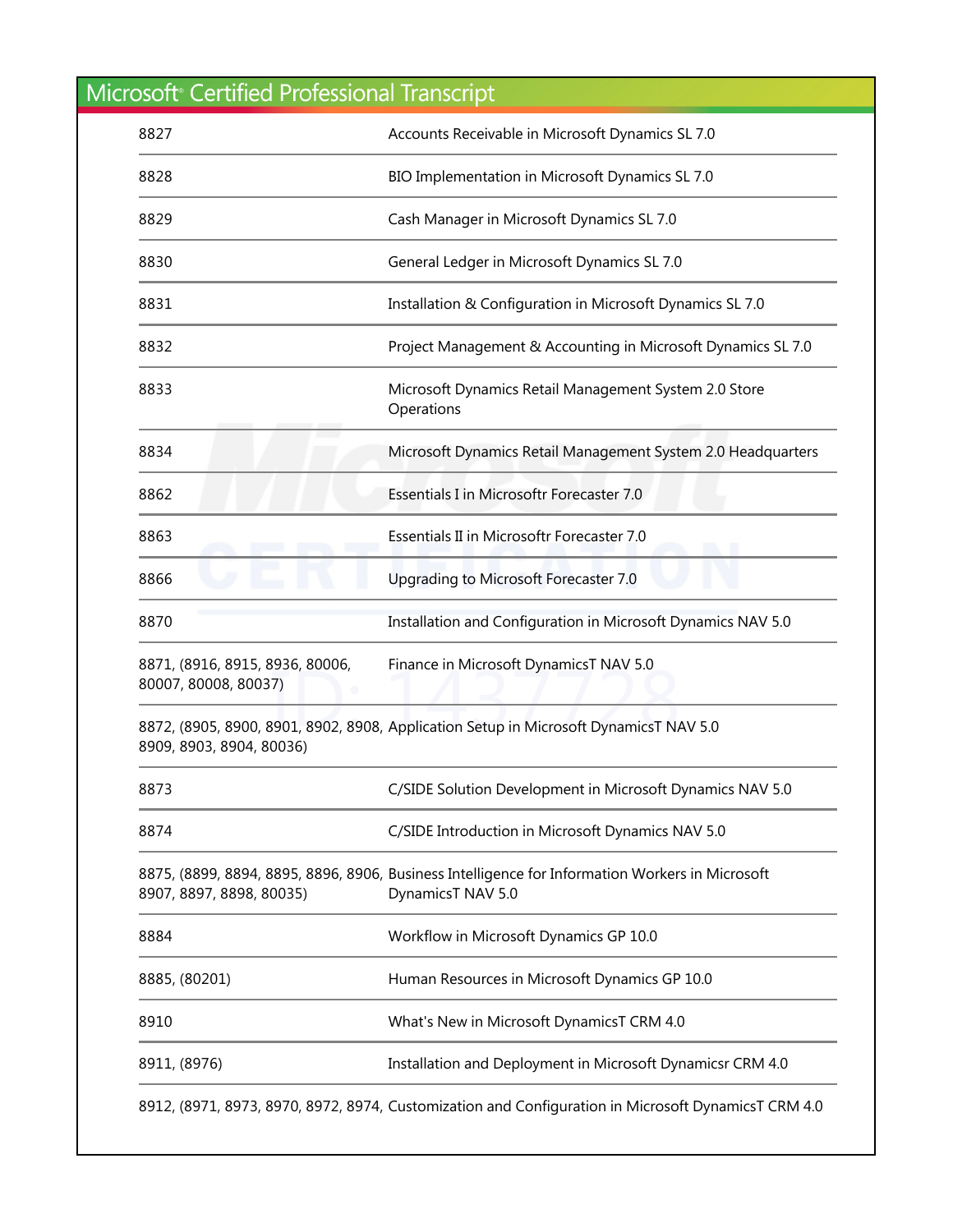| 8977, 80005)                                         |                                                                                            |
|------------------------------------------------------|--------------------------------------------------------------------------------------------|
| 8913, (80004, 8978, 8979, 8980,<br>8975, 8981, 8982) | Applications in Microsoft Dynamicsr CRM 4.0                                                |
| 8914                                                 | Finance in Microsoft Dynamics NAV 5.0 (North America)                                      |
| 8917                                                 | Using Microsoft SQL Server Reporting Services with Microsoft<br>Dynamics GP 10.0           |
| 8950, 8954, 8956)                                    | 8939, (8952, 8960, 8962, 8946, 8948, Trade in Microsoft Dynamics NAV 5.0                   |
| 8964                                                 | Tools for Visual Basic in Microsoft Dynamicsr SL 7.0                                       |
| 8965                                                 | Customization Manager in Microsoft Dynamicsr SL 7.0                                        |
| 8966                                                 | Inventory in Microsoft Dynamicsr SL 7.0                                                    |
| 8967                                                 | Order Management in Microsoft Dynamicsr SL 7.0                                             |
| 8968                                                 | Purchasing in Microsoft Dynamicsr SL 7.0                                                   |
| 80032, 80033)                                        | 8969, (80028, 80029, 80030, 80031, Extending Microsoft DynamicsT CRM 4.0                   |
| 10133                                                | First Look Clinic: What's New in Microsoftr Exchange Server 2010                           |
| 10134                                                | First Look Hands On Lab: What's New in Microsoftr Exchange Server<br>2010                  |
| 10135, (10216, 10217, 10219,<br>10555, 10711)        | Configuring, Managing and Troubleshooting Microsoftr Exchange<br>Server 2010               |
| 10159                                                | Updating Your Windows Serverr 2008 Technology Skills to<br>Windows Serverr 2008 R2         |
| 10173                                                | First Look Clinic: What's New for IT Professionals in Microsoftr<br>SharePointr 2010       |
| 10174                                                | Configuring and Administering Microsoftr SharePointr 2010                                  |
| 10175                                                | Microsoftr SharePointr 2010, Application Development                                       |
| 10176                                                | First Look Hands On Lab: What's New for IT Professionals in<br>Microsoftr SharePointr 2010 |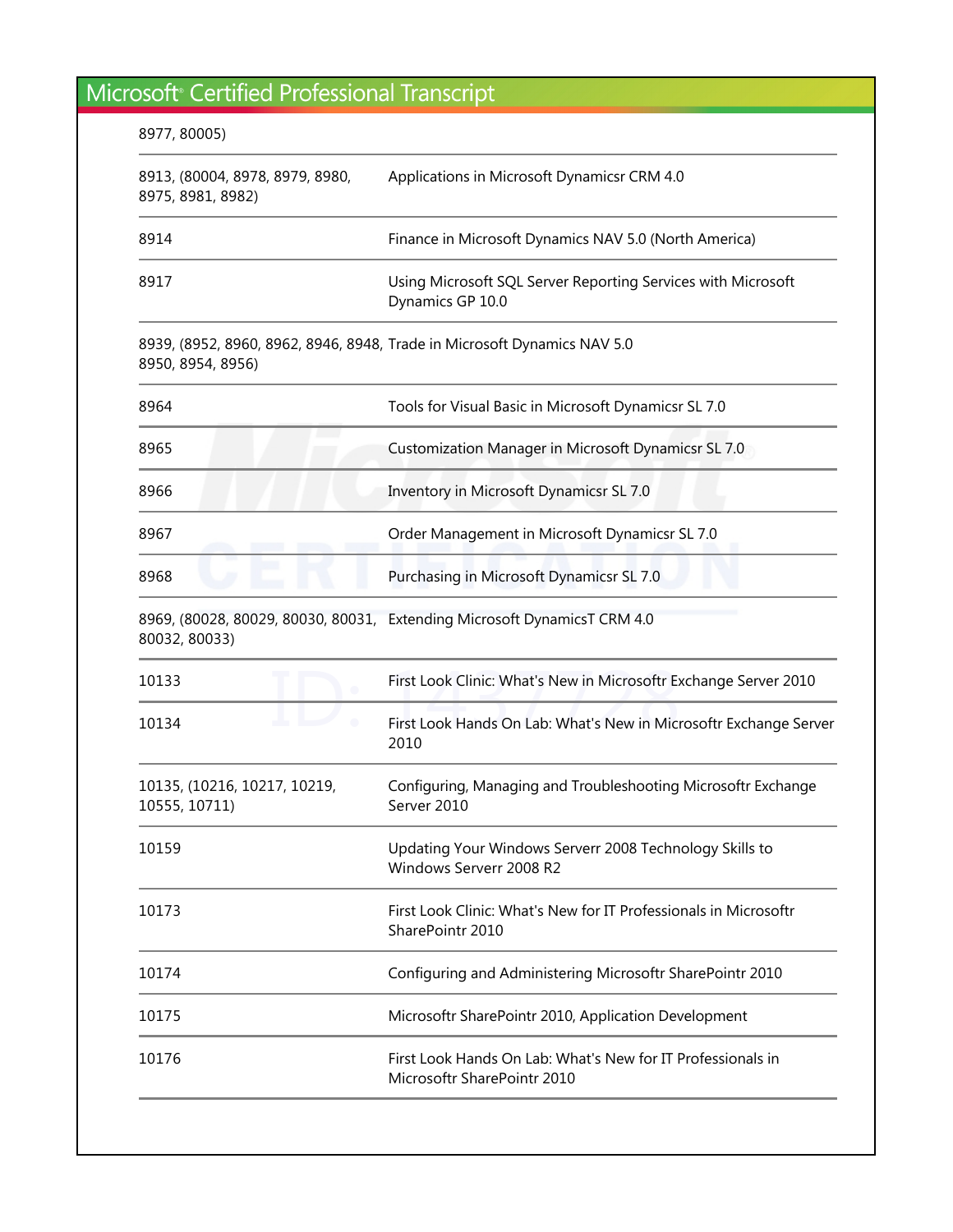| 10215, (10755, 10756, 10757,<br>10951)        | Implementing and Managing Microsoftr Server Virtualization                                    |
|-----------------------------------------------|-----------------------------------------------------------------------------------------------|
| 10231                                         | Designing a Microsoftr SharePointr 2010 Infrastructure                                        |
| 10232                                         | Designing and Developing Microsoftr SharePointr Server 2010<br>Applications                   |
| 10233                                         | Designing and Deploying Messaging Solutions with Microsoftr<br>Exchange Server 2010           |
| 10262, (10949)                                | Developing Windowsr Applications with Microsoftr Visual Studior<br>2010                       |
| 10263, (10948)                                | Developing Windowsr Communication Foundation Solutions with<br>Microsoftr Visual Studior 2010 |
| 10264, (10713, 10714, 10562)                  | Developing Web Applications with Microsoftr Visual Studior 2010                               |
| 10265, (10947)                                | Developing Data Access Solutions with Microsoftr Visual Studior<br>2010                       |
| 10266, (10563)                                | Programming in C# with Microsoftr Visual Studior 2010                                         |
| 10267, (10557, 10558, 10559,<br>10560, 10564) | Introduction to Web Development with Microsoftr Visual Studior<br>2010                        |
| 10324, (10586, 10758, 10759)                  | Implementing and Managing Microsoftr Desktop Virtualization                                   |
| 10325                                         | Automating Administration with Windows PowerShellr 2.0                                        |
| 10337                                         | Updating Your Microsoftr SQL Serverr 2008 BI Skills to SQL Server<br>2008 R2                  |
| 10508                                         | Planning, Deploying, and Managing Microsoftr Exchange Server<br>2010 Unified Messaging        |
| 10533                                         | Deploying, Configuring, and Administering Microsoftr LyncT Server<br>2010                     |
| 10534                                         | Planning and Designing a Microsoftr LyncT Server 2010 Solution                                |
| 10550                                         | Programming in Visual Basic with Microsoftr Visual Studior 2010                               |
| 10554                                         | Developing Rich Internet Applications Using Microsoftr Silverlightr 4                         |
| 10802                                         | Microsoftr Enterprise Search for IT Professionals                                             |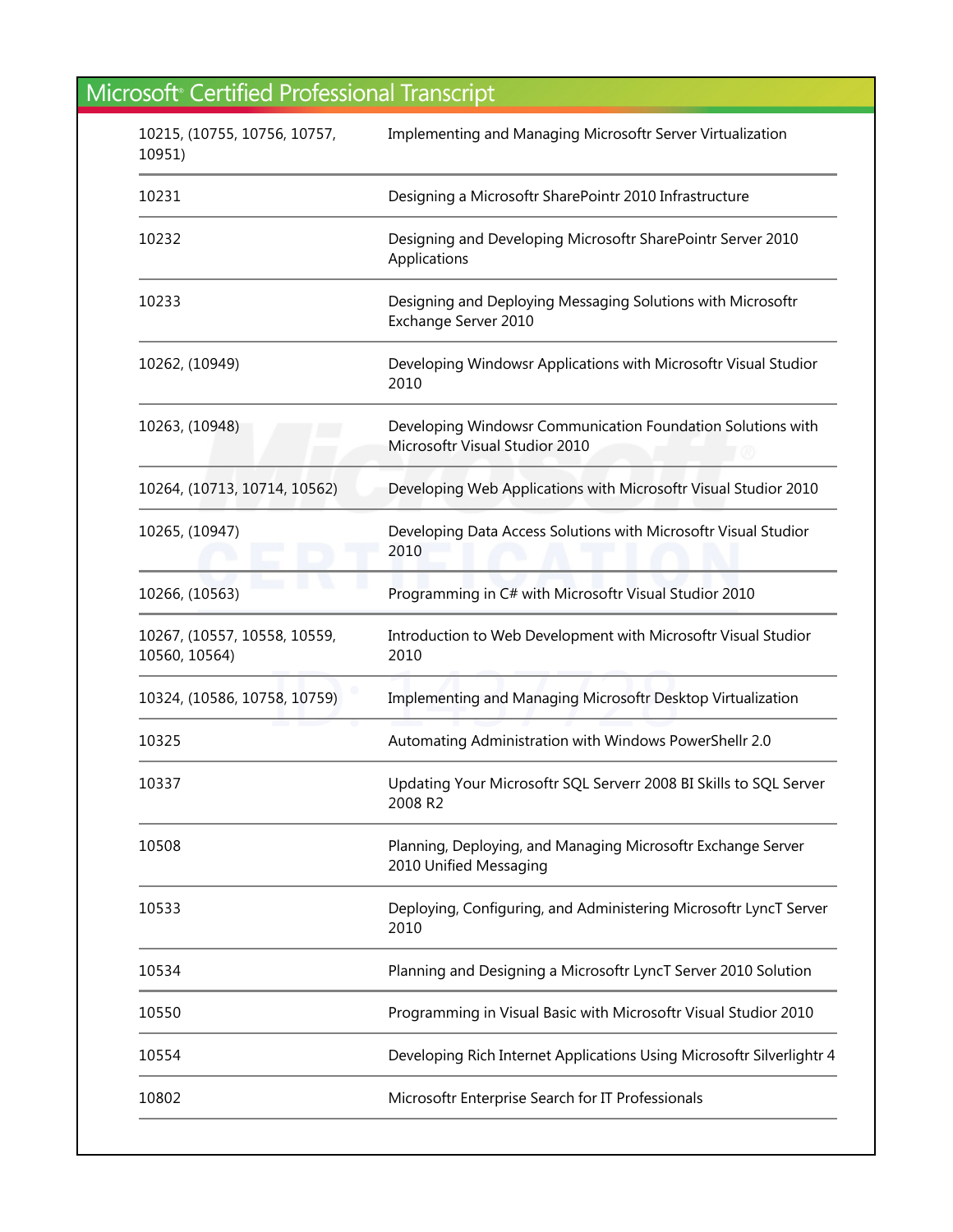| 10805                                                                        | Microsoftr SharePointr 2010 Search for Application Developers                    |
|------------------------------------------------------------------------------|----------------------------------------------------------------------------------|
| 10806                                                                        | Microsoftr FAST Search Server 2010 for SharePointr for Application<br>Developers |
| 50331                                                                        | Windowsr 7, Enterprise Desktop Support Technician                                |
| 80002, (80243, 80244, 80245,<br>80246, 80247, 80241, 80242)                  | Administration in Microsoft Dynamicsr CRM 4.0                                    |
| 80003, (80250, 80251, 80252,<br>80253, 80254, 80248, 80249)                  | Workflow in Microsoft Dynamicsr CRM 4.0                                          |
| 80010, (80056, 80057, 80058,<br>80109, 80111, 80110, 80195, 80183)           | Bill of Material in Microsoft Dynamicsr AX 2009                                  |
| 80011, (80286)                                                               | Development I in Microsoft Dynamicsr AX 2009                                     |
| 80012, (80204, 80287)                                                        | Development II in Microsoft Dynamicsr AX 2009                                    |
| 80013                                                                        | Development III in Microsoft Dynamicsr AX 2009                                   |
| 80014                                                                        | Development IV in Microsoft Dynamicsr AX 2009                                    |
| 80015                                                                        | Enterprise Portal Development in Microsoft Dynamicsr AX 2009                     |
| 80016, (80068, 80069, 80070,<br>80128, 80129, 80130, 80162, 80172,<br>80173) | Financials I in Microsoft Dynamics AX 2009                                       |
| 80017, (80077, 80078, 80079,<br>80120, 80121, 80122, 80174, 80175,<br>80193) | Financials II in Microsoft Dynamicsr AX 2009                                     |
| 80018, (80074, 80075, 80076,<br>80106, 80108, 80107, 80194, 80182,<br>80181) | Fixed Assets in Microsoft Dynamicsr AX 2009                                      |
| 80019, (80288)                                                               | Installation and Configuration for Microsoft Dynamicsr AX 2009                   |
| 80020, (80062, 80063, 80064,<br>80117, 80118, 80119, 80161, 80176,<br>80187) | Introduction to Microsoft Dynamicsr AX 2009                                      |
| 80021, (80059, 80060, 80061,<br>80112, 80113, 80196, 80184, 80207,<br>80206) | Master Planning in Microsoft Dynamics AX 2009                                    |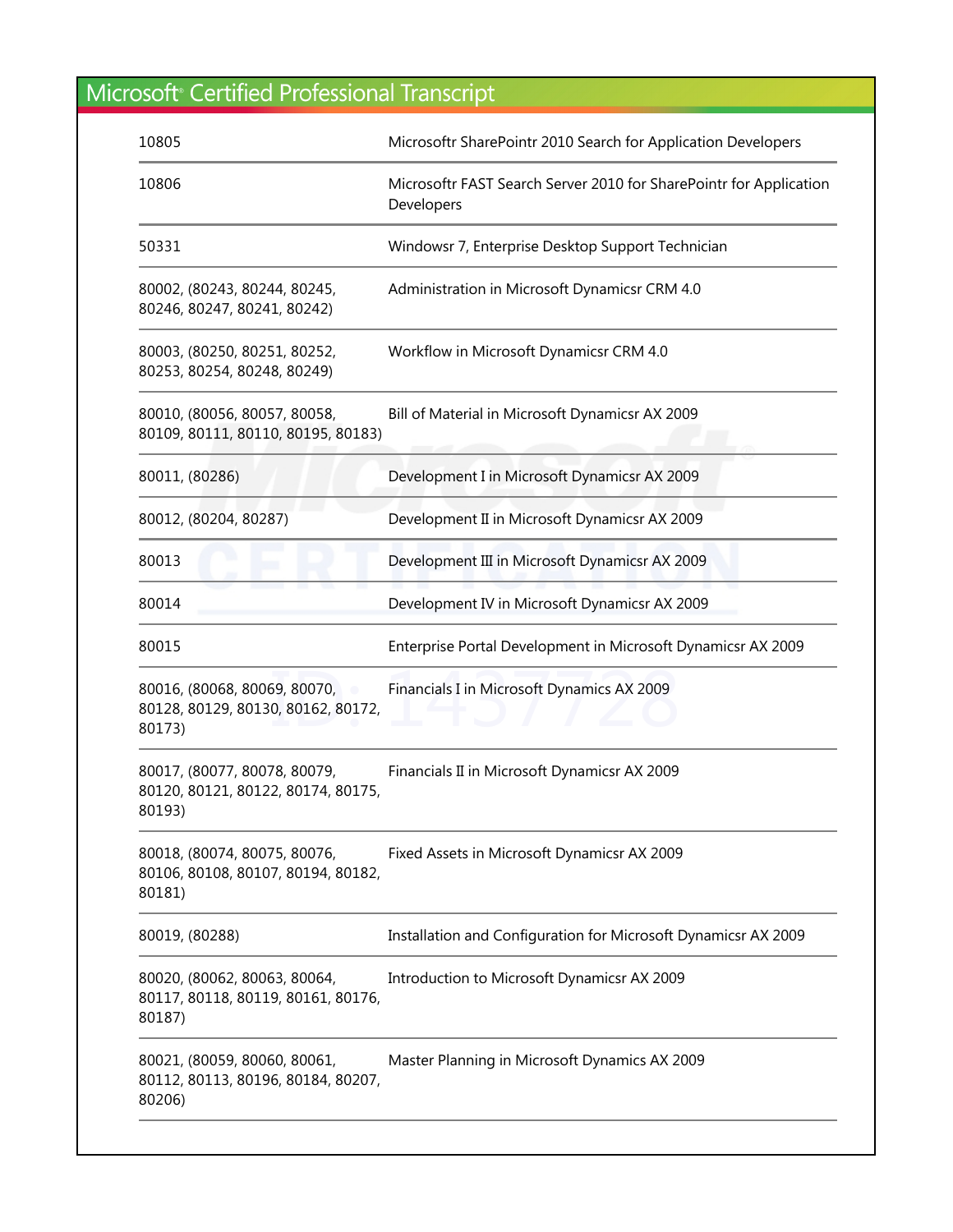| 80022, (80134, 80203, 80080,<br>80081, 80082, 80197, 80185, 80208,<br>80209)        | Production Series I in Microsoft Dynamicsr AX 2009                                                             |
|-------------------------------------------------------------------------------------|----------------------------------------------------------------------------------------------------------------|
| 80023, (80126, 80127, 80083,<br>80084, 80085, 80198, 80186, 80210,<br>80211)        | Production Series II in Microsoft Dynamicsr AX 2009                                                            |
| 80024, (80071, 80072, 80073,<br>80131, 80132, 80133, 80191, 80177)                  | Trade and Logistics I in Microsoft Dynamics AX 2009                                                            |
| 80025, (80065, 80067, 80123,<br>80124, 80125, 80066, 80205, 80192,<br>80179, 80180) | Trade and Logistics II in Microsoft Dynamicsr AX 2009                                                          |
| 80040                                                                               | Installation and Configuration in Microsoft Dynamicsr NAV 2009                                                 |
| 80041, (80154, 80155, 80160,<br>80326, 80218)                                       | Finance in Microsoft Dynamicsr NAV 2009                                                                        |
| 80042                                                                               | C/SIDE Introduction in Microsoft Dynamicsr NAV 2009                                                            |
| 80043, (80100, 80101, 80102,<br>80159, 80214, 80217, 80327)                         | Introduction to Microsoft Dynamicsr NAV 2009                                                                   |
| 80046                                                                               | Finance in Microsoft Dynamics NAV 5.0 (United Kingdom)                                                         |
| 80049, (80114, 80115, 80116,<br>80157, 80212, 80215, 80328)                         | Application Setup in Microsoft Dynamicsr NAV 2009                                                              |
| 80050, (80103, 80104, 80105,<br>80158, 80213, 80216, 80329)                         | Business Intelligence for Information Workers in Microsoft<br>Dynamicsr NAV 2009                               |
| 80055                                                                               | C/Side Solution Development in Microsoft Dynamicsr NAV 2009                                                    |
| 80099                                                                               | Data Upgrade and Code Upgrade from Microsoftr Business<br>Solutions-Axaptar 3.0 to Microsoft Dynamicsr AX 2009 |
| 80141                                                                               | Integrating Microsoft Dynamicsr CRM 4.0 and Microsoft Office<br>SharePointr Server 2007                        |
| 80143                                                                               | Overview of Microsoft Dynamicsr POS 2009                                                                       |
| 80146                                                                               | Report Design in Microsoft Dynamicsr NAV 2009                                                                  |
| 80156                                                                               | SQL Server Installation and Optimization for Microsoft Dynamicsr<br><b>NAV 2009</b>                            |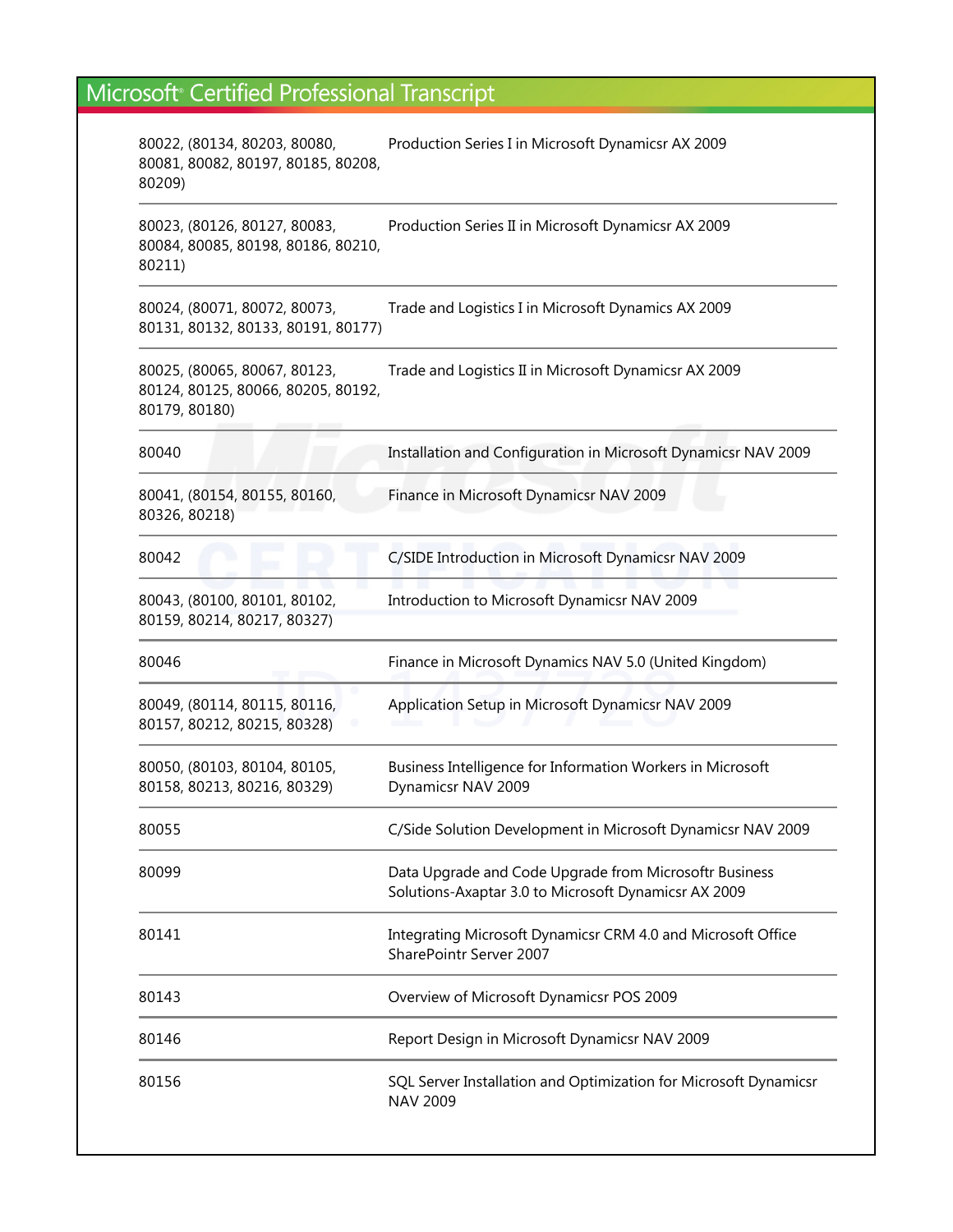| 80164, (80352, 80353, 80358,<br>80359)        | What's New - Application in Microsoft Dynamicsr AX 2012 for<br>Finance, PA, Case Mgmt., HRM and Public Sector                                           |
|-----------------------------------------------|---------------------------------------------------------------------------------------------------------------------------------------------------------|
| 80199, (80273, 80274, 80275,<br>80279, 80280) | Project Managing Microsoft Dynamicsr AX, Microsoft Dynamics GP,<br>and Microsoft Dynamics NAV Implementations with Microsoft<br>Dynamics Sure Step 2010 |
| 80219, (80460, 80461, 80462,<br>80463)        | Financials I in Microsoft Dynamicsr AX 2012                                                                                                             |
| 80220, (80464, 80465, 80466,<br>80467)        | Financials II in Microsoft Dynamicsr AX 2012                                                                                                            |
| 80221, (80472, 80473, 80474,<br>80475)        | Installation and Configuration for Microsoft Dynamicsr AX 2012                                                                                          |
| 80222                                         | Bank Reconciliation in Microsoft Dynamicsr GP 2010                                                                                                      |
| 80223                                         | Fixed Assets in Microsoft Dynamicsr GP 2010                                                                                                             |
| 80224, (80336)                                | Introduction to Microsoft Dynamicsr GP 2010                                                                                                             |
| 80225                                         | General Ledger in Microsoft Dynamicsr GP 2010                                                                                                           |
| 80226                                         | Installation and Configuration in Microsoft Dynamicsr GP 2010                                                                                           |
| 80227                                         | Payables Management in Microsoft Dynamicsr GP 2010                                                                                                      |
| 80228                                         | Receivables Management in Microsoft Dynamicsr GP 2010                                                                                                   |
| 80229, (80334)                                | Inventory Control in Microsoft Dynamicsr GP 2010                                                                                                        |
| 80230                                         | Project Series in Microsoft Dynamicsr GP 2010                                                                                                           |
| 80231, (80335)                                | Purchase Order Processing in Microsoft Dynamicsr GP 2010                                                                                                |
| 80232, (80337)                                | Sales Order Processing in Microsoft Dynamicsr GP 2010                                                                                                   |
| 80233                                         | What's New in Microsoft Dynamicsr GP 2010                                                                                                               |
| 80234                                         | Data Upgrade and Code Upgrade from Microsoftr Business<br>Solutions-Navisionr 3.7 to Microsoft Dynamicsr NAV2009 SP1                                    |
| 80236                                         | What's New in Microsoft Dynamicsr NAV 2009 Service Pack 1 -<br>Installation and Development                                                             |
| 80237, (80265, 80266, 80267,                  | What's New in Microsoft Dynamicsr NAV 2009 Service Pack 1 -                                                                                             |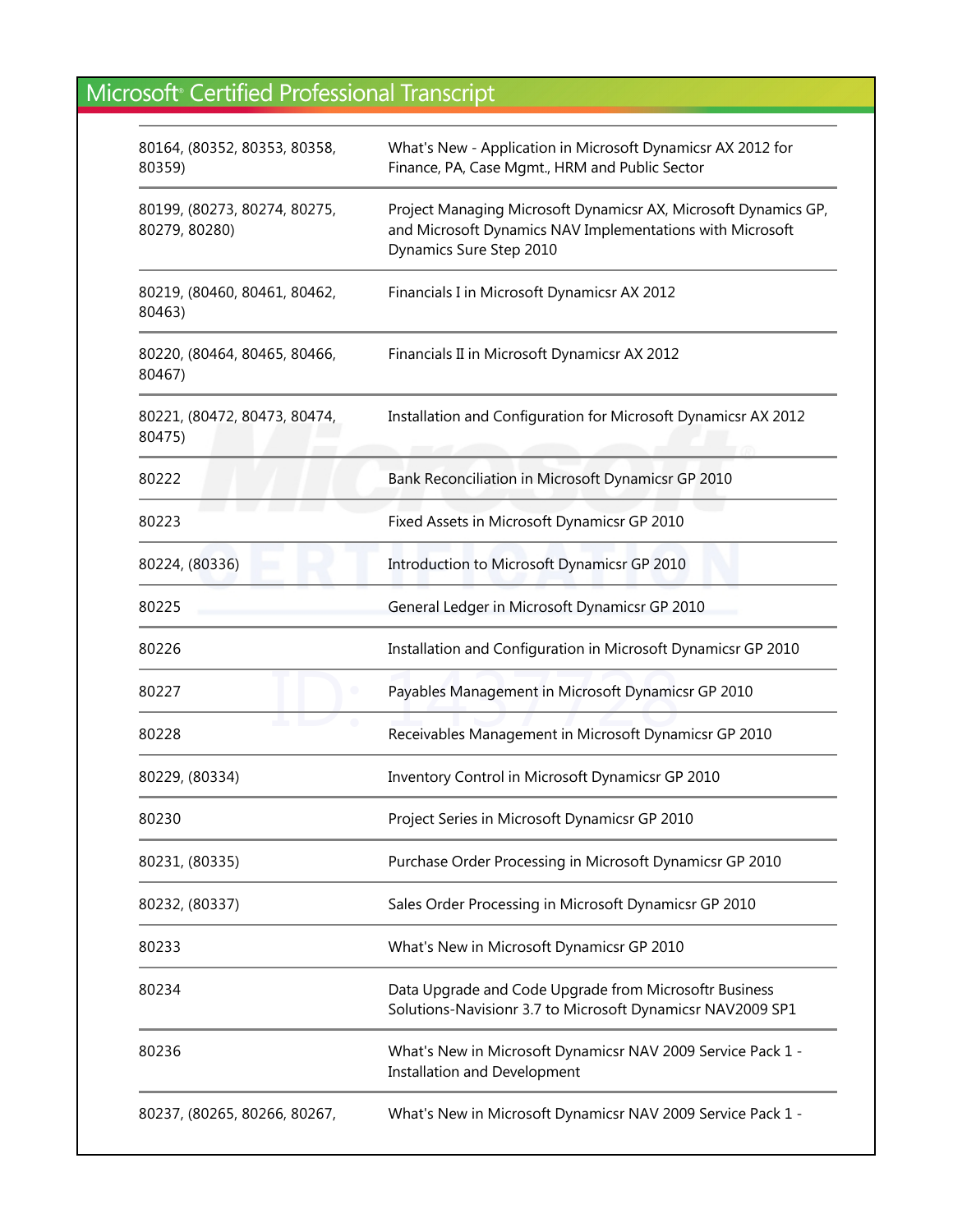| 80268, 80269)                                                      | Application                                                                          |
|--------------------------------------------------------------------|--------------------------------------------------------------------------------------|
| 80238                                                              | Business Intelligence for Microsoft Dynamicsr GP 2010                                |
| 80239                                                              | Extender for Microsoft Dynamicsr GP 2010                                             |
| 80240                                                              | Using Microsoftr SharePointr Technology with Microsoft Dynamicsr<br>GP 2010          |
| 80255                                                              | Report Design in Management Reporter 2.0 for Microsoft Dynamicsr<br>ERP              |
| 80256                                                              | Fixed Assets in Microsoft Dynamicsr NAV 2009                                         |
| 80257, (80333)                                                     | Inventory Management in Microsoft Dynamicsr NAV 2009                                 |
| 80258, (80330)                                                     | Trade in Microsoft Dynamicsr NAV 2009                                                |
| 80259                                                              | Warehouse Management in Microsoft Dynamicsr NAV 2009                                 |
| 80260, (80332)                                                     | Manufacturing I in Microsoft Dynamicsr NAV 2009                                      |
| 80261, (80331)                                                     | Manufacturing II in Microsoft Dynamicsr NAV 2009                                     |
| 80262                                                              | Business Intelligence for IT Professionals in Microsoft Dynamicsr<br><b>NAV 2009</b> |
| 80263                                                              | Multi Site Operations in Microsoft Dynamicsr NAV 2009                                |
| 80264, (80276, 80277, 80278,<br>80283, 80284)                      | Payroll in Microsoft Dynamicsr AX 2009                                               |
| 80289, (80342, 80343, 80344,<br>80345, 80346, 80347, 80348, 80349) | What's New in Microsoft Dynamicsr CRM 2011                                           |
| 80290, (80369, 80371, 80390,<br>80399, 80400, 80393, 80401)        | Marketing Automation in Microsoft Dynamicsr CRM 2011                                 |
| 80291, (80366, 80367, 80370,<br>80398, 80389, 80403, 80404, 80402) | Sales Management in Microsoft Dynamicsr CRM 2011                                     |
| 80292, (80376, 80374, 80375,<br>80391, 80405, 80406, 80407, 80397) | Service Management in Microsoft Dynamicsr CRM 2011                                   |
| 80293, (80373, 80372, 80388,<br>80394, 80408, 80409, 80395, 80410) | Service Scheduling in Microsoft Dynamicsr CRM 2011                                   |
|                                                                    |                                                                                      |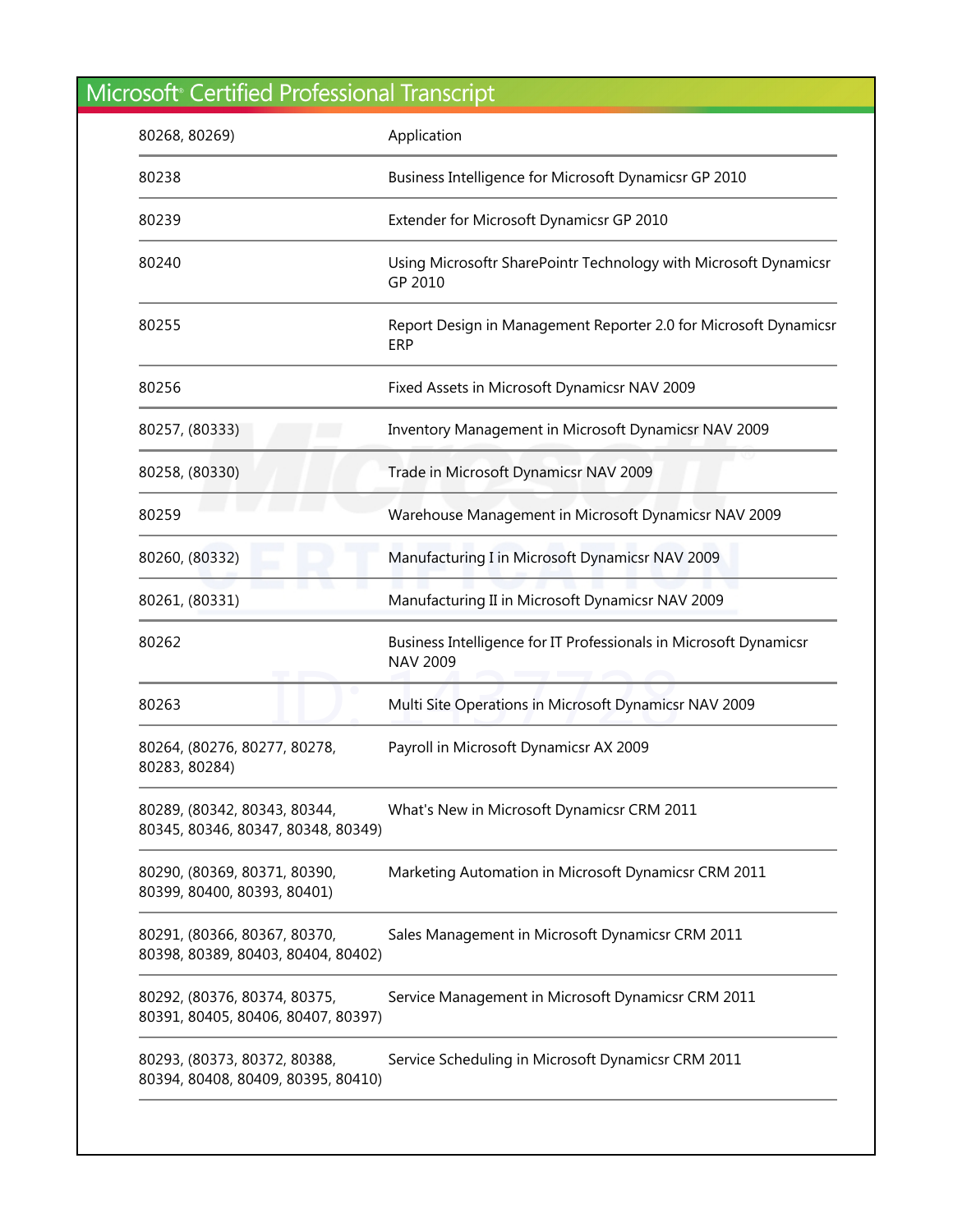| 80294, (80378, 80379, 80380,<br>80384)                             | Microsoft Dynamicsr CRM 2011 Customization and Configuration                        |
|--------------------------------------------------------------------|-------------------------------------------------------------------------------------|
| 80295, (80452, 80453, 80454,<br>80455, 80456, 80457, 80458, 80459) | Extending Microsoft Dynamicsr CRM 2011                                              |
| 80297                                                              | Microsoftr SharePointr Technologies and Microsoft Dynamicsr NAV<br>2009             |
| 80298, (80368)                                                     | Upgrading Microsoft Dynamicsr NAV 2009 Native Database to<br>Microsoftr SQL Serverr |
| 80299, (80350, 80351, 80356,<br>80357)                             | What's New - Technical in Microsoft Dynamicsr AX 2012 for<br>Development            |
| 80300, (80484, 80485, 80486,<br>80487)                             | Introduction to Microsoft Dynamicsr AX 2012                                         |
| 80302, (80468, 80469, 80470,<br>80471)                             | Fixed Assets in Microsoft Dynamicsr AX 2012                                         |
| 80303                                                              | Development I in Microsoft Dynamicsr AX 2012                                        |
| 80304                                                              | Development II in Microsoft Dynamicsr AX 2012                                       |
| 80305, (80509, 80510, 80511,<br>80512)                             | Supply Chain Foundation in Microsoft Dynamicsr AX 2012                              |
| 80306, (80513, 80514, 80515,<br>80516)                             | Distribution and Trade in Microsoft Dynamicsr AX 2012                               |
| 80308, (80525, 80526, 80527,<br>80528)                             | Procurement in Microsoft Dynamicsr AX 2012                                          |
| 80309, (80497, 80498, 80499,<br>80500)                             | Microsoft Dynamicsr AX 2012 Process Manufacturing Production<br>and Logistics       |
| 80310, (80480, 80481, 80482,<br>80483)                             | LEAN Manufacturing in Microsoft Dynamicsr AX 2012                                   |
| 80311                                                              | Service Industries in Microsoft Dynamicsr AX 2012                                   |
| 80312                                                              | Development III in Microsoft Dynamicsr AX 2012                                      |
| 80313                                                              | Development IV in Microsoft Dynamicsr AX 2012                                       |
| 80314, (80488, 80489, 80490,<br>80491)                             | Discrete Manufacturing Basics in Microsoft Dynamicsr AX 2012                        |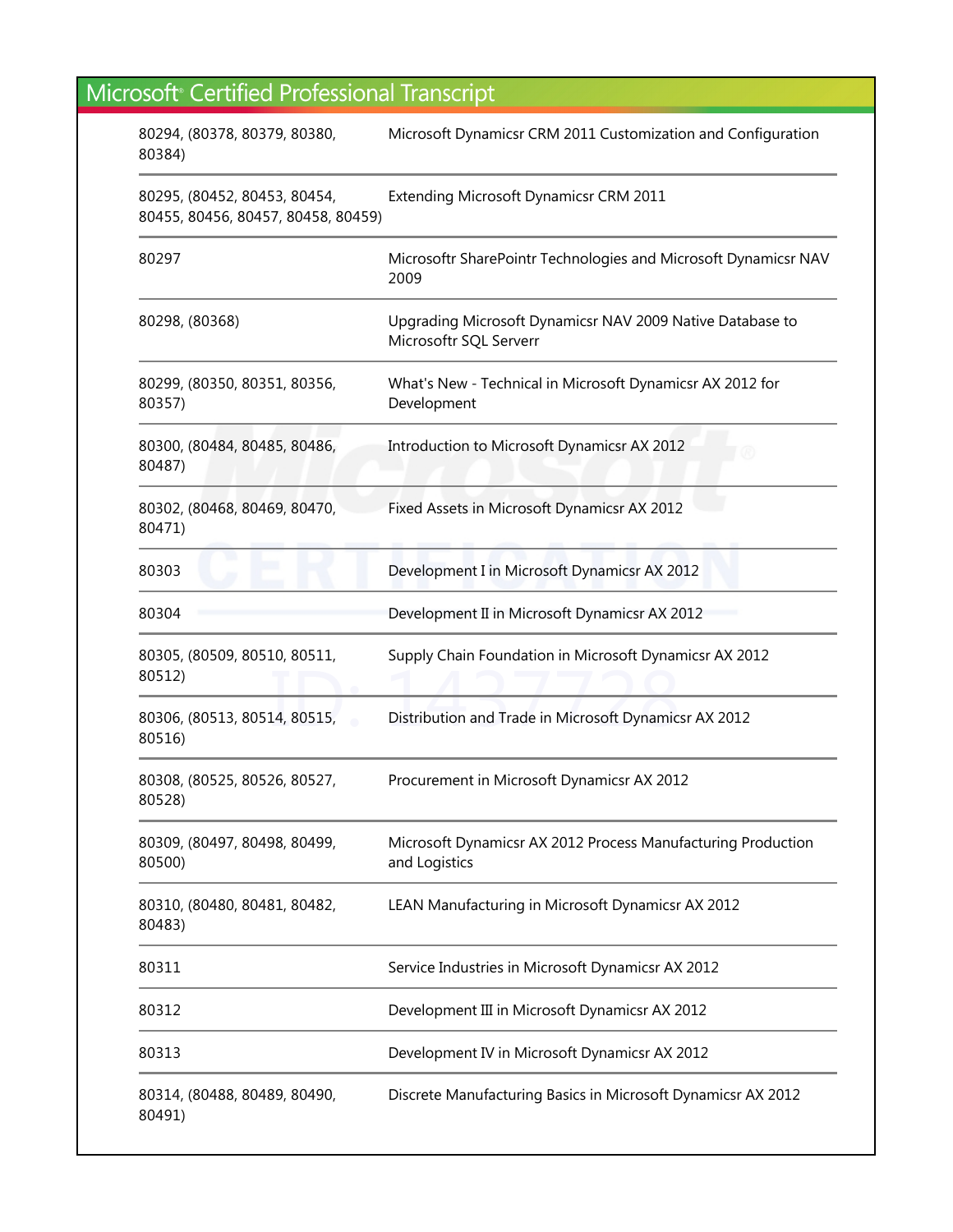| 80315, (80492, 80495, 80493,<br>80494)                             | Discrete Manufacturing Advanced in Microsoft Dynamicsr AX 2012            |
|--------------------------------------------------------------------|---------------------------------------------------------------------------|
| 80316, (80523, 80522, 80524,<br>80521)                             | Project Essentials in Microsoft Dynamicsr AX 2012                         |
| 80317, (80517, 80518, 80519,<br>80520)                             | Project Advanced in Microsoft Dynamicsr AX 2012                           |
| 80318                                                              | Reporting in Microsoft Dynamicsr AX 2012                                  |
| 80319                                                              | Accounts Payable in Microsoft Dynamicsr SL 2011                           |
| 80320                                                              | Accounts Receivable in Microsoft Dynamicsr SL 2011                        |
| 80321                                                              | Cash Manager in Microsoft Dynamicsr SL 2011                               |
| 80322                                                              | General Ledger in Microsoft Dynamicsr SL 2011                             |
| 80323                                                              | Installation & Configuration in Microsoft Dynamicsr SL 2011               |
| 80324                                                              | Project Management & Accounting in Microsoft Dynamicsr SL 2011            |
| 80325                                                              | What's New in Microsoft Dynamicsr SL 2011                                 |
| 80338, (80496)                                                     | Microsoft Dynamicsr AX 2012 Public Sector - Financials                    |
| 80339, (80476, 80477, 80478,<br>80479)                             | Bill of Materials in Microsoft Dynamicsr AX 2012                          |
| 80414                                                              | Service Management in Microsoft Dynamicsr AX 2012                         |
| 80420                                                              | Data Upgrade and Code Upgrade to Microsoft Dynamicsr AX 2012              |
| 80422                                                              | Intercompany Setup and Order Processing in Microsoft Dynamicsr<br>AX 2012 |
| 80423                                                              | Master Planning in Microsoft Dynamicsr AX 2012                            |
| 80442, (80501, 80502, 80503,<br>80504, 80505, 80506, 80507, 80508) | Introduction to Microsoft Dynamicsr CRM 2011                              |
| 80444                                                              | Workflow and Dialog Processes in Microsoft Dynamicsr CRM 2011             |
| 80445                                                              | Reporting in Microsoft Dynamicsr CRM 2011                                 |
|                                                                    |                                                                           |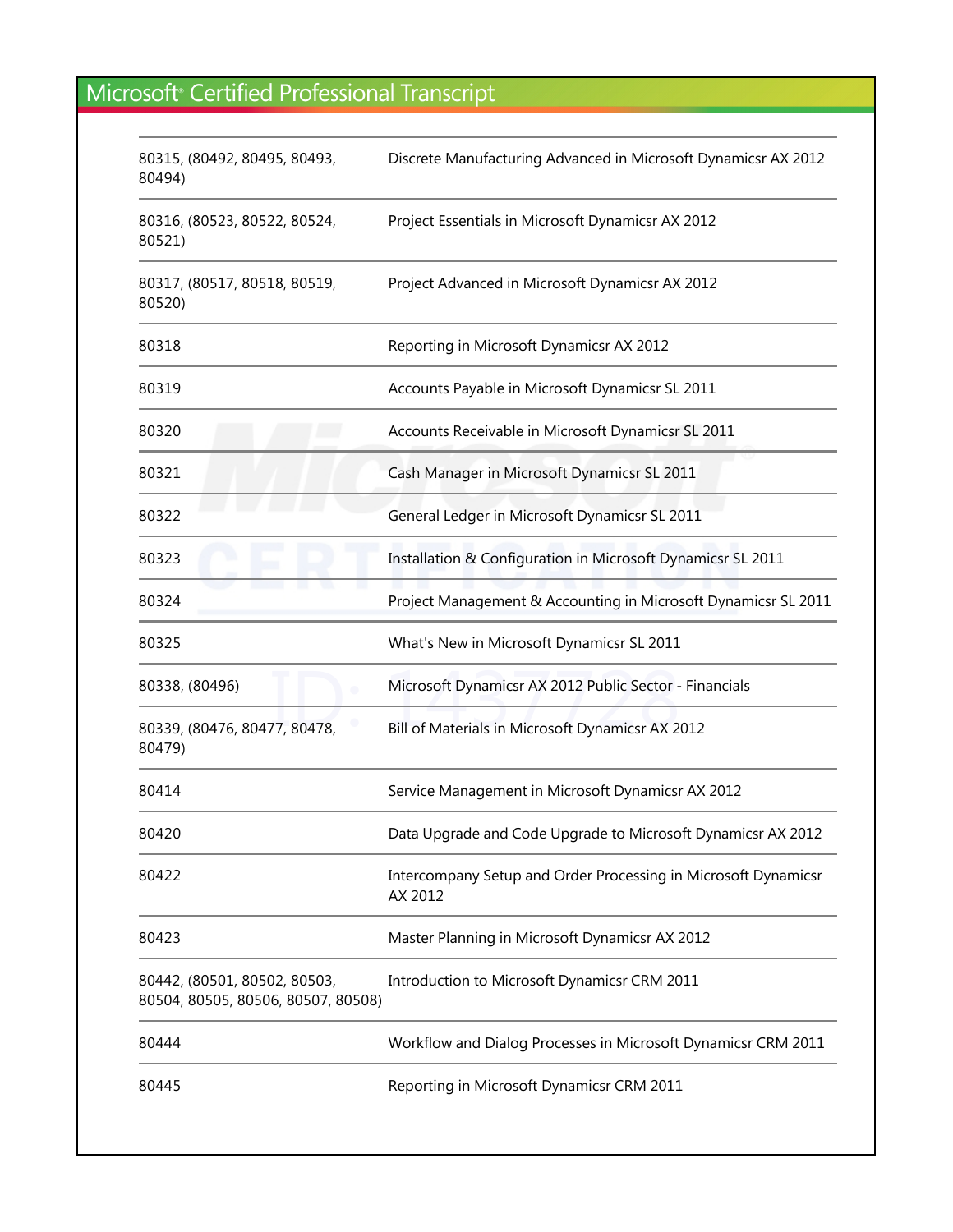#### **MICROSOFT CERTIFICATION EXAMS COMPLETED SUCCESSFULLY:**

| <b>Exam ID</b> | <b>Description</b>                                                                                                                     | <b>Date Completed</b> |
|----------------|----------------------------------------------------------------------------------------------------------------------------------------|-----------------------|
| 506            | TS: Silverlight 4, Development                                                                                                         | April 27, 2012        |
| 599            | Pro: Designing and Developing Windows Phone<br>Applications                                                                            | April 26, 2012        |
| 583            | PRO: Designing and Developing Windows Azure<br>Applications                                                                            | April 25, 2012        |
| 523            | Upgrade: Transition your MCPD .NET Framework<br>3.5 Web Developer Skills to MCPD .NET<br>Framework 4.0 Web Developer                   | April 24, 2012        |
| 521            | Upgrade: Transition your MCPD .NET Framework<br>3.5 Windows Developer Skills to MCPD .NET 4.0<br><b>Windows Applications Developer</b> | April 23, 2012        |
| 576            | PRO: Designing and Developing Microsoft<br>SharePoint 2010 Applications                                                                | November 11, 2011     |
| 669            | TS: Windows Server 2008 R2, Desktop<br>Virtualization                                                                                  | October 18, 2011      |
| 693            | PRO: Windows Server 2008 R2, Virtualization<br>Administrator                                                                           | October 06, 2011      |
| 659            | TS: Windows Server 2008 R2, Server Virtualization                                                                                      | October 05, 2011      |
| 573            | TS: Microsoft SharePoint 2010, Application<br>Development                                                                              | September 30, 2011    |
| 668            | PRO: Microsoft SharePoint 2010, Administrator                                                                                          | September 29, 2011    |
| 667            | TS: Microsoft Office SharePoint 2010, Configuring                                                                                      | September 26, 2011    |
| 665            | PRO: Microsoft Lync Server 2010, Administration                                                                                        | September 07, 2011    |
| 664            | TS: Lync Server 2010, Configuration                                                                                                    | September 07, 2011    |
| 663            | PRO: Designing and Deploying Messaging<br>Solutions with Microsoft Exchange Server 2010                                                | June 02, 2010         |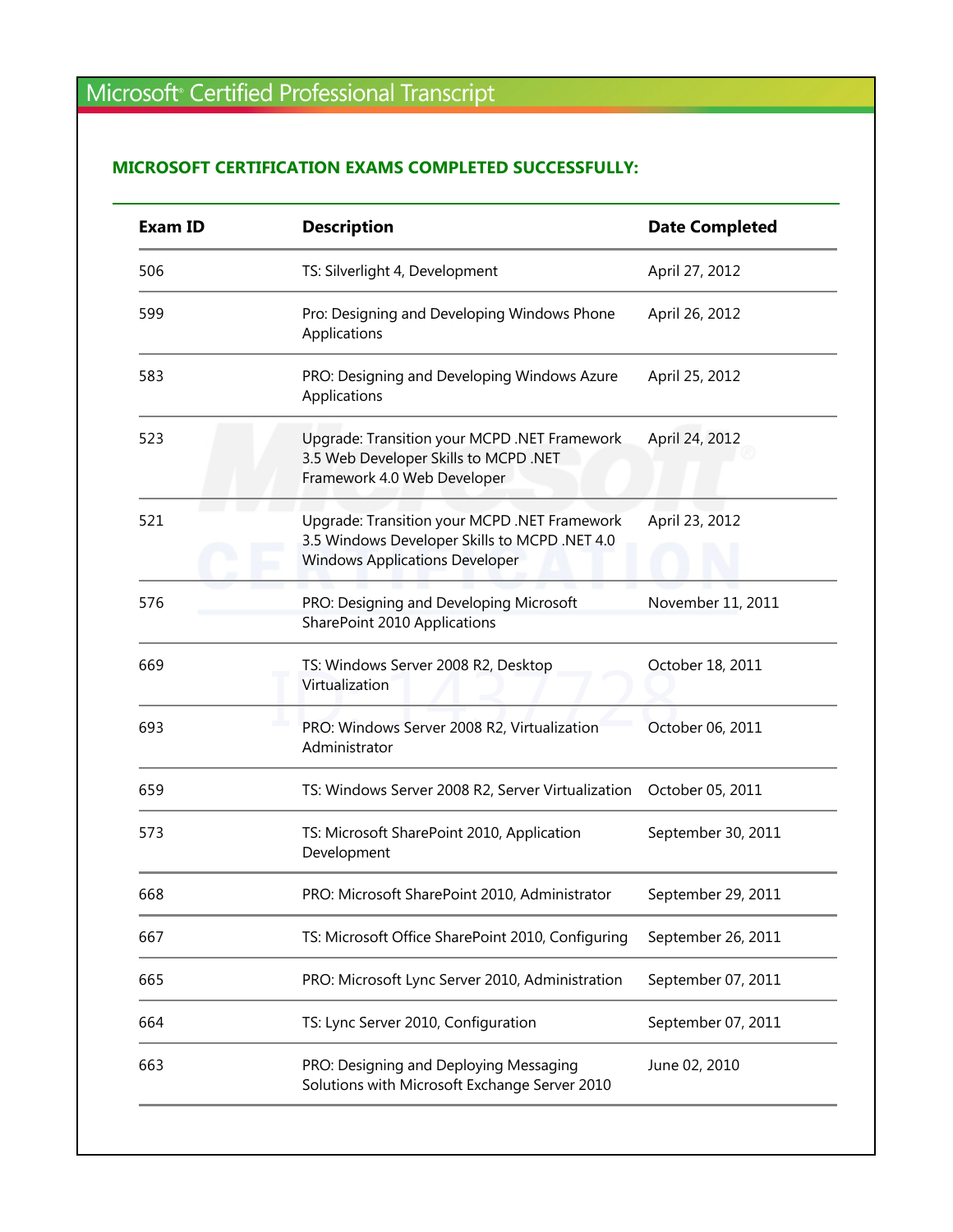| 685 | PRO: Windows 7, Enterprise Desktop Support<br>Technician                                                              | March 10, 2010     |
|-----|-----------------------------------------------------------------------------------------------------------------------|--------------------|
| 686 | PRO: Windows 7, Enterprise Desktop<br>Administrator                                                                   | February 26, 2010  |
| 579 | TS: Windows Mobile 6.5, Configuring                                                                                   | December 11, 2009  |
| 565 | PRO: Designing and Developing Enterprise<br>Applications using Microsoft .NET Framework 3.5                           | September 18, 2009 |
| 660 | TS: Windows Internals                                                                                                 | September 17, 2009 |
| 680 | TS: Windows 7, Configuring                                                                                            | September 16, 2009 |
| 662 | TS: Microsoft Exchange Server 2010, Configuring                                                                       | September 14, 2009 |
| 654 | TS: Windows Essential Business Server 2008,<br>Configuring                                                            | August 31, 2009    |
| 561 | TS: Microsoft .NET Framework 3.5, ADO.NET<br><b>Application Development</b>                                           | July 13, 2009      |
| 563 | PRO: Designing and Developing Windows<br>Applications using Microsoft .NET Framework 3.5                              | July 03, 2009      |
| 505 | TS: Microsoft .NET Framework 3.5, Windows Forms June 29, 2009<br><b>Application Development</b>                       |                    |
| 653 | TS: Windows Small Business Server 2008,<br>Configuring                                                                | June 10, 2009      |
| 564 | PRO: Designing and Developing ASP.NET<br>Applications using Microsoft .NET Framework 3.5                              | May 22, 2009       |
| 451 | PRO: Designing Database Solutions and Data<br>Access Using Microsoft SQL Server 2008                                  | May 18, 2009       |
| 433 | TS: Microsoft SQL Server 2008, Database<br>Development                                                                | April 13, 2009     |
| 241 | TS: Developing Business Process and Integration<br>Solutions by Using Microsoft BizTalk Server 2006<br>R <sub>2</sub> | April 03, 2009     |
| 562 | TS: Microsoft .NET Framework 3.5, ASP.NET<br><b>Application Development</b>                                           | April 03, 2009     |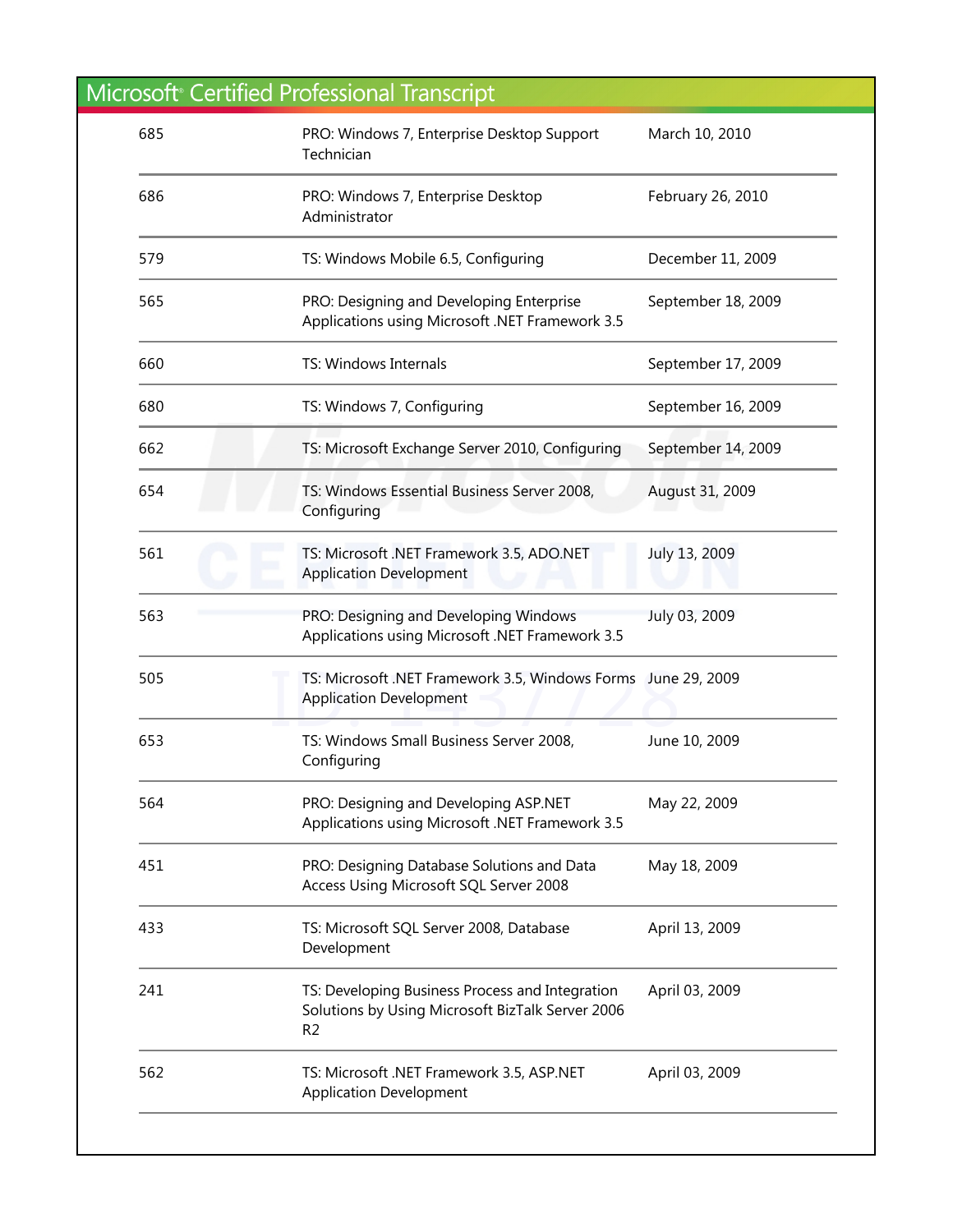| MB7-638<br>504 | Microsoft Dynamics™ NAV 5.0 Trade & Inventory<br>TS: Microsoft .NET Framework 3.5, Workflow                    | September 05, 2008<br>August 22, 2008 |
|----------------|----------------------------------------------------------------------------------------------------------------|---------------------------------------|
| 502            | TS: Microsoft .NET Framework 3.5, Windows<br>Presentation Foundation Application Development                   | October 13, 2008                      |
| 403            | TS: System Center Virtual Machine Manager 2008,<br>Configuring                                                 | October 14, 2008                      |
| MB7-639        | Microsoft Dynamics™ NAV 5.0 Manufacturing                                                                      | October 28, 2008                      |
| 656            | TS: Microsoft Desktop Optimization Pack,<br>Configuring                                                        | October 28, 2008                      |
| MB7-517        | Microsoft Dynamics™ NAV 5.0 Installation &<br>Configuration                                                    | October 29, 2008                      |
| MB7-514        | Microsoft Dynamics™ NAV 5.0 C/SIDE Introduction October 30, 2008                                               |                                       |
| MB7-516        | Microsoft Dynamics™ NAV 5.0 C/SIDE Solution<br>Development                                                     | October 31, 2008                      |
| MB3-527        | Microsoft Dynamics™ GP 10.0 Installation &<br>Configuration                                                    | December 16, 2008                     |
| MB6-503        | Microsoft Dynamics™ AX 4.0 Installation &<br>Configuration                                                     | December 17, 2008                     |
| 652            | TS: Windows Server Virtualization, Configuration                                                               | January 13, 2009                      |
| 448            | Microsoft SQL® Server 2008, Business Intelligence February 17, 2009<br>Development and Maintenance             |                                       |
| 452            | PRO: Designing a Business Intelligence<br>Infrastructure Using Microsoft SQL Server 2008                       | February 20, 2009                     |
| 453            | <b>UPGRADE: Transition your MCITP Database</b><br>Administrator Skills to MCITP Database<br>Administrator 2008 | March 02, 2009                        |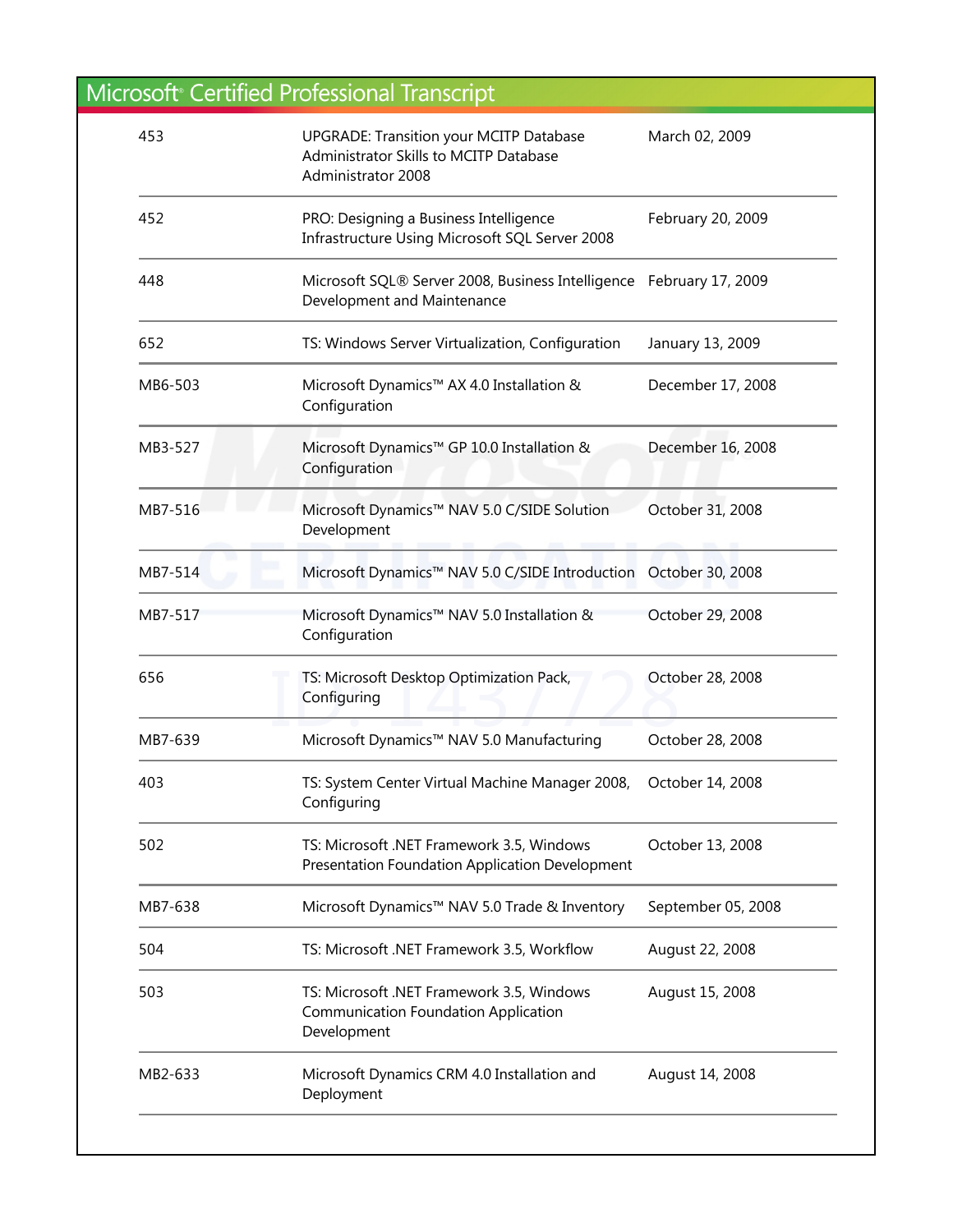| MB2-632 | Microsoft Dynamics™ CRM 4.0 Applications                                                                | August 14, 2008   |
|---------|---------------------------------------------------------------------------------------------------------|-------------------|
| MB2-631 | Microsoft Dynamics™ CRM 4.0 Customization and<br>Configuration                                          | August 13, 2008   |
| 571     | TS: Microsoft Windows Embedded CE 6.0,<br>Development                                                   | July 07, 2008     |
| 555     | TS: Microsoft Office Groove 2007, Configuring                                                           | June 19, 2008     |
| 545     | TS: Microsoft Visio 2007, Application Development                                                       | May 29, 2008      |
| 544     | TS: Bing Maps Platform, Application Development                                                         | May 28, 2008      |
| 262     | TS: Microsoft Office Live Communications Server<br>2005, Implementing, Managing, and<br>Troubleshooting | May 27, 2008      |
| 646     | Pro: Windows Server 2008, Server Administrator                                                          | May 14, 2008      |
| 647     | Pro: Windows Server 2008, Enterprise<br>Administrator                                                   | May 13, 2008      |
| 634     | Pro: Microsoft Office Project Server 2007,<br>Managing Projects and Programs                            | April 29, 2008    |
| 543     | TS: Visual Studio® 2005 Tools for Microsoft Office<br>System                                            | April 28, 2008    |
| 633     | TS: Microsoft Office Project Server 2007, Managing April 28, 2008<br>Projects                           |                   |
| 401     | TS: Microsoft® System Center Configuration<br>Manager, Configuring                                      | April 25, 2008    |
| MB2-498 | Extending Microsoft Dynamics™ CRM 3.0                                                                   | April 18, 2008    |
| 400     | TS: Microsoft® System Center Operations<br>Manager, Configuring                                         | March 18, 2008    |
| 556     | TS: Microsoft Office PerformancePoint Server<br>2007, Application Development                           | March 17, 2008    |
| 557     | TS: Microsoft Forefront Client and Server,<br>Configuring                                               | March 07, 2008    |
| 351     | TS: Microsoft Internet Security and Acceleration<br>Server 2006. Configuring                            | February 27, 2008 |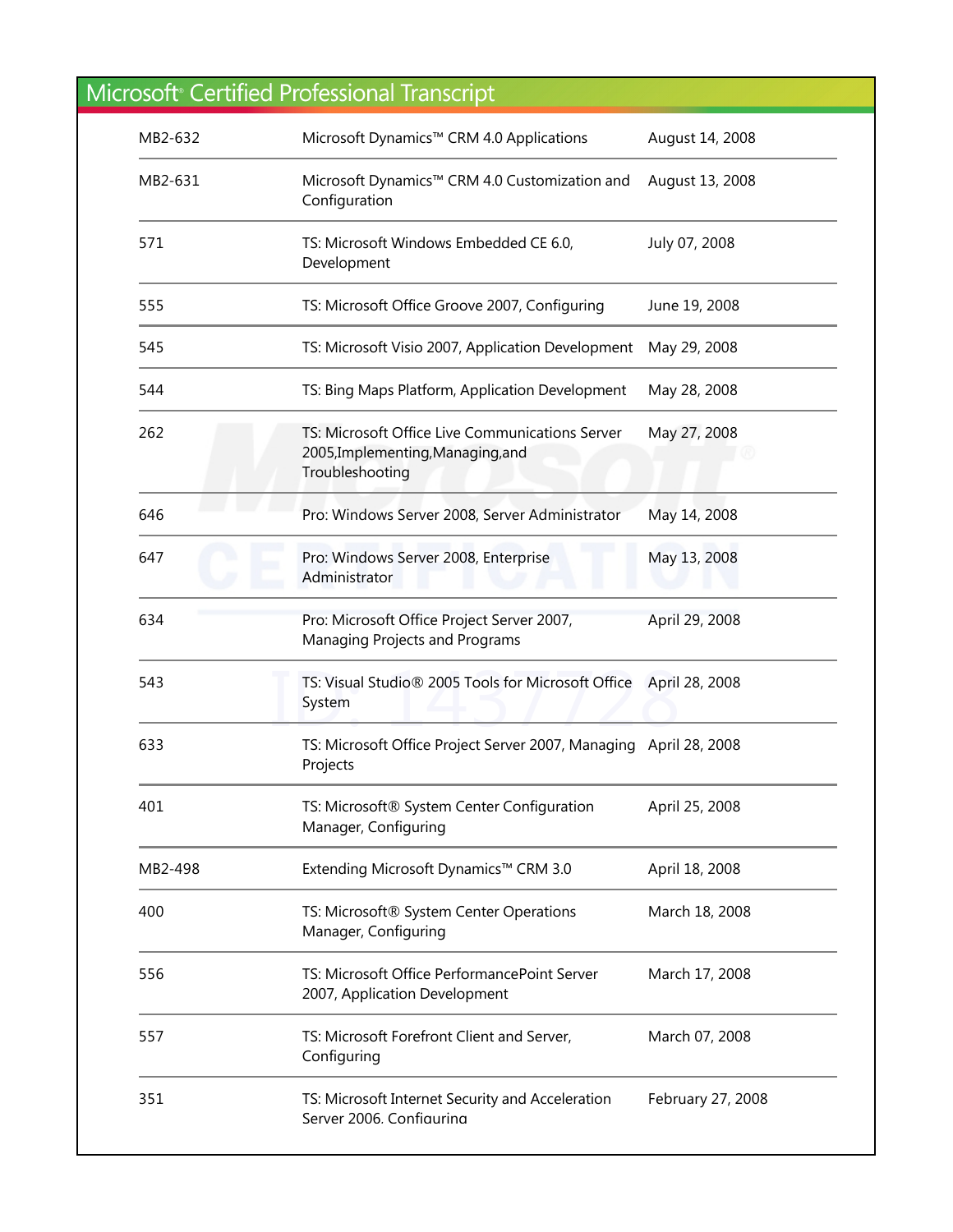| 638 | TS: Microsoft Office Communications Server 2007, February 25, 2008<br>Configuring                            |                    |
|-----|--------------------------------------------------------------------------------------------------------------|--------------------|
| 649 | TS: Upgrading Your MCSE on Windows Server<br>2003 to Windows Server 2008, Technology<br>Specialist           | February 18, 2008  |
| 501 | TS: Hosting Microsoft Products Using Windows<br>Server 2003                                                  | November 02, 2007  |
| 823 | Microsoft Excel 2003 Expert                                                                                  | November 01, 2007  |
| 500 | TS: Microsoft® Windows Mobile® Designing,<br>Implementing, and Managing                                      | October 16, 2007   |
| 541 | TS: Microsoft Windows SharePoint Services 3.0 -<br><b>Application Development</b>                            | October 15, 2007   |
| 540 | TS: Microsoft® Windows Mobile® 5.0 -<br><b>Application Development</b>                                       | September 17, 2007 |
| 542 | TS: Microsoft Office SharePoint Server 2007 -<br><b>Application Development</b>                              | September 05, 2007 |
| 632 | TS: Microsoft Office Project 2007, Managing<br>Projects                                                      | September 04, 2007 |
| 510 | TS: Microsoft Team Foundation Server -<br><b>Configuration and Development</b>                               | August 24, 2007    |
| 445 | TS: Microsoft SQL Server 2005 Business<br>Intelligence-Implementation and Maintenance                        | August 20, 2007    |
| 446 | PRO: Designing a Business Intelligence<br>Infrastructure by Using Microsoft® SQL Server <sup>™</sup><br>2005 | August 17, 2007    |
| 236 | TS: Exchange Server 2007 Configuration                                                                       | August 16, 2007    |
| 623 | Pro: Microsoft Desktop Support - CONSUMER                                                                    | August 13, 2007    |
| 238 | Pro: Deploying Messaging Solutions with<br>Microsoft Exchange Server 2007                                    | August 10, 2007    |
| 621 | Upgrading your MCDST Certification to MCITP<br><b>Enterprise Support</b>                                     | August 06, 2007    |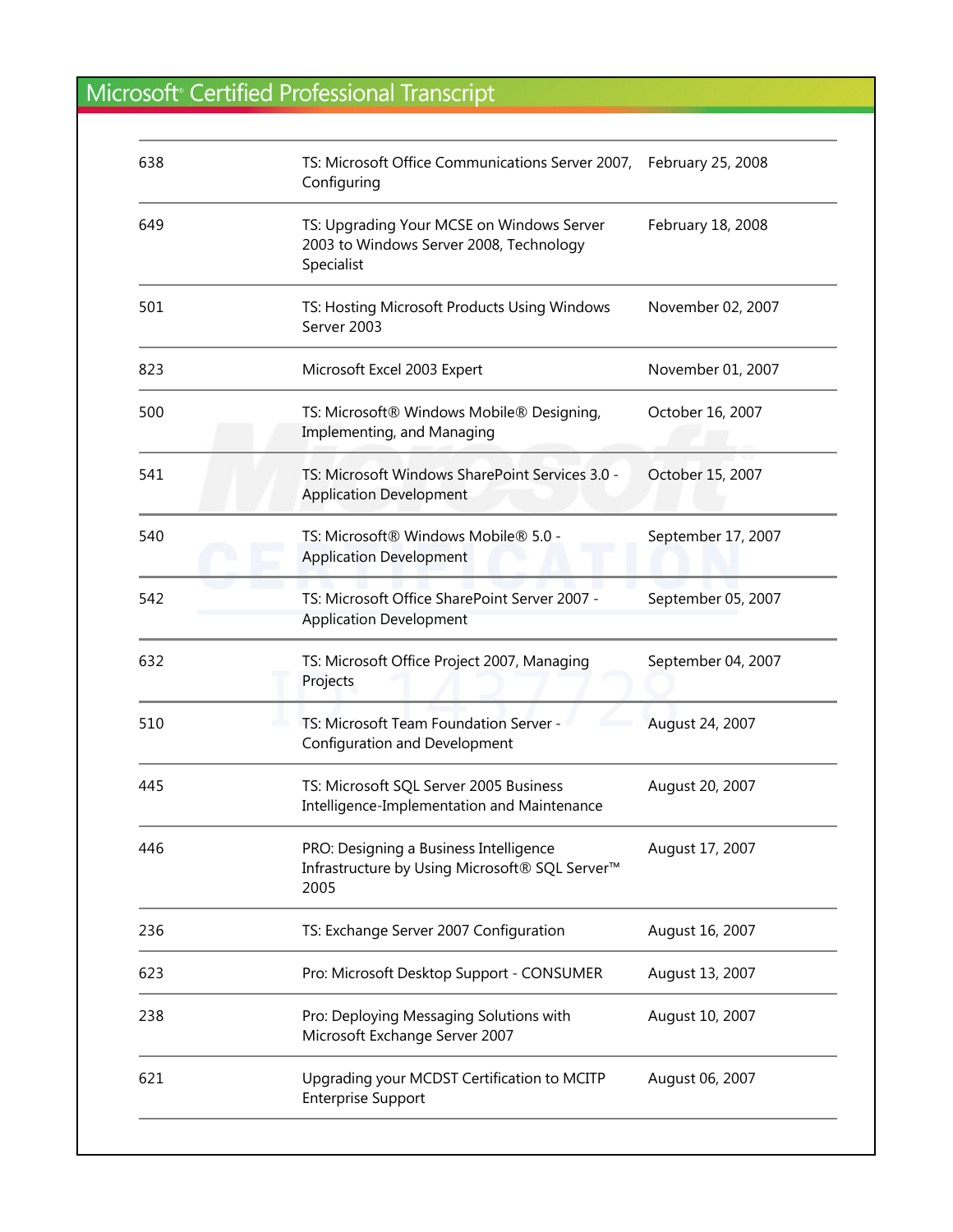| 237  | Pro: Designing Messaging Solutions with Microsoft July 26, 2007<br>Exchange Server 2007                      |                   |
|------|--------------------------------------------------------------------------------------------------------------|-------------------|
| 631  | TS: Windows SharePoint Services 3.0, Configuring                                                             | July 23, 2007     |
| 630  | TS: Microsoft Office SharePoint Server 2007,<br>Configuring                                                  | June 30, 2007     |
| 552  | UPGRADE: MCAD Skills to MCPD Windows®<br>Developer by Using the Microsoft® .NET<br>Framework                 | March 01, 2007    |
| 551  | UPGRADE: MCAD Skills to MCPD Web Developer<br>by Using the Microsoft® .NET Framework                         | February 16, 2007 |
| 291  | Implementing, Managing, and Maintaining a<br>Microsoft Windows Server 2003 Network<br>Infrastructure         | January 30, 2007  |
| 235  | TS: Developing Business Process and Integration<br>Solutions using Microsoft® BizTalk® Server 2006.          | January 25, 2007  |
| 549  | PRO: Designing and Developing Enterprise<br>Applications by Using the Microsoft® .NET<br>Framework           | August 14, 2006   |
| 529  | TS: Microsoft® .NET Framework 2.0 - Distributed<br><b>Application Development</b>                            | August 04, 2006   |
| 526  | TS: Microsoft® .NET Framework 2.0 - Windows®-<br>based Client Development                                    | August 02, 2006   |
| 3949 | Microsoft Business Solutions Development                                                                     | June 26, 2006     |
| 3950 | Microsoft Business Solutions Applications<br>Professional                                                    | June 26, 2006     |
| 442  | PRO: Designing and Optimizing Data Access by<br>Using Microsoft® SQL Server™ 2005                            | June 23, 2006     |
| 3951 | Microsoft Business Solutions Installation &<br>Configuration                                                 | June 06, 2006     |
| 447  | UPGRADE: MCDBA Skills to MCITP Database<br>Administrator by Using Microsoft® SQL Server <sup>™</sup><br>2005 | May 26, 2006      |
| 301  | Managing, Organizing, and Delivering IT Projects                                                             | May 25, 2006      |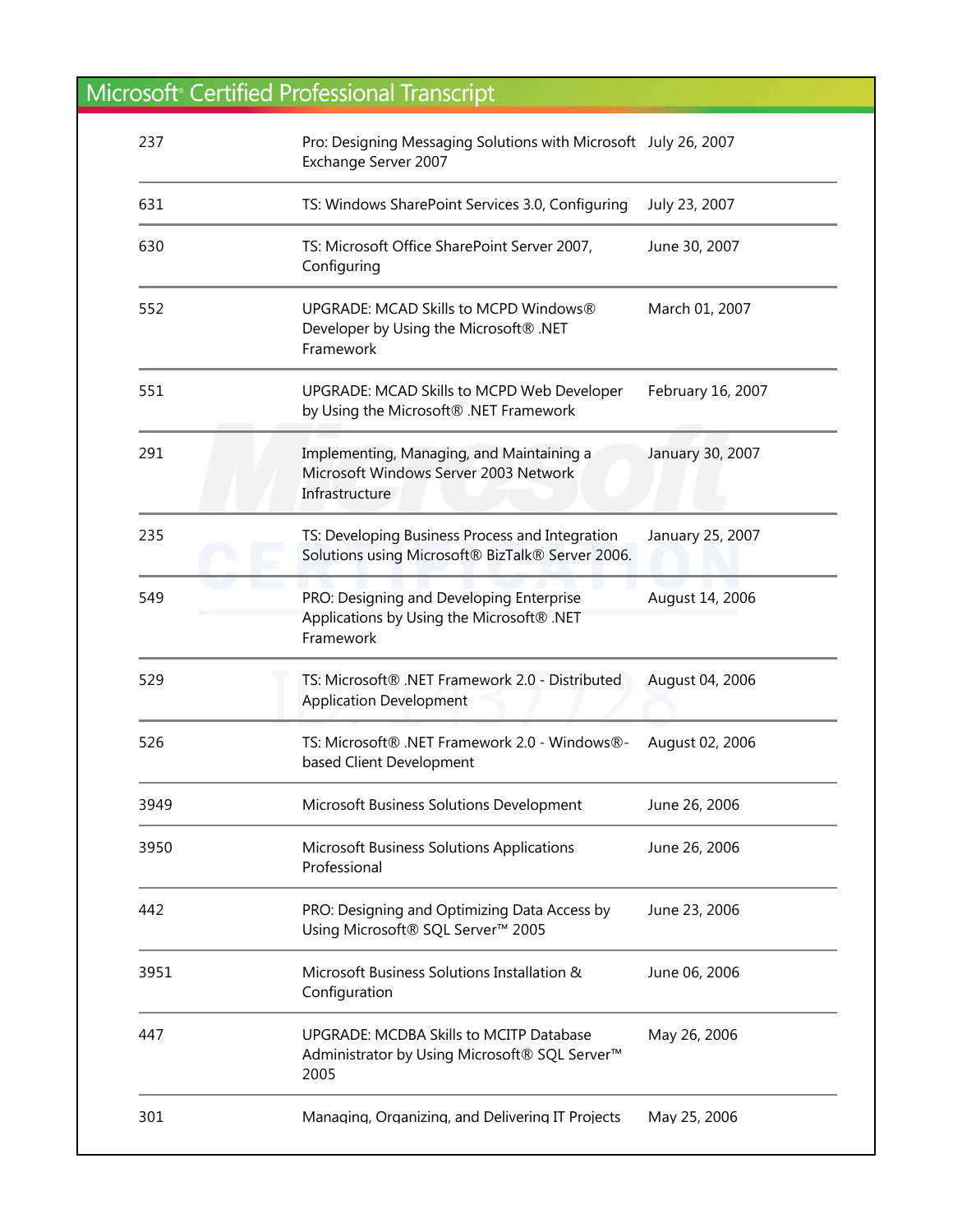|         | by Using the Microsoft® Solutions Framework                                                                                          |                    |
|---------|--------------------------------------------------------------------------------------------------------------------------------------|--------------------|
| MB2-421 | Microsoft Dynamics™ CRM 3.0 Installation &<br>Configuration                                                                          | May 23, 2006       |
| MB2-422 | Microsoft Dynamics™ CRM 3.0 Customization                                                                                            | May 17, 2006       |
| MB2-423 | Microsoft Dynamics™ CRM 3.0 Applications                                                                                             | May 16, 2006       |
| 536     | TS: Microsoft .NET Framework - Application<br>Development Foundation                                                                 | May 15, 2006       |
| 528     | TS: Microsoft® .NET Framework 2.0 - Web-based<br>Client Development                                                                  | April 28, 2006     |
| 299     | Implementing and Administering Security in a<br>Microsoft Windows Server 2003 Network                                                | April 20, 2006     |
| 298     | Designing Security for a Microsoft Windows<br>Server 2003 Network                                                                    | April 18, 2006     |
| 214     | Implementing and Managing Security in a<br>Windows 2000 Network Infrastructure                                                       | April 11, 2006     |
| 441     | PRO: Designing Database Solutions by Using<br>Microsoft® SQL Server™ 2005                                                            | March 28, 2006     |
| 431     | TS: Microsoft® SQL Server™ 2005 -<br><b>Implementation and Maintenance</b>                                                           | March 27, 2006     |
| 227     | Installing, Configuring, and Administering<br>Microsoft® Internet Security and Acceleration<br>(ISA) Server 2000, Enterprise Edition | March 08, 2006     |
| 220     | Designing Security for a Microsoft® Windows®<br>2000 Network                                                                         | September 29, 2005 |
| 284     | Implementing and Managing Microsoft Exchange<br>Server 2003                                                                          | September 20, 2005 |
| 285     | Designing a Microsoft Exchange Server 2003<br>Organization                                                                           | September 19, 2005 |
| 218     | Managing a Windows 2000 Network Environment                                                                                          | August 17, 2005    |
| 316     | Developing and Implementing Windows®-based<br>Applications with Microsoft® Visual C#™ .NET and<br>Microsoft® Visual Studio® .NET     | August 02, 2005    |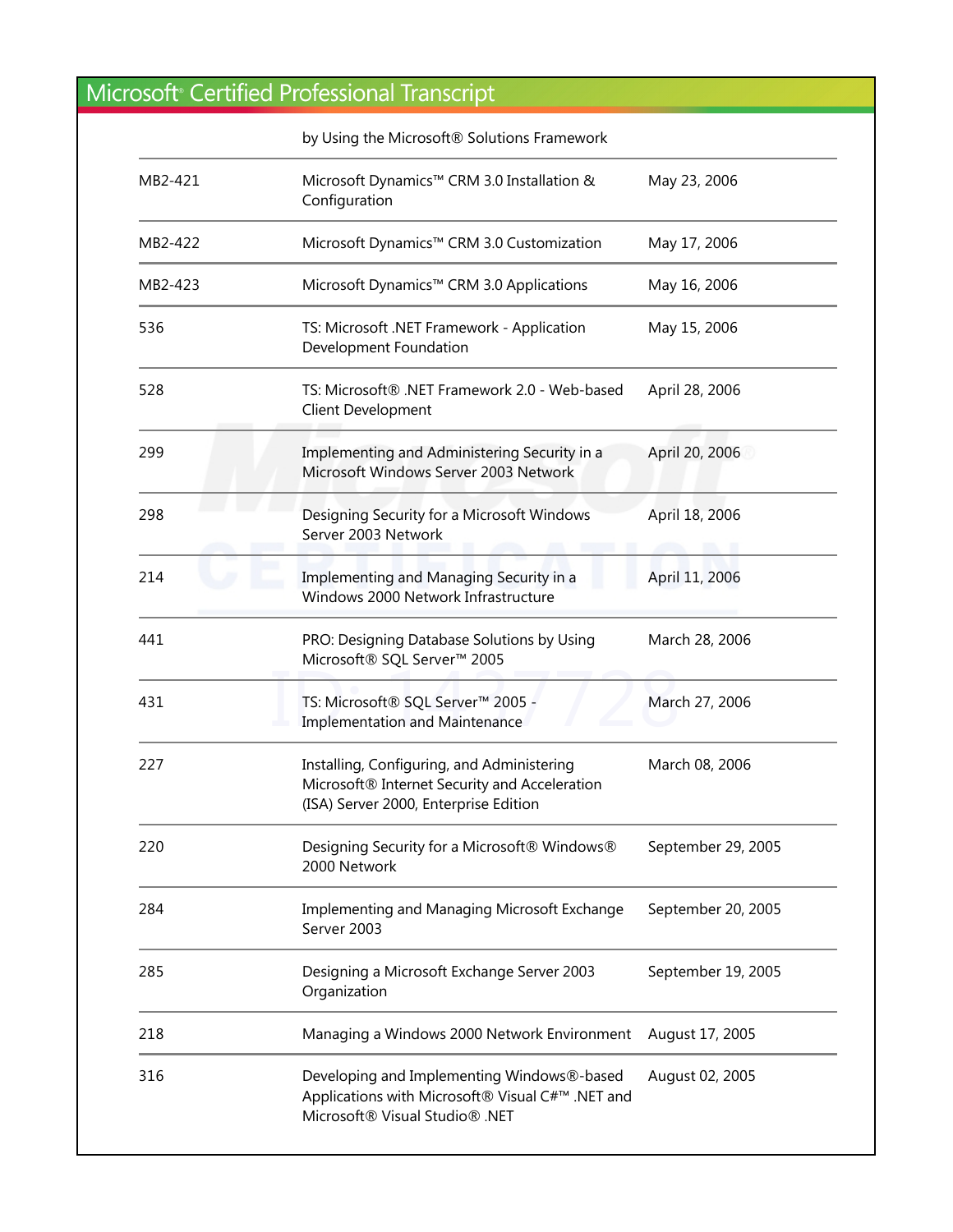| 296 | Planning, Implementing, and Maintaining a<br>Microsoft Windows Server 2003 Environment for<br>an MCSE Certified on Windows 2000     | July 29, 2005     |
|-----|-------------------------------------------------------------------------------------------------------------------------------------|-------------------|
| 320 | Developing XML Web Services and Server<br>Components with Microsoft Visual C# .NET and the<br>Microsoft .NET Framework              | July 12, 2005     |
| 315 | Developing and Implementing Web Applications<br>with Microsoft® Visual C#™ .NET and Microsoft®<br>Visual Studio <sup>®</sup> .NET   | July 04, 2005     |
| 271 | Supporting Users and Troubleshooting a<br>Microsoft® Windows® XP Operating System                                                   | June 09, 2005     |
| 272 | Supporting Users and Troubleshooting Desktop<br>Applications on a Microsoft® Windows® XP<br><b>Operating System</b>                 | June 03, 2005     |
| 292 | Managing and Maintaining a Microsoft Windows<br>Server 2003 Environment for an MCSA Certified<br>on Windows 2000                    | June 02, 2005     |
| 310 | Developing XML Web Services and Server<br>Components with Microsoft® Visual Basic® .NET<br>and the Microsoft® .NET Framework        | July 01, 2003     |
| 300 | Analyzing Requirements and Defining<br>Microsoft .NET Solution Architectures                                                        | June 09, 2003     |
| 305 | Developing and Implementing Web Applications<br>with Microsoft® Visual Basic® .NET and<br>Microsoft® Visual Studio® .NET            | February 24, 2003 |
| 306 | Developing and Implementing Windows®-based<br>Applications with Microsoft® Visual Basic® .NET<br>and Microsoft® Visual Studio® .NET | February 19, 2003 |
| 229 | Designing and Implementing Databases with<br>Microsoft® SQL Server™ 2000 Enterprise Edition                                         | January 27, 2003  |
| 228 | Installing, Configuring, and Administering<br>Microsoft® SQL Server™ 2000 Enterprise Edition                                        | January 27, 2003  |
| 216 | Implementing and Administering a Microsoft®<br>Windows® 2000 Network Infrastructure                                                 | January 17, 2003  |